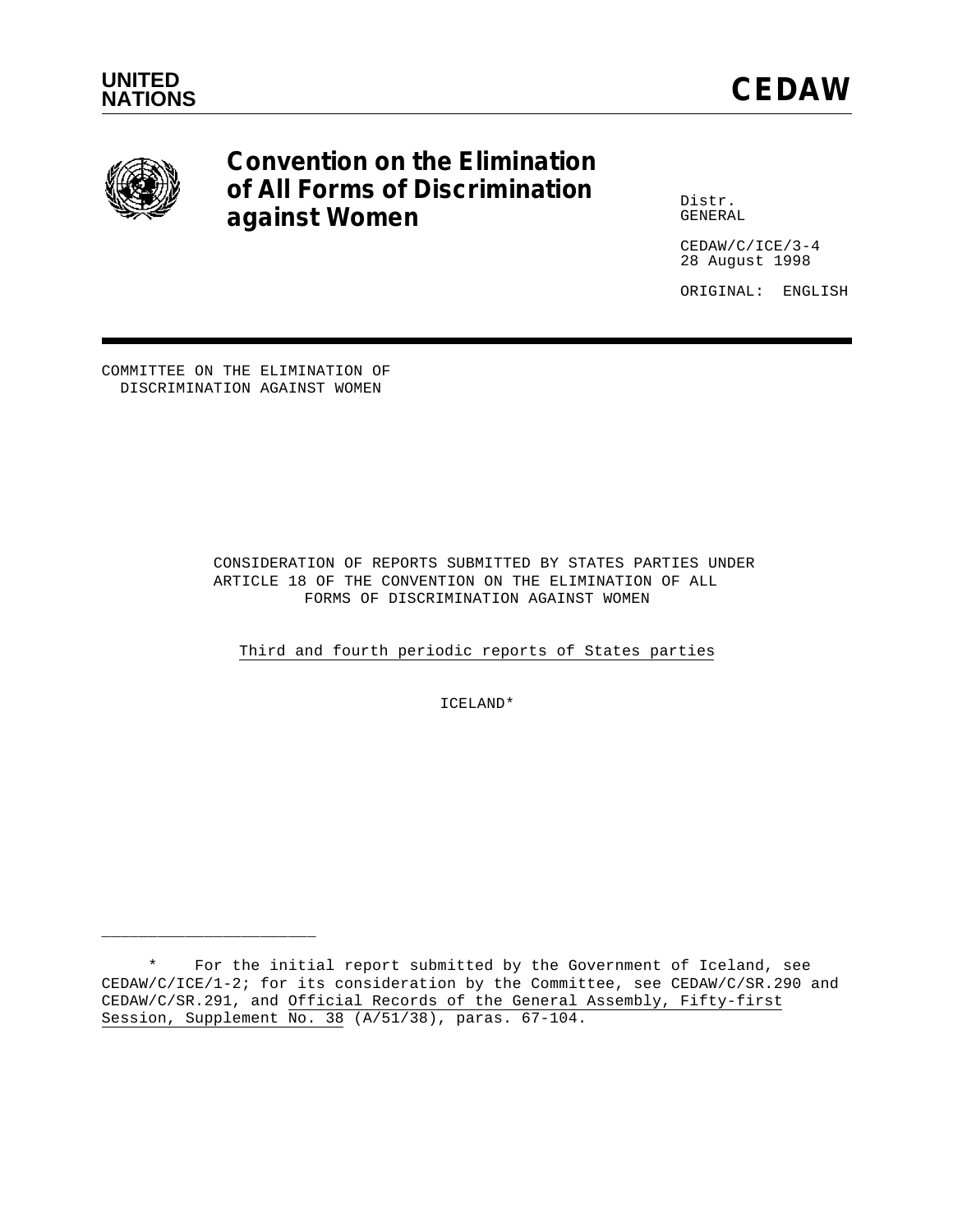# CONTENTS

|     |                                  | Paragraphs  | Page |
|-----|----------------------------------|-------------|------|
| Ι.  |                                  | $1 - 4$     | 3    |
| II. | IMPLEMENTATION OF THE CONVENTION | $5 - 199$   | 3    |
|     |                                  | $5 - 12$    | 3    |
|     |                                  | $13 - 17$   | 5    |
|     |                                  | $18 - 20$   | 6    |
|     |                                  | $21 - 23$   | 6    |
|     |                                  | $24 - 29$   | 7    |
|     |                                  | 30          | 8    |
|     |                                  | $31 - 50$   | 8    |
|     |                                  | $51 - 52$   | 12   |
|     |                                  | 53          | 13   |
|     |                                  | $54 - 69$   | 13   |
|     |                                  | $70 - 119$  | 18   |
|     |                                  | $120 - 175$ | 31   |
|     |                                  | $176 - 179$ | 43   |
|     |                                  | $180 - 192$ | 45   |
|     |                                  | $193 - 195$ | 47   |
|     |                                  | $196 - 199$ | 48   |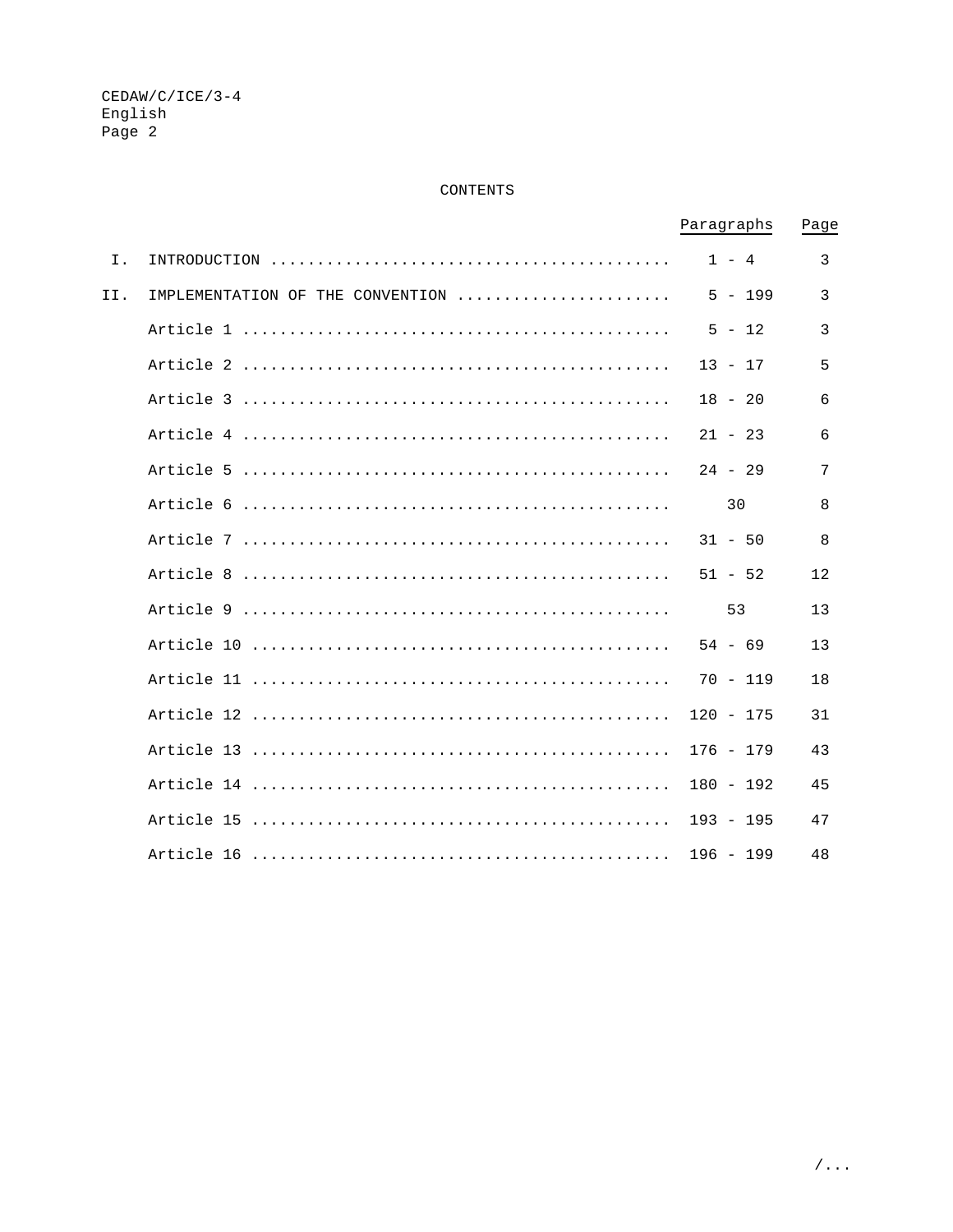# I. INTRODUCTION

1. The Convention on the Elimination of All Forms of Discrimination Against Women is one of the more important steps taken towards real equality between women and men. By becoming parties to the Convention, the member States undertake to place women's issues high on the agenda with the objective of eliminating any discrimination against women, and to take measures to ensure women's influence on their own lives, their influence on the society they live in and thereby their impact on the development of the future of mankind.

2. This is the Icelandic national authorities' combined third and fourth periodic report on their implementation of the Convention in Iceland. The report illustrates the measures taken by the Icelandic authorities since their latest report, i.e., applicable to the period 1992-1997. The report is based on, among other things, the information presented to the Committee on the Elimination of Discrimination Against Women in early 1996 by the Icelandic Minister for Social Affairs and other officials when following up the first and second combined Icelandic report.

3. The measures as reported herein are based on the recommendations of the Committee, hence a special emphasis is placed on the provision of information on women's health, violence against women and the status of women in the Icelandic economy.

4. At the same time as the present report was being prepared, a new four-year action programme on measures to promote gender equality was presented by the Government of Iceland in the Althingi (the Icelandic parliament). The new action programme is based, for example, on the Beijing Platform for Action, with a special focus on the mainstreaming of gender equality. Additionally, a summary of the Beijing Platform for Action has been widely distributed in a translated version in Iceland. The Government of Iceland hopes that this combined third and fourth national report on the implementation of the Convention in Iceland will also be useful domestically as a basis of debate and measures by the authorities, non-governmental organizations and individuals alike.

## II. IMPLEMENTATION OF THE CONVENTION

## Article 1

5. Icelandic law is based on the principal rule of all persons being equal under the law, irrespective, for example, of gender. The equal status of the sexes is stipulated in the Constitution of Iceland, and a special equal status law has been in effect in Iceland since 1976. The current act is No. 28/1991.

6. In addition to the local legislation, the Icelandic authorities have participated in various international activities pertaining to the rights of women and have shouldered a number of obligations in this respect.

7. Iceland has ratified all the major international treaties applying to the human rights of women. The Convention on the Elimination of All Forms of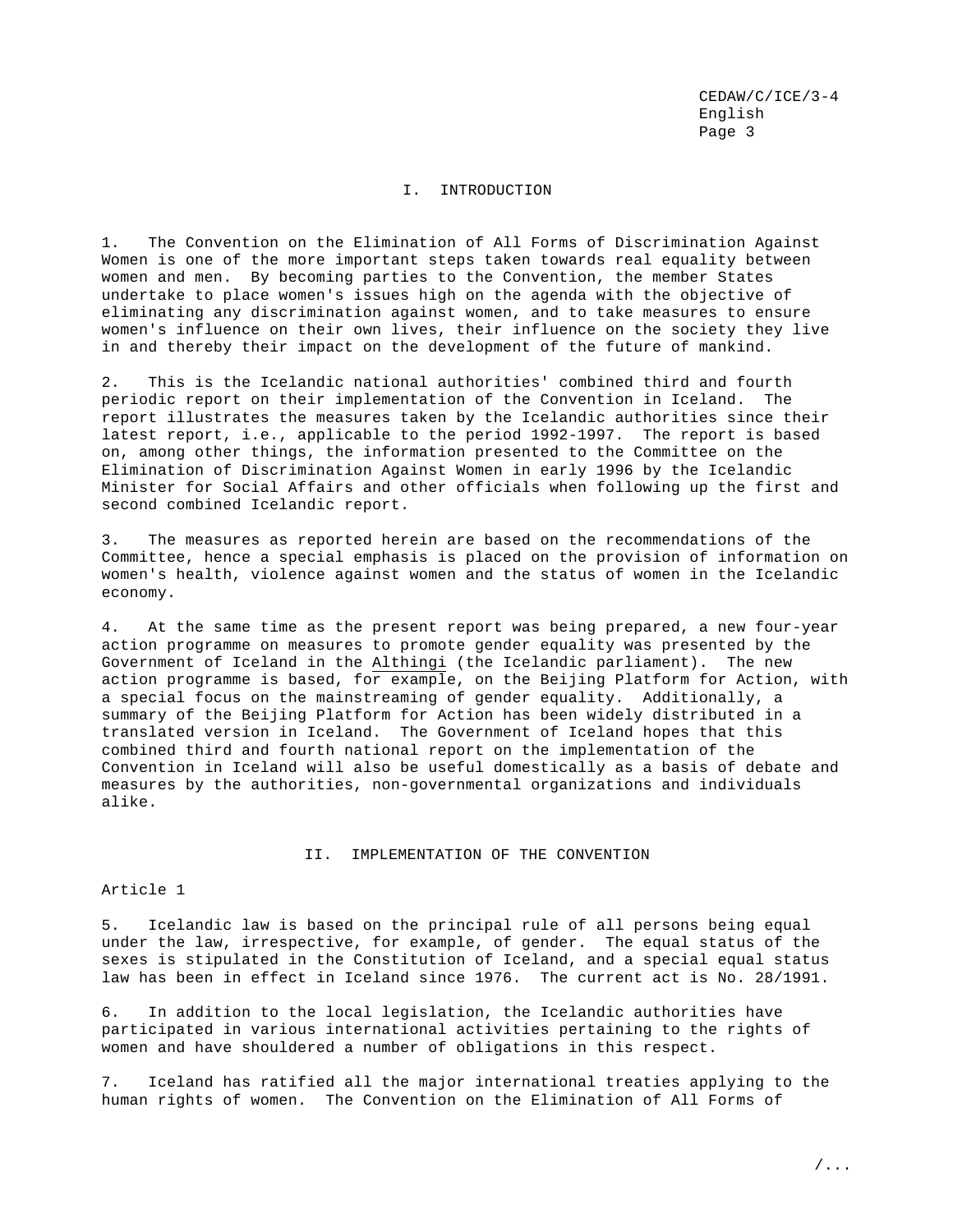Discrimination Against Women was signed by Iceland in 1980 and ratified in 1985. The Convention has not been legalized under Icelandic law, whereas it is binding according to international law. The Convention, together with other important human rights treaties and the Declaration on the Elimination of Violence against Women, was published in 1995 by the Icelandic authorities' preparatory committee before the Fourth World Conference on Women. In 1996, the Icelandic Women's Rights Association organized a special introduction of the Convention, and on this occasion the Ministry of Social Affairs published the Convention in an accessible format for the general public. In the same year, the Minister for Social Affairs delivered a report by the Icelandic authorities to the Committee regarding the implementation of the Convention's provisions.

8. In 1979, Iceland ratified two United Nations conventions, i.e., one on economic, social and cultural rights, and the other on civil and political rights. Both conventions contain various provisions pertaining to gender equality. A reference is also made to the resolutions of the International Labour Organization (ILO) Convention No. 100 concerning Equal Remuneration for Men and Women Workers for Work of Equal Value, ratified by Iceland in 1958, and Convention No. 111 on Discrimination in Respect of Employment and Occupation, ratified by Iceland in 1963. The same applies to these Conventions as to the Committee, i.e., they do not have any direct force under Icelandic law although they are binding according to international law.

9. Iceland is a member of the Council of Europe and the European Human Rights Treaty of 1950, which was ratified by Iceland in 1953. According to Act No. 62/1994, the Treaty has the force of law in Iceland. Furthermore, Iceland is a member of the European Free Trade Association (EFTA) and the European Economic Association (EEA). Significant efforts are made under the umbrella of these international bodies in terms of gender equality.

10. Additionally, Iceland's participation in Nordic equal rights cooperation should be mentioned. This cooperation is based on a Nordic action plan applying to the period 1995-2000. The objectives of the cooperation are as follows:

(a) That the cooperation result in the continued development of a joint Nordic vision and a joint Nordic policy through more comprehensive cooperation in Europe and in an international context;

(b) That the cooperation fuel more effective and comprehensive efforts for gender equality locally in each of the Nordic countries;

(c) That gender perspectives be automatically included in the various fields of policy formulation in society. Gender perspectives should also be taken into account in the policy formulation by the Nordic Ministers' Council.

11. Iceland's participation in international equal rights cooperation has had much impact on the development of gender equality issues in Iceland. This includes, for example, increased mainstreaming, which is clearly illustrated in the Icelandic Government's action programme on gender equality. Additionally, the debate on the status of men and their participation in the efforts for gender equality have increased considerably in Iceland as in other parts of the world.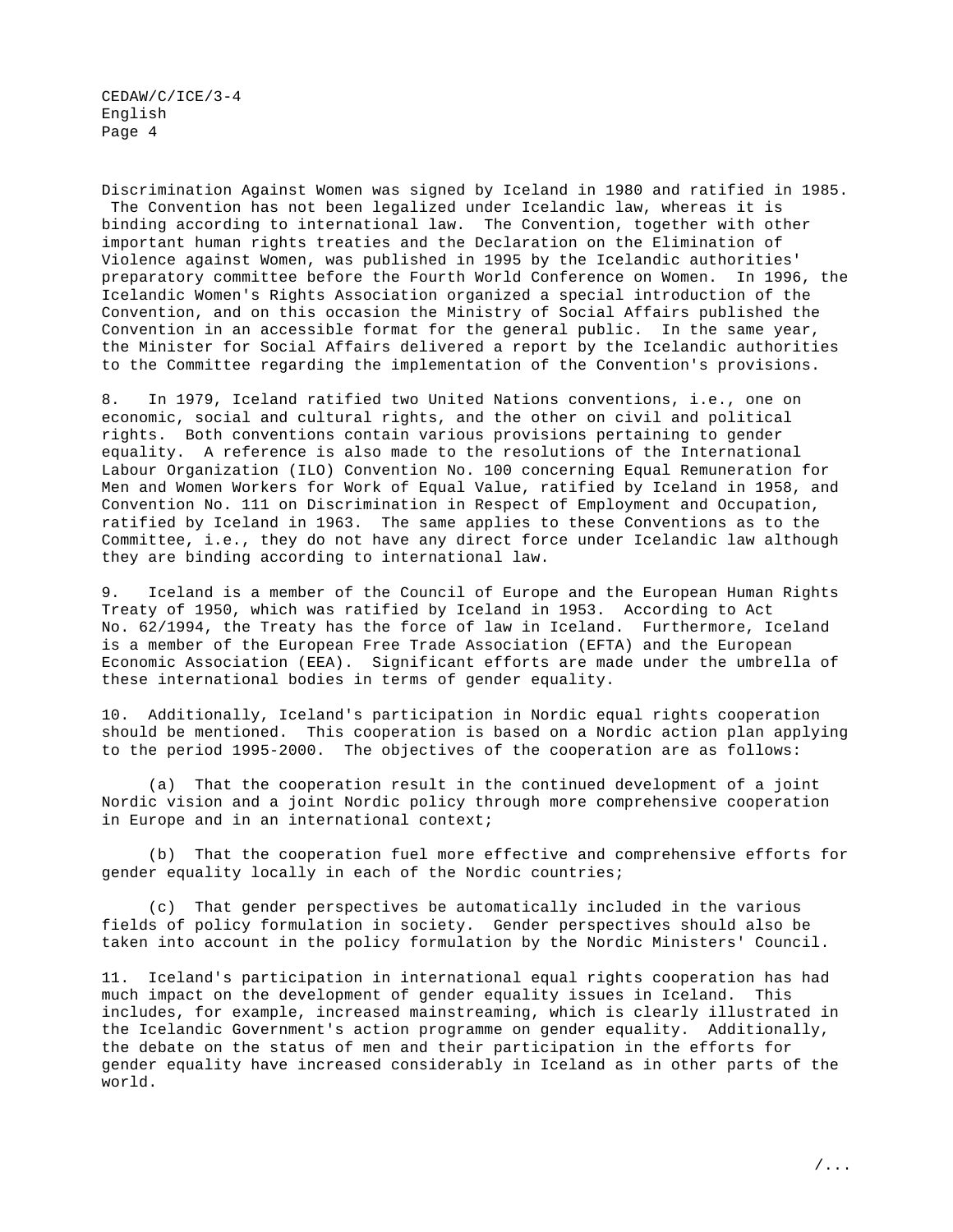12. It should be mentioned that the recommendations by the Committee on the Elimination of Discrimination Against Women on Iceland's implementation of the Convention, made when Iceland's report was taken up for discussion at the Committee's meeting in February 1996, were published in the 1996 annual report by the Office for Gender Equality in Iceland.

Article 2

#### Subparagraphs (a) and (b)

13. Iceland has a special law intended to ensure equality between women and men and their equal status in all respects. The first law on gender equality in Iceland was passed in 1976 (Act No. 78/1976) and, following review, a new law was enacted nine years later (Act No. 65/1985). This law was quickly subjected to reconsideration, with the current Equal Status Act being enacted in 1991 (Act No. 28/1991).

14. In 1994, significant amendments were made to the Human Rights Section of the Constitution of Iceland on the occasion of the fiftieth anniversary of the Republic of Iceland. The following article was then included in the Constitution:

"All shall be equal before the law and enjoy human rights without regard to sex, religion, opinion, national origin, race, colour, financial status, parentage and other status.

"Men and women shall have equal rights in every respect."

15. This constitutional provision and the provisions of the Equal Status Act ensure, in the opinion of the Icelandic authorities, the equal legal status of women and men. It cannot be denied, however, that as in other parts of the world, women in Iceland do not enjoy equal status with men. In order to work against such discrimination, the Icelandic State has established a special council of seven members, the Equal Status Council. This is an advisory body for the authorities in all policy formulation in this area and work towards equality between women and men in all fields of society, as stipulated in article 1 of the Equal Status Act. The Act further stipulates that in order to realize the objectives of gender equality, the status of women must be improved. The Equal Status Council falls under the umbrella of the Ministry of Social Affairs. The role of the Office for Gender Equality is, for example, to work for the Equal Status Council. The Minister for Social Affairs hires the Managing Director of the Office for Gender Equality, who in turn hires the personnel for the office.

#### Subparagraph (c)

16. The Equal Status Complaints Committee was established upon the implementation of the Equal Status Act in 1991. The Committee consists of three attorneys appointed by the Minister for Social Affairs, whereas the Supreme Court of Iceland appoints two, including the Chairman of the Committee. The role of the Committee is to discuss complaints by individuals who feel they are subject to discrimination on grounds of gender. Both women and men may bring matters before the Committee, although most of them are naturally raised by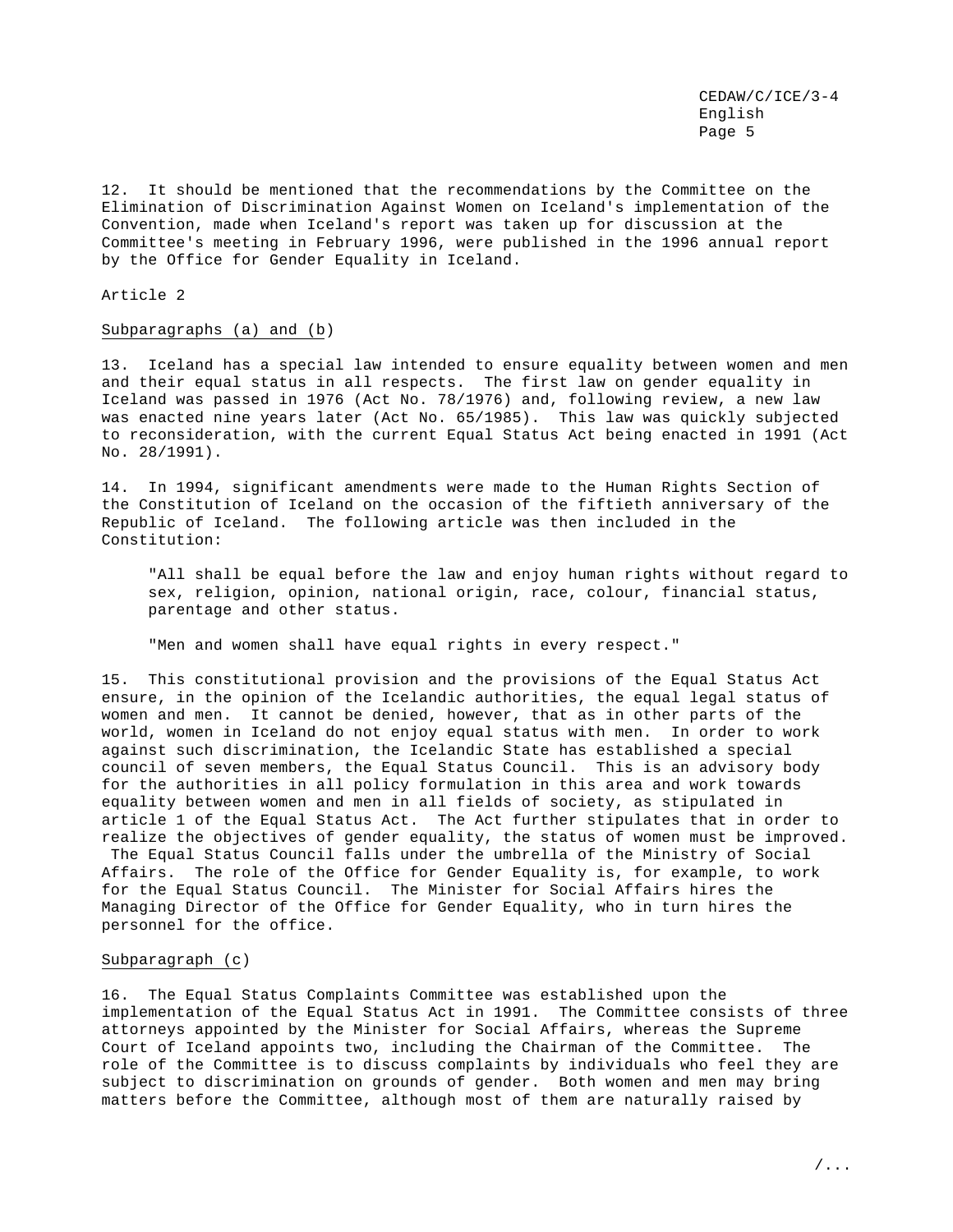women. Most of the complaints brought before the Committee pertain to alleged discrimination in the labour market, including employment, employment termination or wages. The average annual number of complaints brought before the Committee is 14, which is perhaps not a very high figure, but it should be kept in mind that the Icelandic population is only 266,000 people. The conclusions of the Committee are not binding on the relevant parties; instead arguments are presented for improvements by the employers, i.e., if the Committee is of the opinion that a certain action is in breach of the provisions of law. If the Committee's suggestions are not agreed to, the Committee may file a complaint in court for acknowledgement of the rights of the party in question and for the payment of damages.

17. During the period 1991-1997, the Committee made recommendations in a total of 62 cases categorized as follows: job recruitment, 62.9 per cent; wage equality issues, 12.9 per cent; employment termination, 9.7 per cent; conditions at the workplace, 6.4 per cent; and other 8.1 per cent.

## Article 3

18. The authorities play an important role in working against the traditional views on gender. In 1991, the Government of Iceland passed a four-year action programme on measures to realize gender equality. The programme was slightly amended in 1992 and, on the grounds of article 17 of the Equal Status Act, the action programme was presented again in the Althingi in the form of a parliamentary resolution proposal, which was then passed by parliament. The programme was implemented and recently the Government presented a new proposal on an action programme, applicable to the next four years. The new programme attempts to include the theory of mainstreaming in the Icelandic administrative system.

19. Iceland also takes an active part in Nordic equal rights cooperation and is currently participating in the advancement of the Nordic equal status cooperation programme.

20. In the following sections of this report on articles 5 to 16 of the Convention, various ongoing projects, among other things, will be addressed. Most of the measures by the Government of Iceland originate in the action programme.

## Article 4

21. The Icelandic Equal Status Council takes various measures on the grounds of the Equal Status Act with the objective of advancing gender equality. The Office for Gender Equality serves the Council and the Equal Status Complaints Committee, as well as independently working towards such goals. The Office for Gender Equality employs six persons and was allocated 26 million Icelandic kroner from the national budget in 1997.

22. Among the measures taken by the Council is a special campaign before the municipal elections in May 1998 under the slogan "More effective together". This programme focuses on the importance of increasing the number of women on the municipal councils on the grounds that the genders are more effective if they cooperate. All the Icelandic political parties have participated in this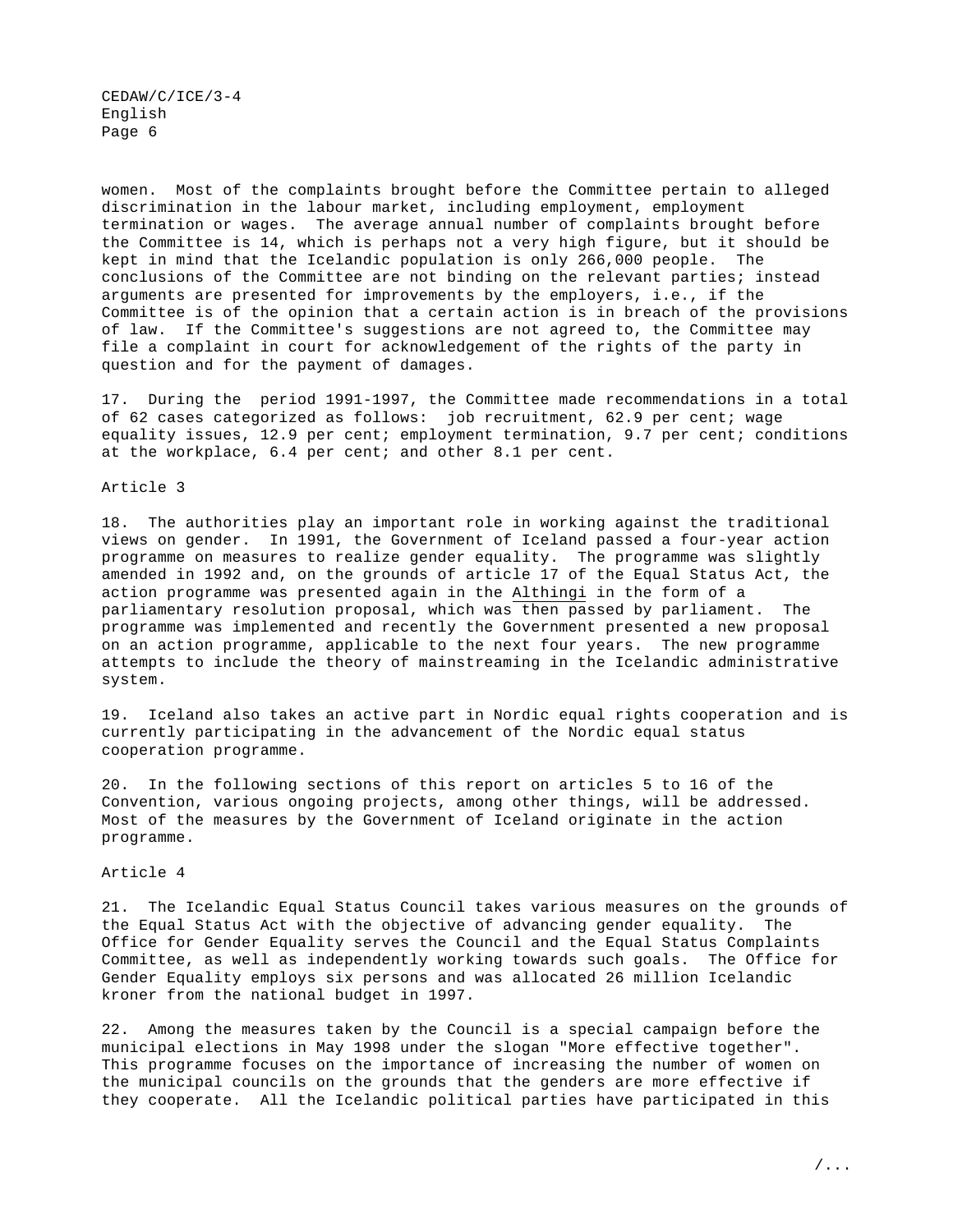programme, which has included a series of meetings throughout Iceland.

23. Another measure by the Council is that in 1994 a special Men's Committee was appointed with the objective of increasing men's participation in the public debate and in the effort towards gender equality. The Committee has proved very active and has particularly focused on discussions on and measures against violence in the home, on the one hand, and on changed regulations regarding parental leave with the objective of increasing men's opportunity to take such leave, on the other hand.

Article 5

24. A fundamental part of the efforts in Iceland in the advancement of gender equality is entailed in expanding the roles of both sexes, working against factors of human existence being the traditional role of one sex but not the other. In the opinion of the Icelandic authorities, this is the way most likely to lead to the elimination of prejudice. So far, the efforts have primarily focused on increasing women's opportunity for full participation in the labour market, in politics and in other areas of the decision process. These factors are still very pressing, and measures against gender-related wage difference and measures to increase the number of women in politics are key factors in the activities of the Icelandic Equal Status Council.

25. Another factor in the efforts by the Icelandic authorities is mainstreaming. Currently there are two experimental projects in progress, where the Office for Gender Equality cooperates with two municipalities in the implementation of this theory in two special fields.

26. Recent years have also seen an increasing focus on the participation of men in the upbringing and care of children, both on the labour market and at home. Their increased participation in these fields is felt to work against the traditional views and prejudice regarding the roles of men and women. Some debate has taken place on the increased opportunity of fathers to take paternity leave, whereas public statistics indicate that a very small percentage (0.3 per cent) of the fathers take such leave. Even though research indicates that the statistics underestimate the percentage of fathers taking paternity leave, the fact remains that reform is needed in this area.

27. In 1997, the Icelandic State and a few municipalities decided to allow fathers in their employ a special two-week leave with full pay upon the birth of their children. This measure was followed up by special legislation allowing all fathers the right to leave but not to full pay.

28. It should also be mentioned that a few of the institutions where childbirth takes place are now offering special parental training. Recently, fathers have been offered special training or sessions with the objective of increasing their awareness of being a good parent and preparing them for the changes in their lives resulting from childbirth.

29. Among the provisions in the Icelandic Government's latest action programme on gender equality is one pertaining to the option of civil servants to have flexible working hours. The objective of this provision is to facilitate civil servants' being able to combine their family responsibilities and their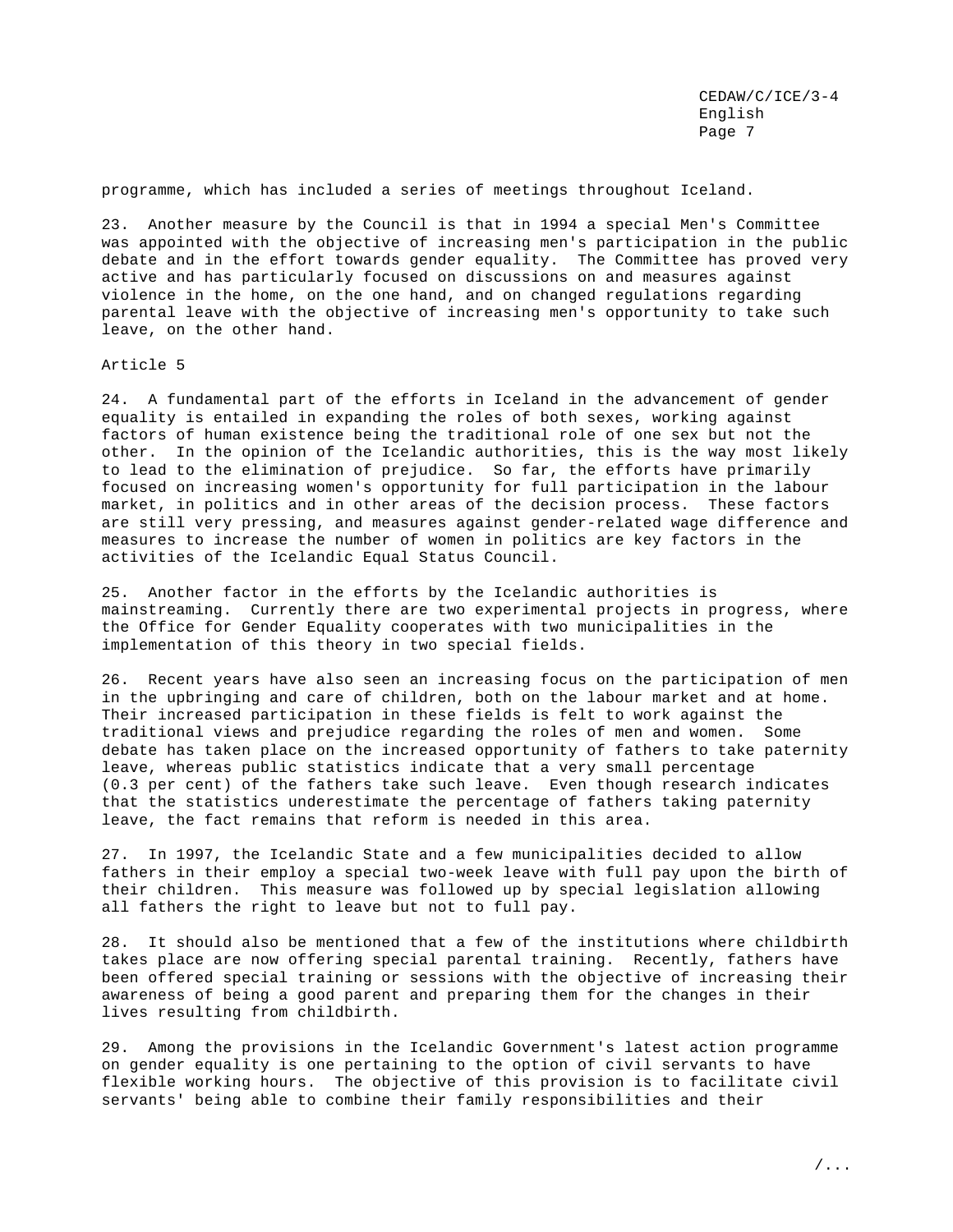participation in the labour market. The results of this measure have not yet been analysed.

## Article 6

30. Ever since 1940, trafficking in women has been subjected to penalty in Iceland, and prostitution is also illegal. In 1992 the Icelandic Penal Code was amended, making any allurement, encouragement or arrangement of others to engage in sexual intercourse subject to penalty. Additionally, the Penal Code contains a very clear provision for penal action against any importation of women for prostitution. Commission of such an act may result in up to four years imprisonment.

Article 7: women in public life

Subparagraph (a)

31. In 1908 and 1909, strides were made towards increasing the human rights of women. At this time, women obtained the rights to vote and to run in municipal elections. In 1915 and 1920 these rights were expanded to the parliamentary elections. Since then, women and men have had the same formal rights in respect of municipal and parliamentary elections.

32. Increasing the power and influence of women, in particular through political participation, is a very important factor in ensuring women's equality with men. Icelandic women exercise their right to vote in the same fashion as men; for example, in the parliamentary elections in 1994 a total of 87.5 per cent women on the voting register exercised their right to vote and a total of 87.3 per cent men. It should be emphasized that the Icelandic voting participation rates for both women and men are among the highest in the democratic States.

33. Even though Icelandic women have extensively exercised their right to vote from the beginning, the same cannot be said of their exercise of the right to run in elections. They have faced many obstacles. Until 1979, women held auxiliary roles both in the political arena and on the slates of the political parties. An example of this is that until 1970, only one or two women and sometimes not even one, held a seat in parliament. In 1979, the number of women on the slates was 27 per cent, with three being elected to parliament. Since then, women have steadily increased their participation. In the parliamentary elections in 1994, the number of women running amounted to 50 per cent of the total number of candidates. A significant factor here is that there is a special women's list in Iceland, a political slate consisting of women only. The percentage of women on the slates increased from 27 to 35 per cent with the establishment of the women's list. Excluding the women's list, the number of women on the slates of the other political parties has also increased.

34. After the 1995 parliamentary elections, women held 16 seats (25 per cent) of a total of 63, which is the same percentage as after the elections in 1991. Naturally, not everyone is happy about this division of women and men in parliament. The Icelandic women's movement and the leaders of the Icelandic political parties have discussed the reasons for this situation and ways to improve it, among other things, whether the elections law should be amended in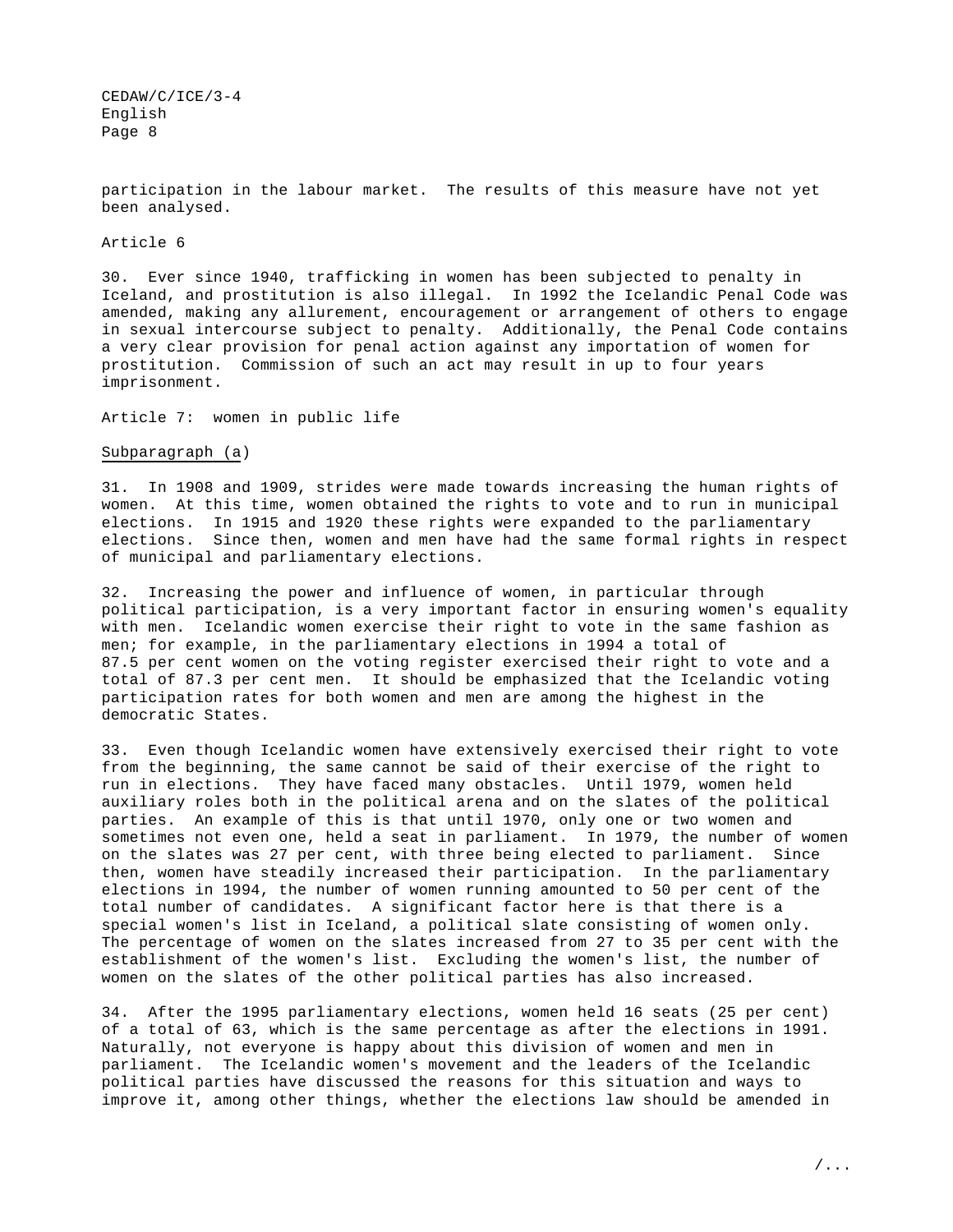respect of the slates of candidates and the arrangement of the constituencies. It is very difficult for the authorities at any given time, however, to have direct influence in other respects than ensuring that women have the same rights as men.

35. There are various indications, however, that Icelandic women are increasing their participation in political leadership. An example of this is that in the last parliamentary elections a larger number of women than before led the slates in the constituencies. Additionally, for the first time in the political history of Iceland, a woman was elected as the chairman of a political party, and last but not least, it should be mentioned that a woman held the office of the Presidency of Iceland for a period of 16 years, i.e., from 1980 to 1996.

36. Municipal elections were held in Iceland in 1994. Before and after the elections there was an intensive debate on the participation of women, with various views being focused on. The women feared that their representation after the elections would not be satisfactory, basing this opinion on the results of nation-wide primaries and caucuses. The results of the elections were that the total participation rate of women on the municipal councils increased to 25 per cent, whereas it was 22 per cent during the previous municipal term. After the elections in 1986, the participation rate of women on the councils of the larger towns was 28.9 per cent, whereas it was 31.5 per cent after the 1991 municipal elections, which is the same percentage as after the elections in 1996. These results attracted considerable attention and are significant in the events preceding the municipal elections in May 1998 and in the political parties' preparation for them. After the municipal elections in 1994, women were, for the first time, in the majority on the Reykjavík City Council.

37. The development so far has been towards decreasing the number of municipalities in Iceland. Today they are 165, whereas they numbered 204 in the 1990 elections. The minimum statutory population of a municipality is 50 people. There is still a large number of municipalities in Iceland with fewer than 200 inhabitants. Voting for individuals is more common in such municipalities than in the municipalities where the political parties present slates of candidates. The elections are frequently very personal and, in fact, unpolitical, and it is quite common that the same people hold their seats on the municipal councils for long periods of time. It is also quite common in the small municipalities that there are no women on the municipal councils. According to the election results in 1994, the percentage of women on the municipal councils (community councils) of the smallest communities was 21.2 per cent. The number of municipal councils with no women on board has decreased in recent years, however, not only statistically but also proportionally from 28.4 to 19.4 per cent. The national authorities' policy is to work towards a merger of the smaller municipalities. The primary objective of this policy is to ensure that the municipalities are competent to provide their statutory services, which are steadily increasing. This also illustrates that it is easier for women to be elected on the municipal councils of the larger communities where the political parties present slates of candidates. Presumably, the number of women on the municipal councils will increase, and it may also be assumed that the number of municipalities with no women on their councils will continue to decrease.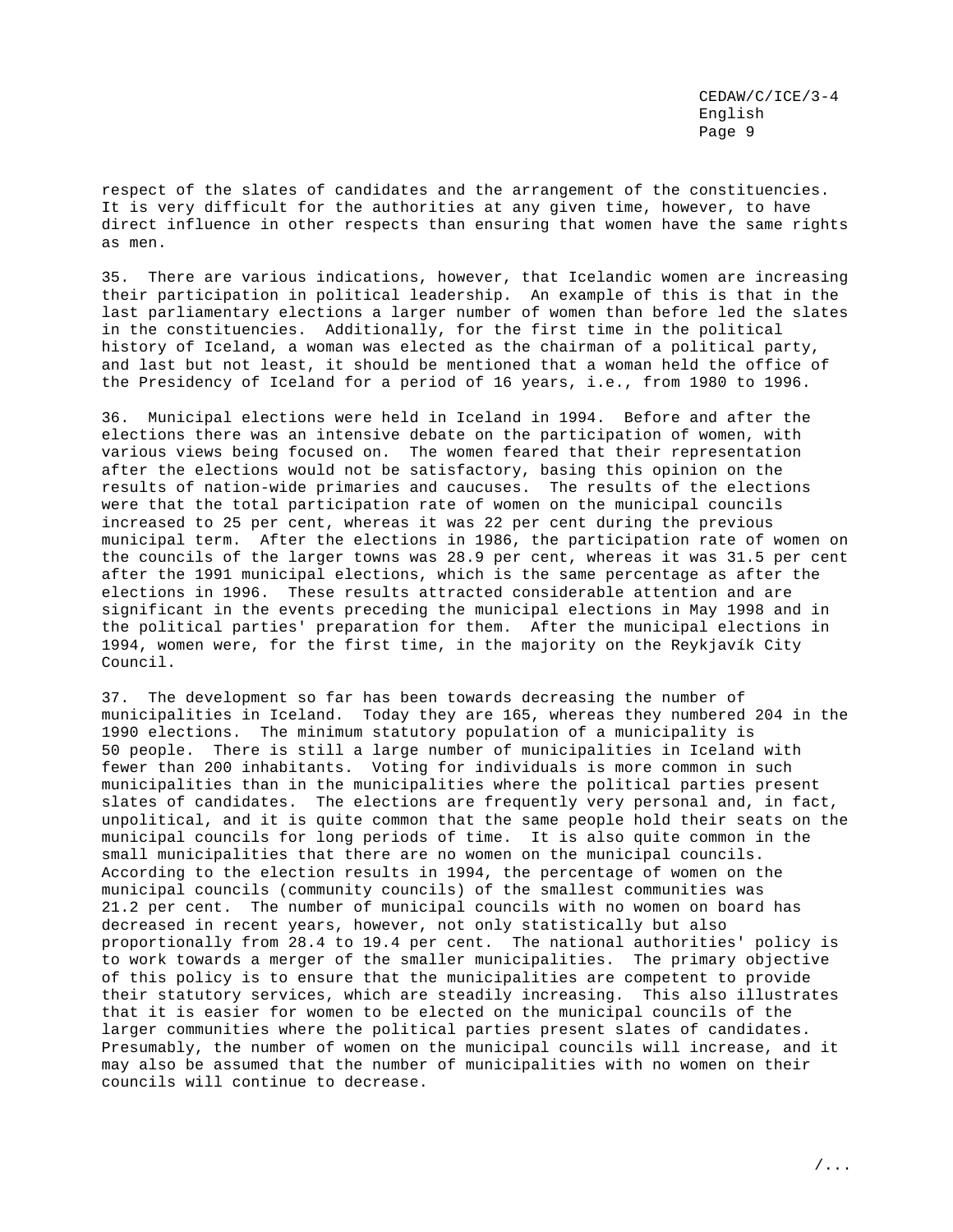38. The division of the top positions between women and men on the municipal councils is interesting. After the elections in 1986, a total of 21.6 per cent of the presidents of the city and town councils were women. In 1990, their number in such positions had risen to 29 per cent and after the last municipal elections the figure rose to 35.5 per cent. In the elections in 1994, a woman was elected for the first time as Mayor of Reykjavík.

#### Subparagraphs (b) and (c)

39. The way to influence is not only to be found in political participation. Participating in various public committees and councils is also pressing as important policy formulation takes place there. In 1985, a provision of law was passed regarding the division between women and men on public committees and councils. Such a provision was considered important, for example, in the light of the fact that in 1983 the percentage of women on public committees was only 6 per cent.

40. In 1986, The Equal Status Council prepared an overview of the number and division of women and men on public committees in the year 1985. The percentage of women turned out to be just about 11 per cent. A similar study conducted in 1988 for the year 1987 revealed that no changes had taken place - the percentage of women was still only about 11 per cent. In 1990, the Council carried out yet another study on the percentage of women and men on public committees. The results showed that the percentage of women had increased to 16.6 per cent.

41. The Icelandic Equal Status Act has been subject to revision, with a new act having been passed in 1991. On this occasion the provisions of article 12 were made more stringent. The article addresses the appointment of members on public committees, boards and councils, and it became a statutory duty to refer to this provision when appointments are requested for the public committees, boards and councils. The Icelandic Government's four-year action programme on measures to promote gender equality, passed by the Althingi as a parliamentary resolution in May 1993, states the following in paragraph 4:

"The Government is requested to realize the objective on the percentage of women on the State committees being 30 per cent by the end of the period of validity of the action programme. This refers to the total percentage on the committees of each governmental ministry, not to 30 per cent on each committee. When requests are made for nominations on the committees of each ministry, the name of a man and a woman shall be requested in the future in order for this objective to be realized. The Equal Status Council shall annually prepare a statistical overview of the gender ratio on the committees, boards and councils."

42. In 1994, the Equal Status Council published the results of a study on the number of women and men on the public committees, showing that the percentage of women had risen to 20.8 per cent.

43. In 1996, the Office for Gender Equality studied the percentage of women and men on the ministers' project committees. Such committees have a special status, as they are temporary project committees requested by the relevant minister to work on certain projects; hence the ministers are in a better position to influence who is appointed on the committees. The number of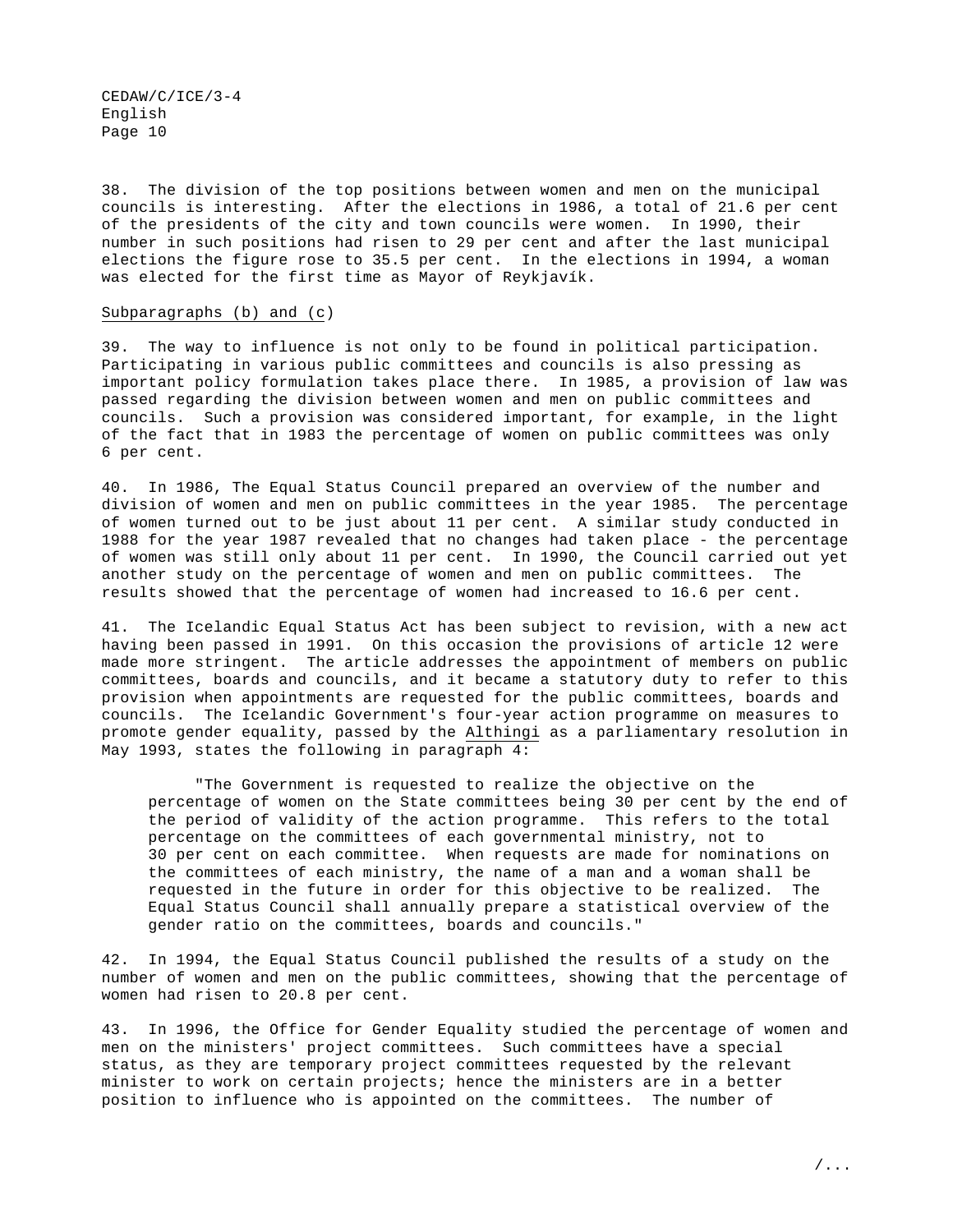individuals who were or had been members of such project committees during the period covered by the study totalled 947. The percentage of women was 23 per cent, i.e., just over 2 per cent higher than the total percentage of women on all public committees and councils. The study by the Office for Gender Equality on women's participation in the public committees and councils in 1994 focused in particular on their participation in the temporary project committees of the ministers. The percentage of women turned out to be just over 20 per cent.

44. Referring to the percentage of women on the municipal committees, it is clear that during the term 1990-1994, a total of 30 per cent of the members of the committees, boards and councils of Reykjavík City and the towns was women. This percentage reflects fairly well the participation of women in the city and town councils, which was 31.5 per cent. After the elections in 1994, the comparable participation rate of women on the committees and councils of the municipalities totalled 33.3 per cent. This constitutes a significant increase, taking into account that the number of elected women on the municipal councils had remained nearly unchanged.

45. In 1990, nearly 43 per cent of the committees had no women on board and 6.5 per cent had no men. After the elections in 1994, about 40 per cent of the committees had no women and 8.4 per cent had no men. Considering the division of duties between women and men on the municipalities' committees and councils, it is evident that it reflects the traditional division of the genders' duties. A development may be seen, however, that men are entering the traditional fields of women to a greater extent, while women are increasingly focusing on "their" traditional issues.

46. Since 1911, Icelandic women have had the same rights as men to hold public office. Since 1985, the Office for Gender Equality has monitored the percentage of women in administrative and high positions within the governmental ministries. In this same year the women's percentage in this respect totalled 24 per cent. In 1987, no woman held an under-permanent secretary position in a governmental ministry, and there was only one woman among the ministries' 27 office managers. A study conducted in 1996 shows that the participation of university-trained women in the Icelandic government ministries has been steadily increasing, basically owing to their increased education in the traditional areas of administration, including law and business administration. In 1996, there were two women among the 13 under-permanent secretaries of the ministries and in the group of university-trained office managers, women now constitute about 25 per cent.

47. Table 1 below illustrates the percentages from 1987, compared with the situation in 1996.

#### Table 1

Gender percentages in top positions with the State

|  | . |  |
|--|---|--|
|  |   |  |
|  |   |  |
|  |   |  |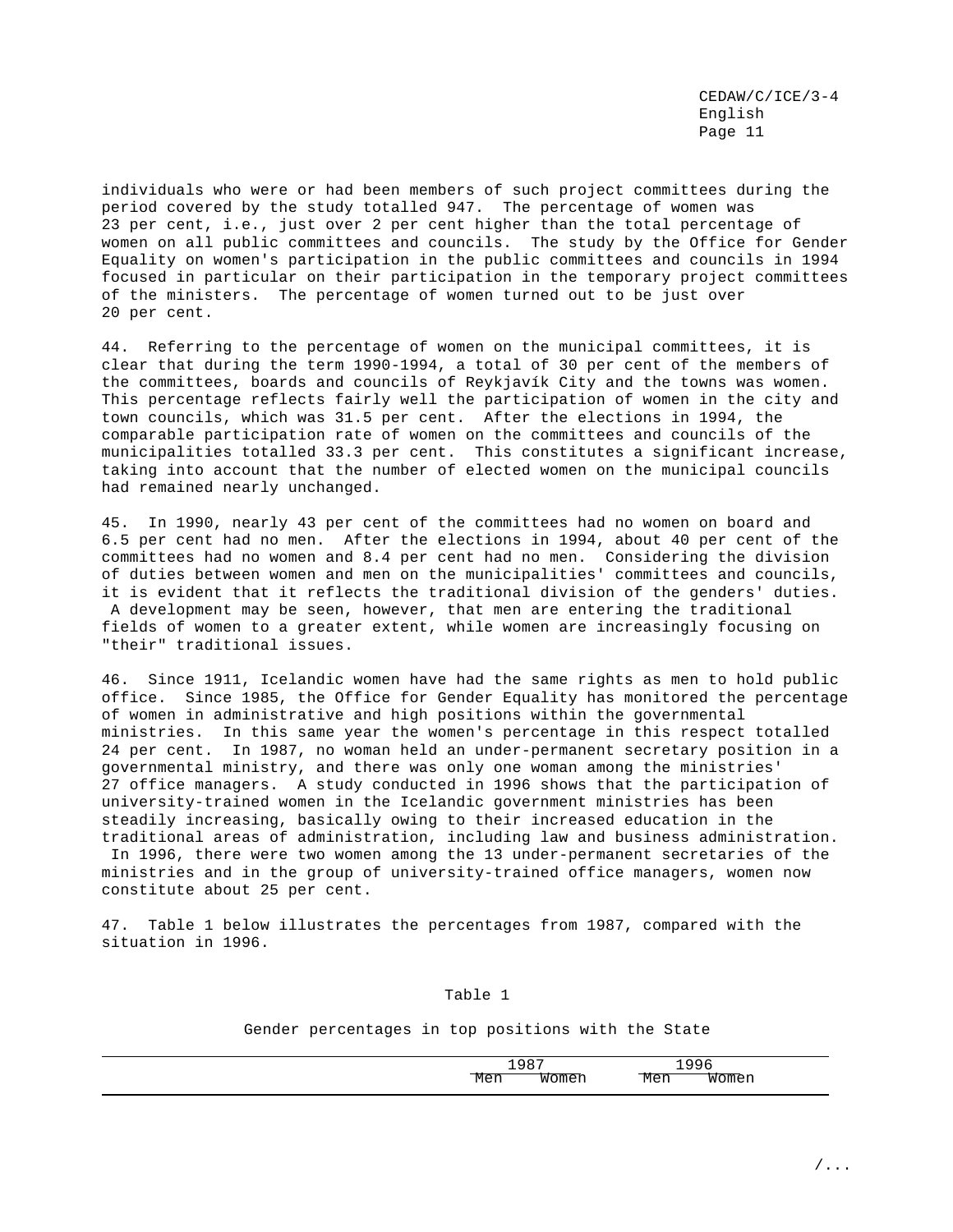| Under-permanent secretary    | 100 | $\qquad \qquad -$ | 83 |    |
|------------------------------|-----|-------------------|----|----|
| Office managers              | 96. | 4                 | 79 |    |
| University-trained officials | 60  | 40                | 64 | 36 |

48. These figures show that the percentage of women in top positions with the State has increased during the period in question, for example, two women have been employed as under-permanent secretaries. Additionally, the percentage of women holding ministerial office manager positions has increased considerably. The number of men among the university-trained officials (i.e., heads of divisions and other specialized positions) has also increased somewhat.

49. This is an interesting comparison in the light of the fact that in 1987 it seemed that women were firmly advancing into the ministries, although mainly in the so-called middle-management positions. The conclusion to be drawn here is that this development has slowed down somewhat, whereas women have now embarked on a new path, namely they are heading for the top positions, including underpermanent secretary and office manager positions.

50. Looking at the division of male and female court judges, the situation today is that of the total of 38 municipal court judges, 29 are men (76 per cent) and 9 (24 per cent) are women. The total number of assistant judges is 13, of which 8 are men (62 per cent) and 5 are women (38 per cent). The Supreme Court of Iceland has 9 judges (8 men and 1 woman).

#### Article 8

51. Iceland's diplomatic service is not large in terms of personnel. Today a total of 140 people work in the diplomatic service, 80 of them at the embassies and permanent missions abroad (see table 2 below). There is only one woman among Iceland's total of 23 ambassadors. Appointed in 1991, she was the first woman to become an ambassador in the Icelandic diplomatic service.

#### Table 2

| Position                 | Men | Women        | Total | Women<br>Percentage) | Men  |
|--------------------------|-----|--------------|-------|----------------------|------|
| 23<br>Ambassadors        | 1   | 24           | 4.2   | 95.8                 |      |
| Minister counsellors     | 15  | <sup>1</sup> | 16    | 6.3                  | 93.8 |
| 8<br>Counsellors         | 2   | 10           | 20.0  | 80.0                 |      |
| Secretaries of embassies | 16  | - 3          | 19    | 15.8                 | 84.2 |

#### Women and men in the Icelandic diplomatic service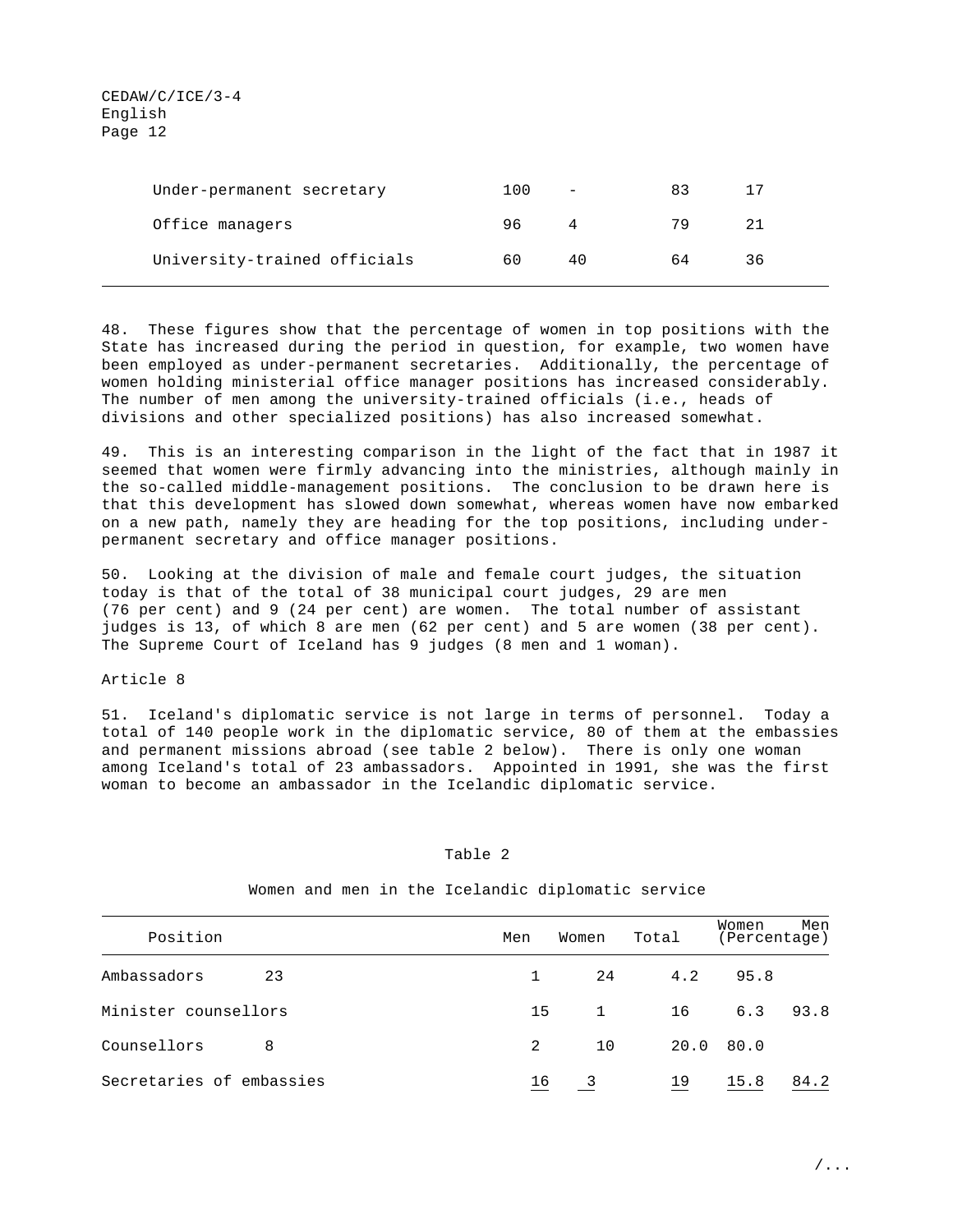|          |    |                           |                  | $CEDAW/C/ICE/3-4$<br>English<br>Page 13 |      |
|----------|----|---------------------------|------------------|-----------------------------------------|------|
| Total    | 62 | $\overline{\phantom{0}2}$ | $\underline{69}$ | 10.1                                    | 89.9 |
| Attachés | 0  | 11                        | 11               | 100                                     | 0    |

52. According to Icelandic law, the formal opportunity for women and men for promotion in the diplomatic service should be equal, hence the reason for the limited number of women is of a different nature.

#### Article 9

53. The Act on Icelandic Citizenship, No. 100/1952, was amended in accordance with article 9, paragraph 2, when the Convention was ratified in Iceland. Through this amendment, children receive the nationalities of both their father and mother, not only that of the father, as was the case before.

## Article 10

# Subparagraphs (a) and (b)

54. The Icelandic authorities have for many years emphasized increasing the education of women with the objective, for example, of ensuring them equal status and equal rights with men. The principal rule of the Icelandic education system is that everyone, girls and boys alike, shall have equal opportunity to study, irrespective of gender, economy, residence or cultural and social backgrounds. The compulsory schooling period is from 6 to 16 years of age. All children have to attend primary school, hence the registration percentage is 100 per cent.

55. About 85 per cent of the Icelandic adolescents who complete their compulsory education continue their studies at the secondary school level. The proportional division of students on the basis of study categories at the secondary school level, on the one hand, and at the specialized and university levels, on the other hand, in 1996 was as shown in table 3 below.

#### Table 3

# Percentage of students by gender according to study categories

|                        | Women | Men |
|------------------------|-------|-----|
| Secondary school level | 49    | 51  |
| Health                 | 95    | 5   |
| Languages              | 74    | 26  |
| Art                    | 72    | 28  |
| Social science         | 67    | 33  |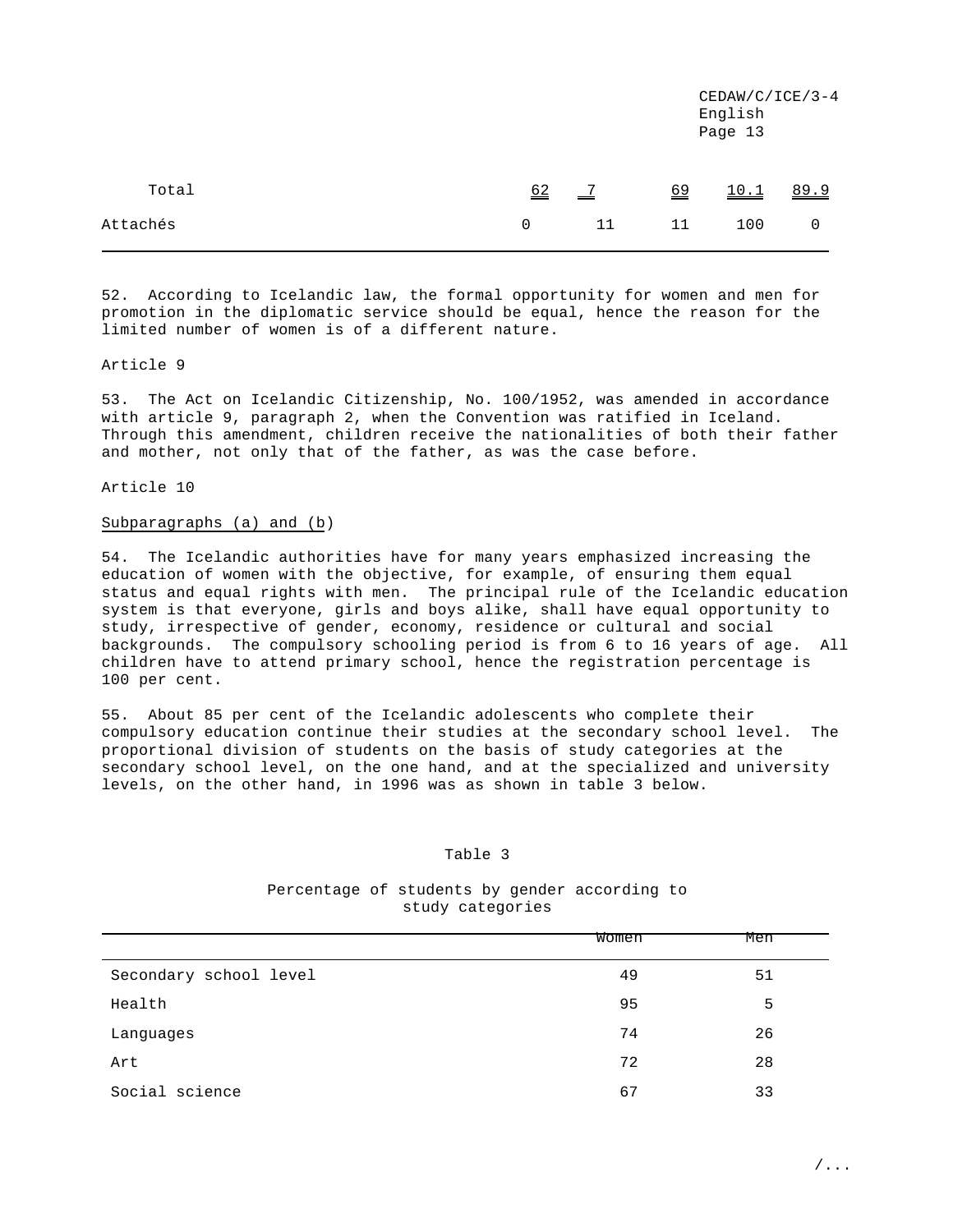| Pedagogy and sports, teaching         | 56 | 44 |
|---------------------------------------|----|----|
| Science                               | 49 | 51 |
| General subjects                      | 47 | 53 |
| Home economics, nutrition, services   | 47 | 53 |
| Business administration and economics | 45 | 55 |
| Industrial subjects and technology    | 12 | 88 |
| Special schools and university level  | 58 | 42 |
| Languages, human science              | 66 | 34 |
| Art                                   | 68 | 32 |
| Pedagogy, teaching                    | 82 | 18 |
| Social science, law                   | 57 | 43 |
| Business administration and economics | 40 | 60 |
| Natural science, mathematics          | 32 | 68 |
| Technology, civil engineering         | 21 | 79 |
| Agriculture, nutrition                | 39 | 61 |
| Medicine, health subjects             | 74 | 26 |
|                                       |    |    |

56. Since the 1980s, about 60 per cent of graduate students have been women. In the school year 1995/96, a total of 59.5 per cent of women aged 20 completed the exams qualifying them for admission to university, compared with 40.8 per cent of men (see table 4). These figures illustrate that there exists equality between the genders in this regard. Women's advance into the traditional fields of study of men seems to be fairly steady, whereas the same cannot be said of the gender division in the traditional women's fields.

# Table 4

# Percentage of students by gender graduating from the University of Iceland

|           | Women | Men |  |
|-----------|-------|-----|--|
| 1950-1955 |       | 93  |  |
| 1970-1975 | 20    | 80  |  |
| 1975-1980 | 33    | 67  |  |
| 1980-1985 | 42    | 58  |  |
| 1985-1990 | 49    | 51  |  |
| 1990-1995 | 57    | 43  |  |
| 1995/96   | 59    | 41  |  |
|           |       |     |  |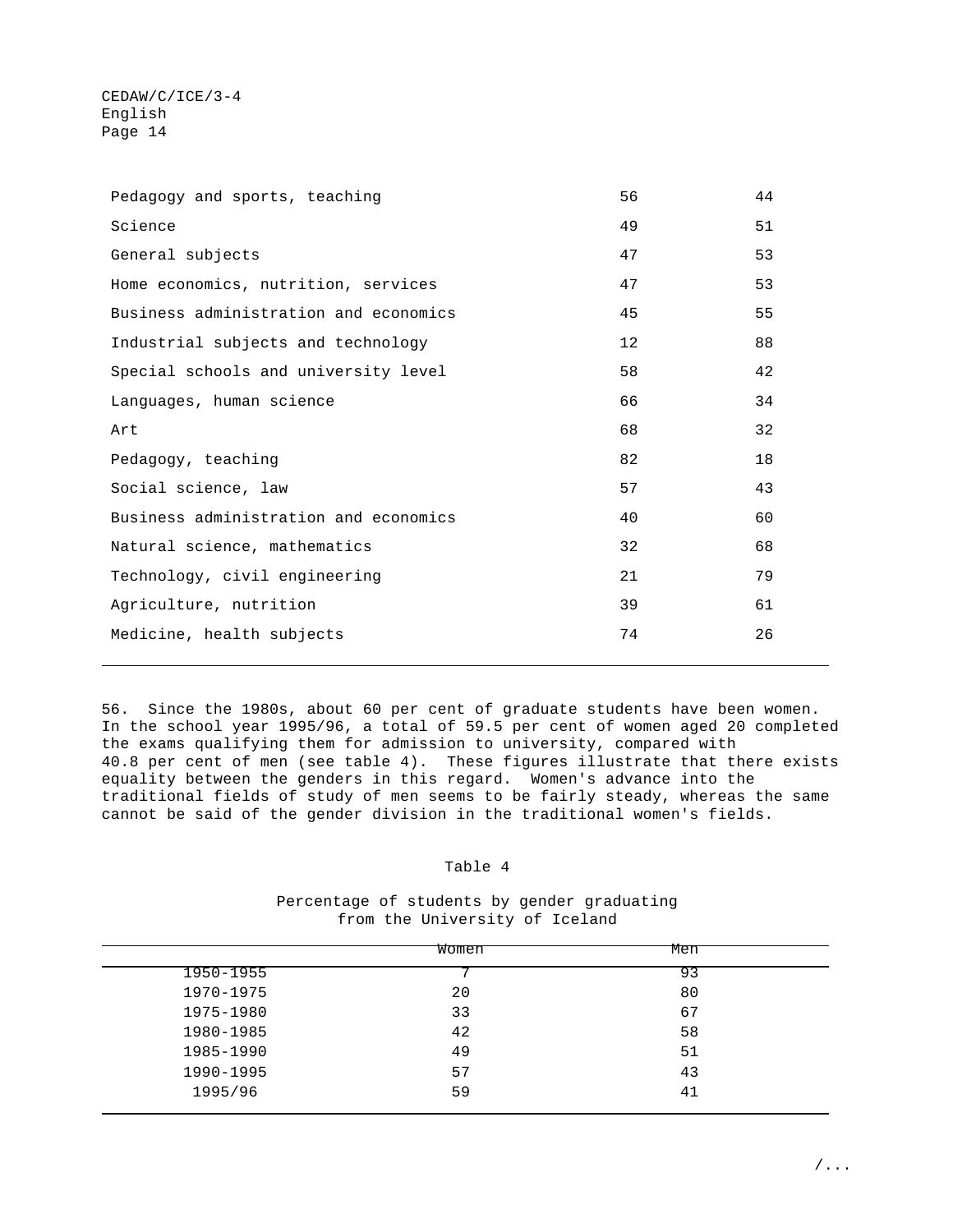57. Fewer changes have taken place regarding the journeymen's exams. The gender division here from 1980 to 1994 is as shown in table 5.

#### Table 5

|      | Women | Men |  |
|------|-------|-----|--|
| 1980 | b     | 94  |  |
| 1985 | 16    | 84  |  |
| 1990 | 26    | 74  |  |
| 1991 | 22    | 78  |  |
| 1992 | 20    | 80  |  |
| 1993 | 18    | 82  |  |
| 1994 | 21    | 79  |  |

Percentage of graduated journeymen by gender

58. Unfortunately, it does not seem that men are becoming equal with women in the traditional women's fields. The attendance at the Icelandic Teachers' Training College indicates that the next few years will see a decrease in the number of men in the teaching profession.

## Gender studies

59. The origin of formal women's studies in Iceland may be traced to 1975 when three women established the Library of the History of Icelandic Women. In 1985, an interest group was established on Icelandic women's studies, which then initiated the establishment of the Centre for Women's Studies at the University of Iceland in January 1990. This launched women's studies as a formal 30-unit subject. Additionally, such studies have increased and expanded, and a regular publication on women's studies and related factors is issued.

# Subparagraph (c)

60. The proportional gender division among teachers and school principals at the various school levels is very unequal. In April 1996 the situation was as shown in table 6.

## Table 6

#### Percentage of teachers by gender

|                      | Women | Men |
|----------------------|-------|-----|
| Primary school level |       | 26  |
| Principals           |       | 7.  |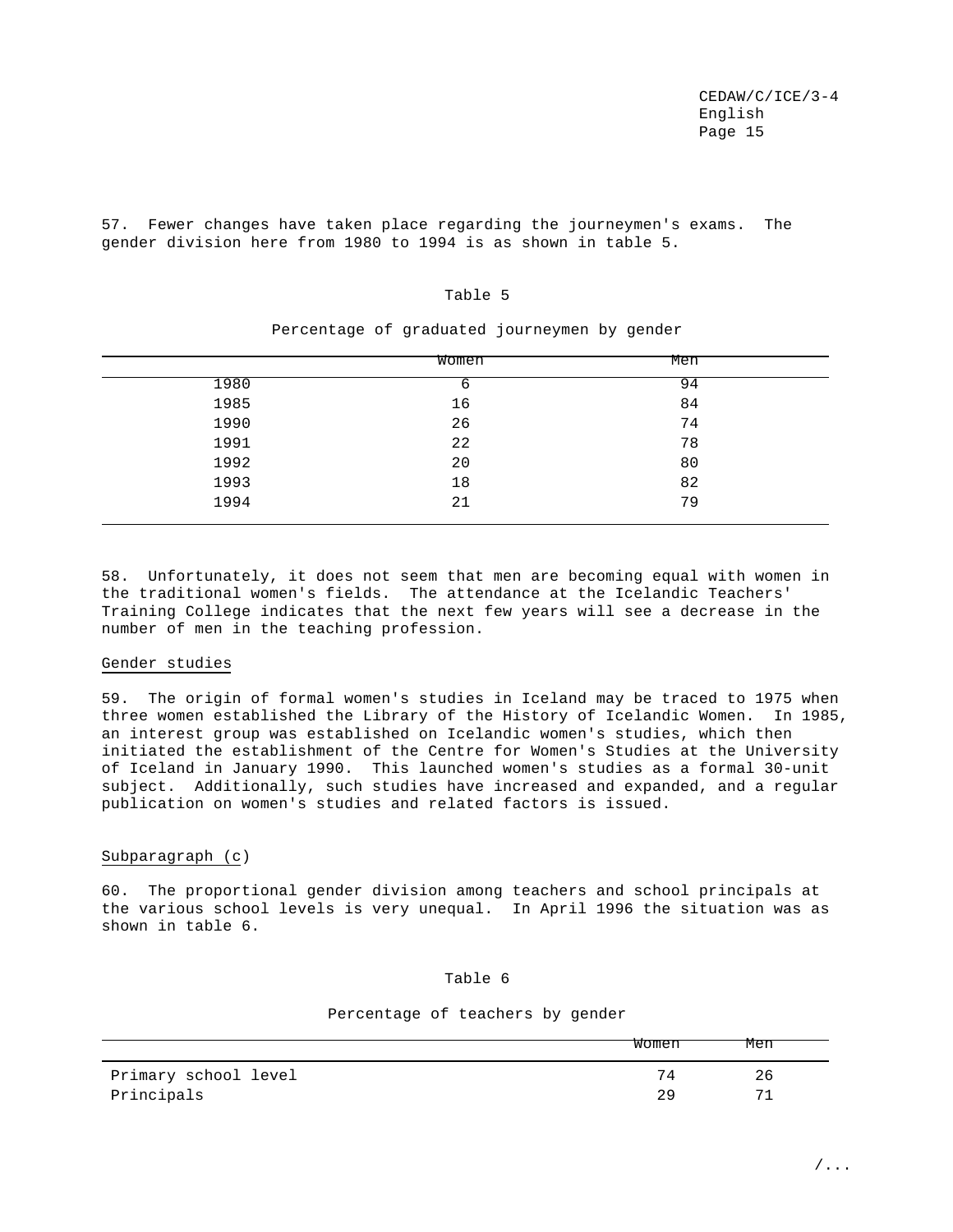| Assistant principals   | 55 | 45  |
|------------------------|----|-----|
| Teachers               | 77 | 23  |
| Secondary school level | 44 | 56  |
| Principals             | 20 | 80  |
| Assistant management   | 28 | 72  |
| Semester management    | 30 | 70  |
| Teachers               | 46 | 54  |
| University level       | 26 | 74  |
| Rectors                |    | 100 |
| Professors             | 8  | 92  |
| Docents                | 22 | 78  |
| Lectors                | 45 | 55  |
| Temporary teachers     | 47 | 53  |

61. In 1987, the Minister for Education appointed a special working group with the objective of ensuring that the schools be operated in accordance with the provisions of the Equal Status Act. The committee's report was published in 1990, presenting the following principal objective: "An effort shall be made in all schooling to strengthen the independence and self-esteem of both girls and boys, and to prepare them equally for active participation in family life, employment and in the formulation of society as a whole." A proposal was made on the appointment of a special implementation committee under the umbrella of the Ministry of Education with the task, for example, of promoting the execution of the proposals made.

62. The Implementation Committee has made detailed education efforts, focusing in particular on the teachers, on strengthening various development projects at the schools, and issuing a special booklet entitled Mental Notes for Parents and other Fosterers. The booklet was distributed among the parents of all 11-yearold children in the fall of 1994 and again in the fall of 1995. The children's teachers were especially encouraged to have meetings with the parents to introduce the contents of the booklet. The Implementation Committee has also acted as a link with the Equal Status Council on the making of education materials for the secondary schools about education and jobs with respect to gender.

63. The Implementation Committee's term ended in 1995, at which point a working group was established within the Ministry of Education. The group's main tasks in addition to those stipulated in the Icelandic Government's four-year action programme on gender equality are as follows:

(a) The appointment of a collaboration group to work with the working group on the implementation of article 10 of the Equal Status Act;

(b) A study on equal rights education at the schools;

(c) The launch in 1995 of the preparation of a handbook on equal rights teaching at all school levels;

(d) To aim towards holding a conference on gender equality in the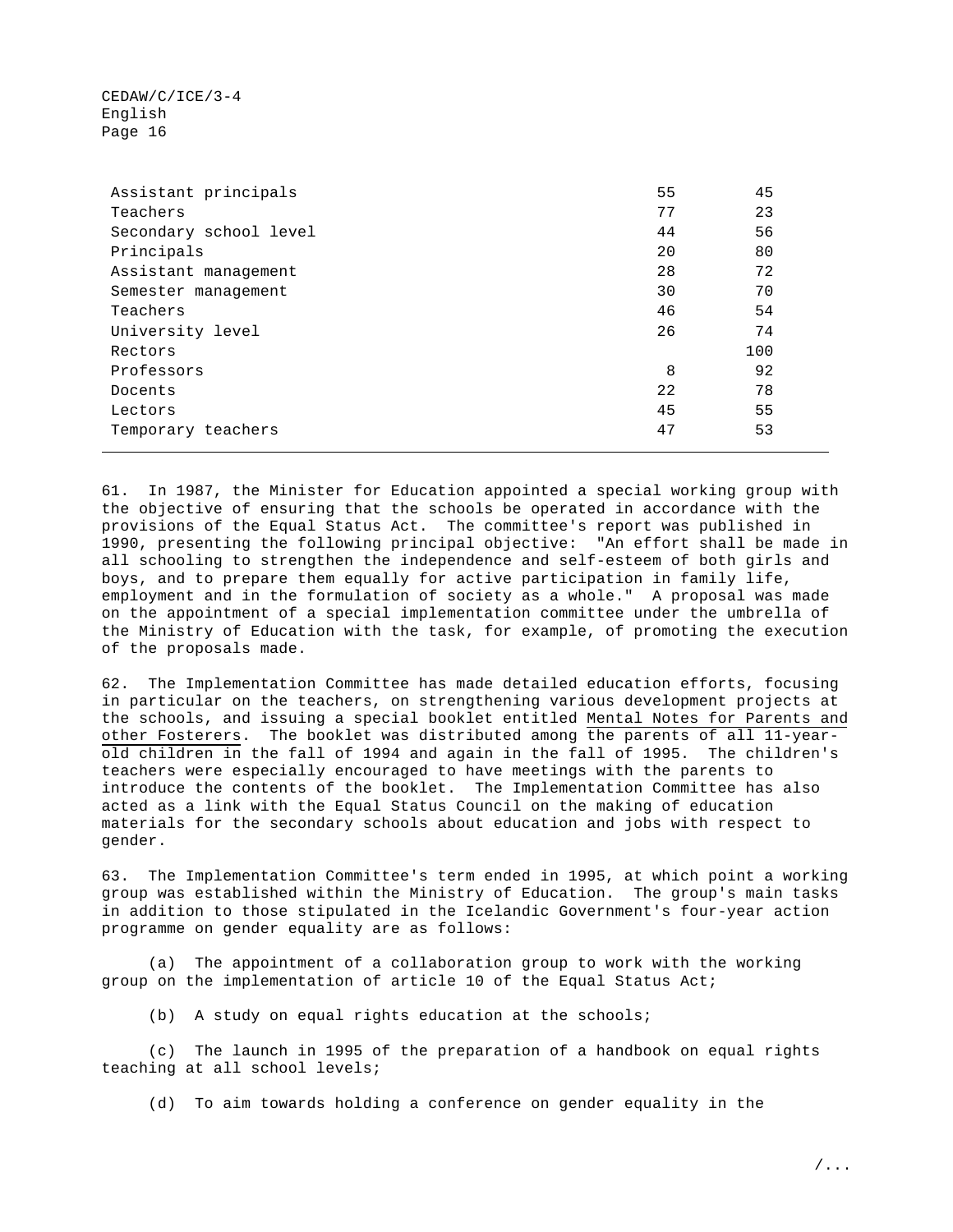Icelandic school system in the next school year;

(e) Participation in the collaboration projects of the Ministry and the Equal Status Council.

#### Subparagraph (d)

64. No differentiation is made by the authorities between the genders regarding their right to student loans and grants. Students at the university level and in certain other specialized schools have the right to student loans if their educational progress meets certain requirements. The amount of such loans is the same for men and women, but is subject to social circumstances to a certain extent, for example, whether the relevant student lives at home or rents housing.

## Subparagraph (e)

65. This paragraph, which addresses adult literacy programmes and a genderrelated difference in the basic education of women and men, does not apply to Icelandic circumstances, for example, because of the compulsory schooling and the good general basic education of the Icelandic people. This paragraph also discusses continued education of wage earners, an area in which the Icelandic authorities wish to make a contribution to increase equality between women and men.

66. In 1991 the Althingi passed an act on vocational training, providing, among other things, the establishment of a vocational training fund. One of the arguments for the implementation of this law was that it would particularly benefit women as a large number of women in the labour market have no vocational training. The demand for grants by this fund has been extensive, and the training achievements by employees have generally been considered good. Unfortunately, no detailed information exists on the division between women and men in terms of the allocations from the fund, but in general it may be said that the Vocational Training Council has emphasized supporting courses for unskilled wage earners and for employees in the caring sector. The majority of employees in these fields of work is women.

## Subparagraph (g)

67. Even though men and women formally have equal opportunity to engage in sports, this is de facto not the case. In June 1996, a parliamentary resolution proposal was passed on a policy regarding girls and women's sports. This was followed up by the Ministry of Education appointing a committee with the following objectives, among others: to prepare proposals on how to strengthen the sports of girls and women; to prepare proposals on how to decrease girls' drop-out rates from sports in their adolescent years; to study the financial appropriations to girls and women's sports; to study the coverage by the news media of girls and women's sports; to study the gender division in the leadership of the sports movement; and to study the measures taken abroad for reform in this field.

68. The committee carried out studies in these areas, and the findings showed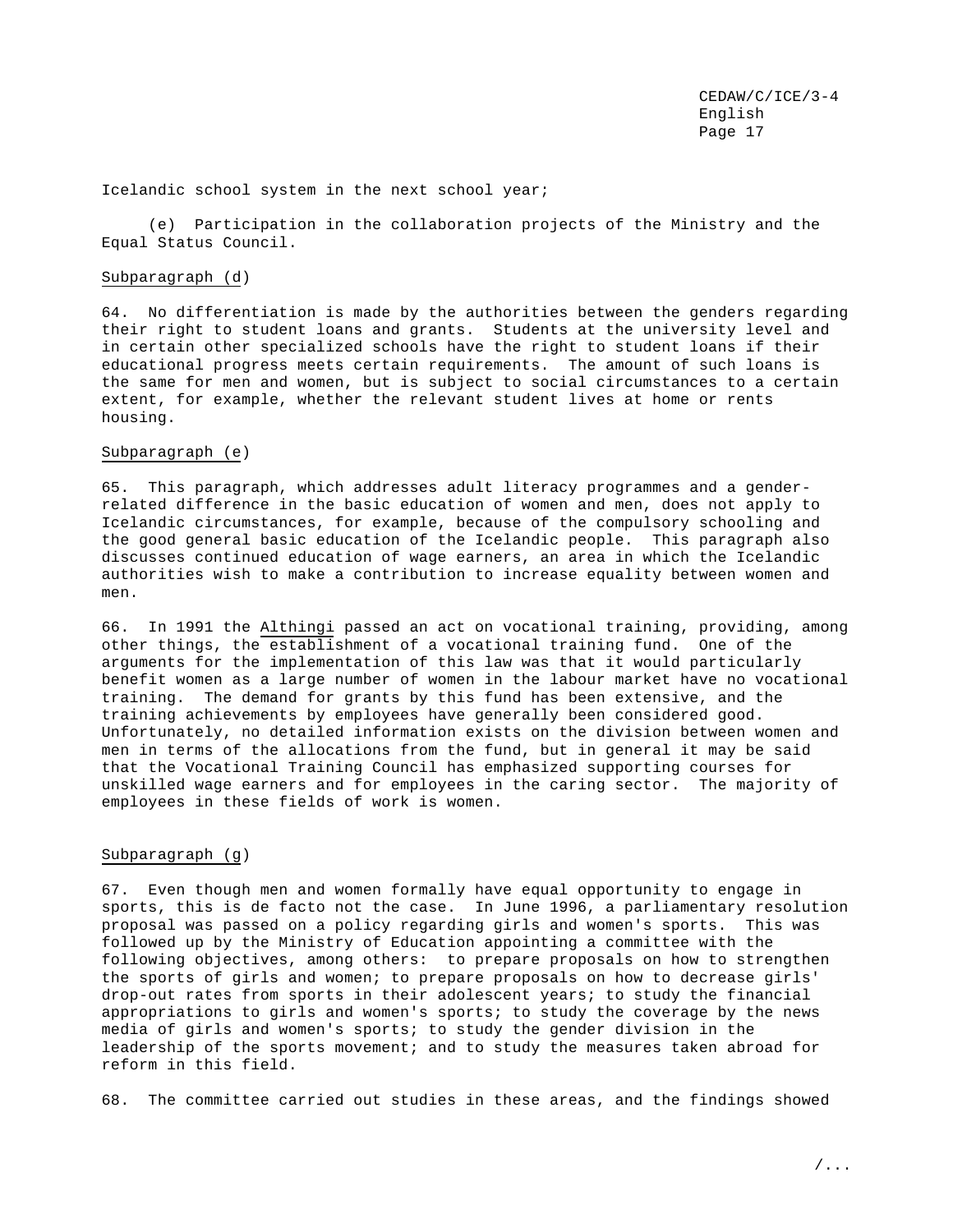that fewer women than men held leadership positions within the sports movement, and the coverage by the news media of women's sports was rather limited (10-12 per cent) and had not changed much over the past few years.

69. The committee presented proposals in five different sections on measures to ameliorate the situation. The Minister for Education has stated that various recommendations by the committee will be taken up for consideration, and also that he expects the sports movement to study the report carefully and to increase the participation of women. It should also be mentioned that in the parliamentary resolution proposal on the new action programme on gender equality, the Ministry of Education is specially requested to promote an increased focus on the athletic upbringing of girls and make it be no less than that of boys. Additionally, a study should be made of the news media in respect of the gender images.

#### Article 11

70. Women have the same legal rights as men to employment, promotion, vocational training and other related matter addressed in this article. It cannot be denied, however, that in various instances statutory rights and reality do not coincide. The Icelandic women's employment percentage rates among the highest in the world today and has steadily increased over the last decades. In 1980, about 65 per cent of women in Iceland worked outside their homes. In 1996 a total of 76.8 per cent of women aged 16-74 years were on the labour market and 86.4 per cent of men. Statistics show that the employment percentage of married women has increased more than that of unmarried women. Currently about 80 per cent of all married women work outside the home, whereas in 1981 this figure was 64 per cent. About 53 per cent of women and 89 per cent of men hold full-time jobs.

## Subparagraphs 1 (a) and (c)

71. The Icelandic economy is highly dependent on the work contribution of women. Women are the backbone of the welfare service, the schools, the health system and all general services. Some 46.6 per cent of those on the labour market in 1996 (68,700 out of 147,550) were women. In 1991, the employment rate for women was 45.7 per cent.

72. According to a labour market study by the Statistical Bureau of Iceland, the number of Icelanders who were from 16 to 74 years of age in 1996 totalled 180,700 (163,400 in 1991). In 1991, a total of 32,900 Icelanders were not in the labour force; of that number, 21,900 (66.6 per cent) were women. In 1996, the comparable figure for women had dropped to 62.6 per cent. The percentage of men not in the labour force was 33.4 per cent in 1991 and 37.4 per cent in 1996.

73. A total of 74.5 per cent of all women from 16 to 74 years of age were on the labour market in 1991. The comparable figure for men was 87.4 per cent. In 1996, the percentage of women had risen to 76.8 per cent, whereas the figure for men had decreased somewhat to 86.4 per cent. During this period the number of employed persons increased by 7,000, with women being a clear majority, or 62.9 per cent.

74. These figures confirm that even though men are still a majority in terms of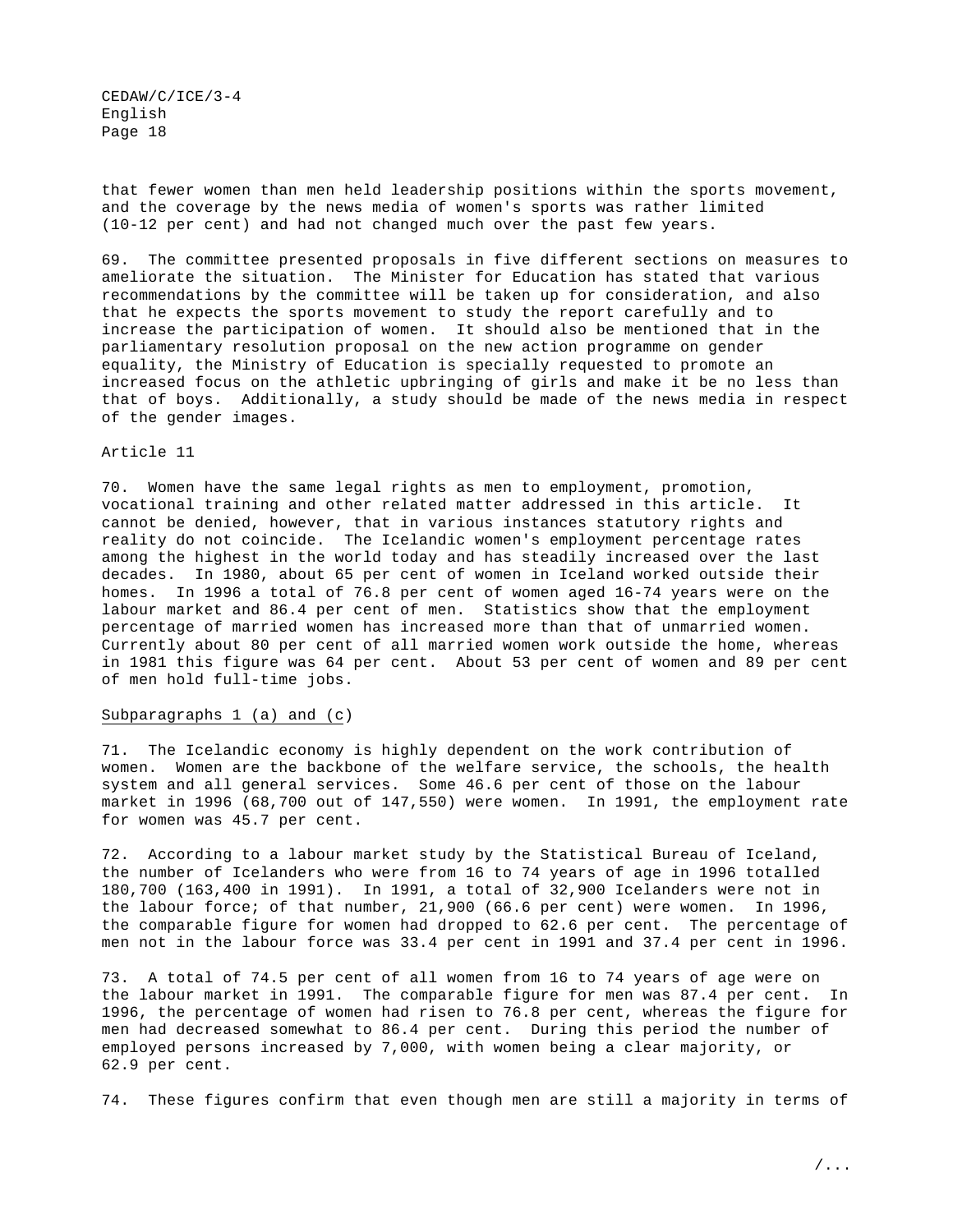their total participation in the labour market, women have increased their participation at the same time as the participation of men has dropped. The number of unemployed Icelanders was 2.6 per cent in 1991 and 3.7 per cent in 1996. More women than men were unemployed in 1991 (50.9 per cent) and 1996 (53.8 per cent). The unemployment rate of women will be further addressed later in the present report.

#### Women's employment

75. It is clear from the above that women are increasing their participation in the labour market. Table 7 below gives further details, including age, marital status, the number and age of their children and their education.

## Table 7

| Age       | 1991<br>Men | Women | 1996<br>Men | Women |
|-----------|-------------|-------|-------------|-------|
| $16 - 24$ | 67.1        | 65.6  | 71.9        | 67.2  |
| $25 - 64$ | 96.4        | 82.7  | 96.2        | 87.5  |
| $65 - 74$ | 63.3        | 34.8  | 56.4        | 31.8  |

Percentage of women's and men's employment rates

76. As stated above, the Icelandic women's employment rate is among the highest in the world, at 76.8 per cent (women aged from 16 to 74 years). The figures in table 7 above show the employment rates of women and men, based on age, during the years 1991 and 1996. This basic age distribution in itself does not illustrate much in respect of the women except that women aged from 25 to 64 years have increased their participation in the labour market to a greater extent than other groups, and men aged from 65 to 74 years have decreased their participation in the labour market.

77. The handbook entitled Women and Men issued by the Statistical Bureau of Iceland contains more detailed statistical information about the employment rates of women by age during the year 1996.

## Figure 1. Percentage of women's and men's employment rates in 1996 by age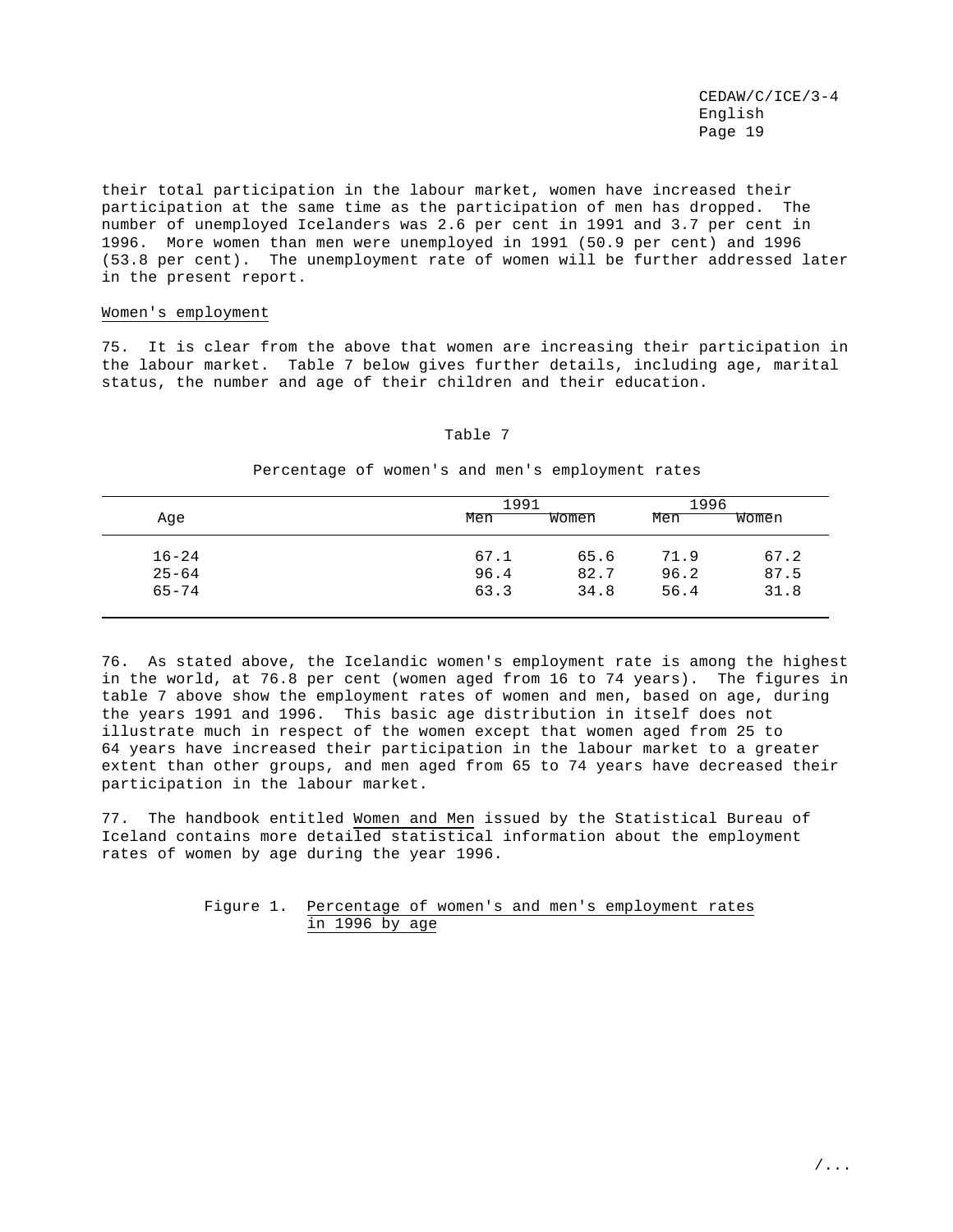78. This figure shows that the employment rate of women is in fact fully comparable to that of men. In 1989, the National Economic Institute published a report, entitled Women's and Men's Income, containing information on employment by age. The 1991 report to the Althingi by the Minister for Social Affairs on the status and development of gender equality contains a section on the status of women on the labour market, according to information published in the aforementioned report. Even though the statistics by the National Economic Institute and the Statistical Bureau of Iceland are not comparable due to the different methodology used, they do illustrate that the development as described has continued. That is, women are equally as active on the labour market as men; women in all age groups are active participants in the labour market, and every new generation of women strengthens their position.

79. The publication by the Statistical Bureau of Iceland entitled Women and Men 1997 contains a table showing the employment of women and men from 1920 by marital status. It surfaces, for example, that the percentage of married women on the labour market has increased from 6 per cent in 1930 to 80 per cent in 1996. The employment rate of unmarried women is in fact lower than that of married women, or 71 per cent, which may, to a certain extent, be explained by age, i.e., young, unmarried women who are still getting their education.

80. The employment of women seems more flexible than the men's in some respects and may best be seen by their work percentage. According to the figures by the Statistical Bureau, about 53 per cent of the women held full-time jobs in 1996, compared with 89 per cent of men. In 1991, 52 per cent of women held full-time jobs and 91 per cent of men. During this period, the number of men in full-time jobs dropped from 91 per cent to 89 per cent.

81. The number of working hours per week varies. In 1996, the average working hours of people, irrespective of gender, totalled 43.7 per week. The number of average working hours was lowest among the youngest group (16 to 24 years of age) or 35.4 per week. Table 8 shows the average number of working hours per week of fully employed men and women by age (1991 and 1996).

# Table 8

Average number of working hours per week by gender and age

|                                            | -- | -- | --       |  |
|--------------------------------------------|----|----|----------|--|
| - 22<br>$\sim$<br>$\overline{\phantom{a}}$ |    | .  | . .<br>ີ |  |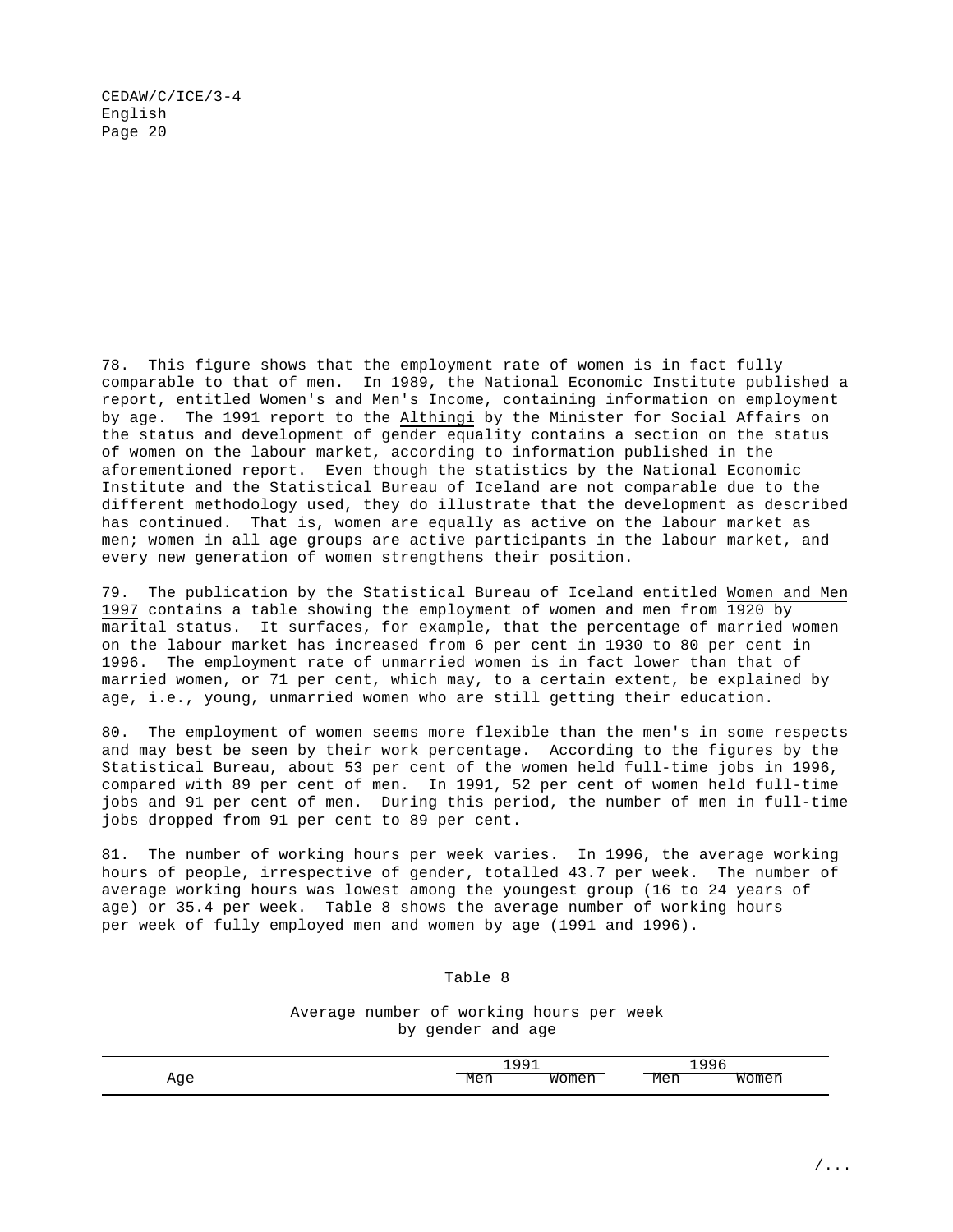|           |      |      |      | $CEDAW/C/ICE/3-4$<br>English<br>Page 21 |
|-----------|------|------|------|-----------------------------------------|
| $16 - 24$ | 52.7 | 45.4 | 51.9 | 44.7                                    |
| $25 - 64$ | 54.5 | 45.5 | 54.4 | 45.1                                    |
| $65 - 74$ | 47.5 | 43.3 | 46.8 | 42.9                                    |

82. These figures roughly illustrate the work percentage of women and men according to age. It is not surprising that the percentage for men is higher; at the same time the number of hours worked is more flexible according to age for men than for women.

83. The age and/or number of children affect the employment percentage of women to a greater extent than the men's. This fact has appeared in previous research, for example, in a report by the National Economic Institute from 1989. It is stated in the report that as the number of children grew the percentage of hours worked by women decreased. It is also emphasized in the report that nearly all Icelandic women/mothers work to some extent outside of the home irrespective of the number of children they have. Table 9, prepared on the basis of information supplied by the Labour Market Department of the Statistical Bureau of Iceland, shows the percentage of working women aged from 25 to 54 years and the number of children at home.

## Table 9

Percentage of women, 25-54 years of age, in part-time and full-time jobs, by children at home

|                          | 1991              |           |                   | 1996      |
|--------------------------|-------------------|-----------|-------------------|-----------|
|                          | Part-time<br>jobs | Full time | Part-time<br>jobs | Full time |
| Women 25-54 years 48.7   | 51.3              | 42.4      | 57.6              |           |
| No children              | 31.5              | 68.5      | 29.5              | 71.7      |
| Children at home         | 56.3              | 43.7      | 49.7              | 50.3      |
| - Youngest under 6 years | 62.0              | 38.0      | 54.6              | 45.4      |
| - Youngest 7-15 years    | 49.8              | 51.2      | 43.8              | 56.2      |
| One child                | 41.8              | 58.2      | 41.3              | 58.7      |
| - Under 6 years 46.0     | 54.0              | 39.8      | 60.2              |           |
| $-7-15$ years            | 39.6              | 40.4      | 42.1              | 57.9      |
| Two children             | 67.1              | 31.9      | 56.4              | 45.6      |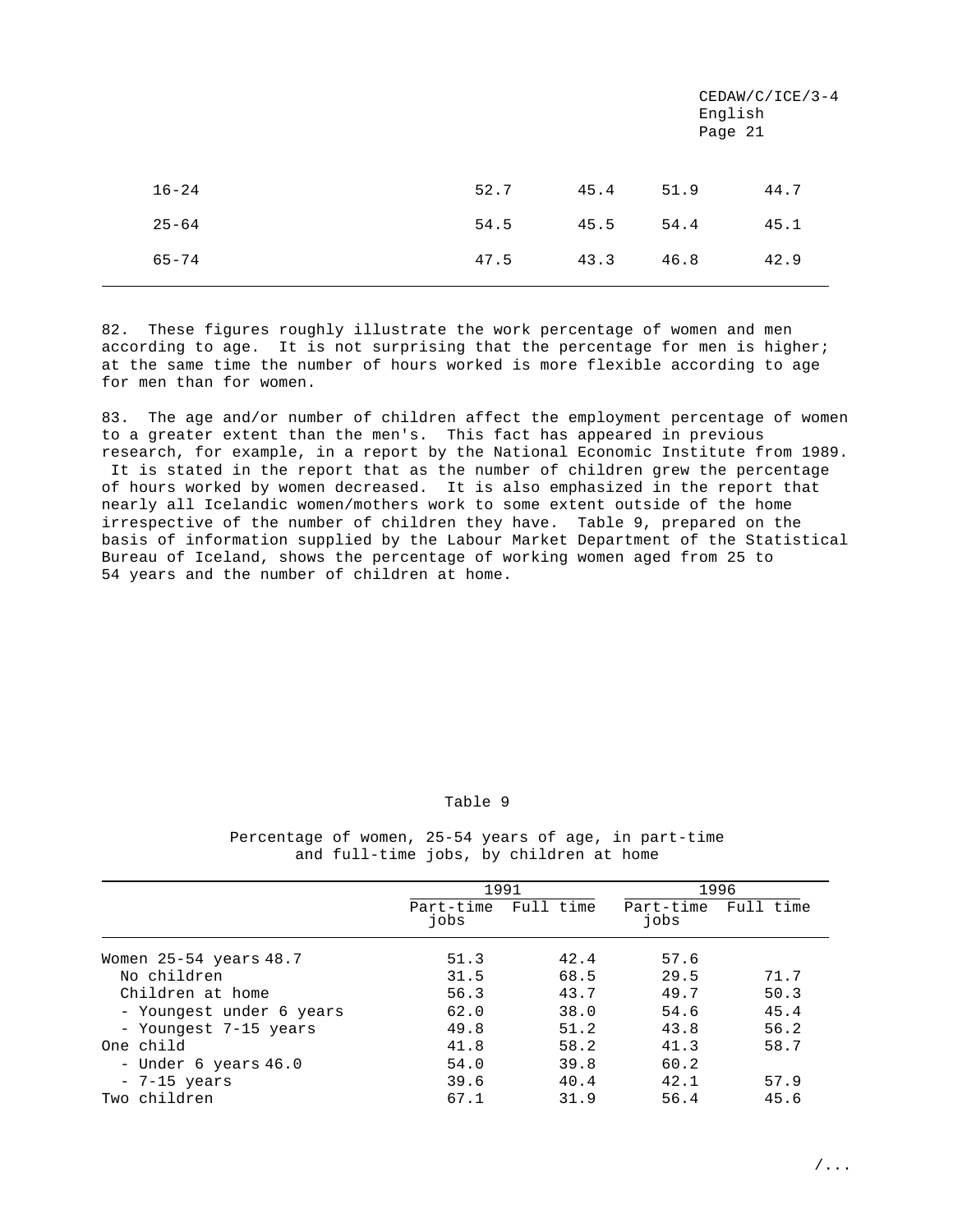| - Youngest under 6 years | 67.8 | 32.2 | 60.5 | 39.5 |
|--------------------------|------|------|------|------|
| - Youngest 7-15 years    | 65.7 | 34.3 | 46.7 | 53.3 |

84. Table 9 shows the changes that took place over the five year period 1991-1996, many of which are quite interesting. It must be kept in mind that during this period unemployment became a fact that the Icelandic wage earners, both women and men, had to face. Unemployment had been fairly unknown in Iceland until this time (see paras. 91-95). The main conclusions to be drawn from table 9 are as follows:

(a) More women aged 24-54 have full-time jobs than part-time. There is a considerable difference, particularly in 1996;

(b) More women from homes where there are children (undefined number and age) were fully employed in 1996 than in 1991, or 43.7 per cent, compared with 50.3 per cent;

(c) Women with young children (under 7 years of age) have increased their work percentage. In 1991 the percentage of fully employed women in this group was 38.0 per cent, whereas it had risen to 45.4 per cent in 1996;

(d) This development is reflected later in the table where the focus is on the number and age of children. The percentage of women who have one child aged under 6 years and are fully employed has risen from 54.0 per cent to 60.2 per cent;

(e) The same development may be seen in the instance of two or more children. The number of fully employed women has gone up significantly.

85. All of these figures indicate the same thing, namely that the employment of Icelandic women is steadily increasing and that they have long since proved the old myth wrong that women are an unstable workforce. They are on the labour market to stay.

86. This development also reflects women's advancement to increased education. The figures in table 10 illustrate that the greater the education level of women (and men), the greater their employment percentage.

## Table 10

Employment percentage according to education and gender

|                                    | 1991 |       | 1996      |       |
|------------------------------------|------|-------|-----------|-------|
| Education                          | Men  | Women | Men       | Women |
| Basic education                    | 79.5 |       | 72.2 71.7 | 70.7  |
| Vocational and secondary schooling | 90.7 | 75.5  | 90.3      | 80.6  |
| University education               | 98.7 | 87.6  | 94.7      | 92.0  |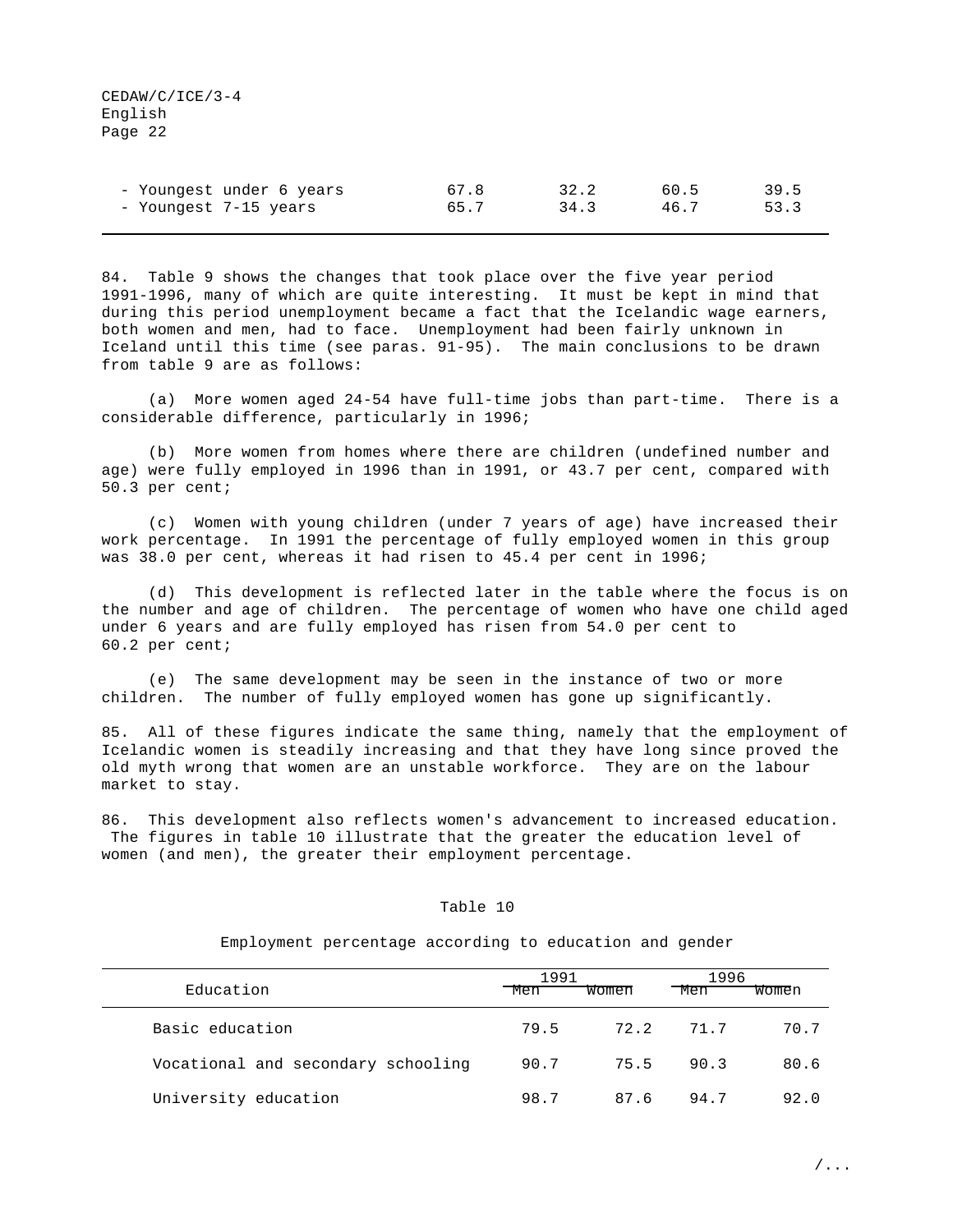87. These figures show that there is a very small difference between the employment percentage of university-trained women and men.

88. The Committee on the Elimination of Discrimination Against Women recommends that the Icelandic Government take measures to study the difference between men and women in terms of part-time jobs as this could be an indication of indirect discrimination against women on the labour market. Such a study has not yet been conducted but is included in the parliamentary resolution proposal on the Government's four-year action programme on gender equality. The following is stated: "During the period of validity of the action programme a study will be conducted on the weight of part-time jobs and jobs carried out without permanent employment or which are carried out outside of the regular workplaces by women, on the one hand, and by men, on the other hand." This provision originates directly from the aforementioned recommendations by the Committee.

## Gender-related work division on the labour market

89. So far, the work division in the Icelandic labour market is very traditional. Women are breaking the ice, however, and are increasingly advancing in the various fields of conventional men's jobs. It is rarer than before for men to choose employment in the traditional women's fields of work.

#### Table 11

#### Fields of work by percentage and gender

|                                | 1991 |       | 1996 |       |
|--------------------------------|------|-------|------|-------|
|                                | Men  | Women | Men  | Women |
| Managers and officials         | 11.3 | 4.9   | 10.2 | 4.1   |
| Specialists                    | 11.2 | 12.6  | 12.1 | 15.3  |
| Specially trained employees    | 10.4 | 12.0  | 11.2 | 16.9  |
| Office workers                 | 2.7  | 18.2  | 3.2  | 15.1  |
| Service and store workers      | 13.1 | 25.6  | 11.5 | 26.1  |
| Farmers and fishermen          | 11.7 | 4.5   | 10.1 | 3.6   |
| Specialized industrial workers | 22.7 | 9.9   | 24.1 | 7.7   |
| Machinists and attendants      | 10.1 | 1.4   | 10.8 | 1.6   |
| Unskilled workers 6.7          | 11.0 | 6.3   | 9.7  |       |

90. The figures in table 11 illustrate that the percentage of women among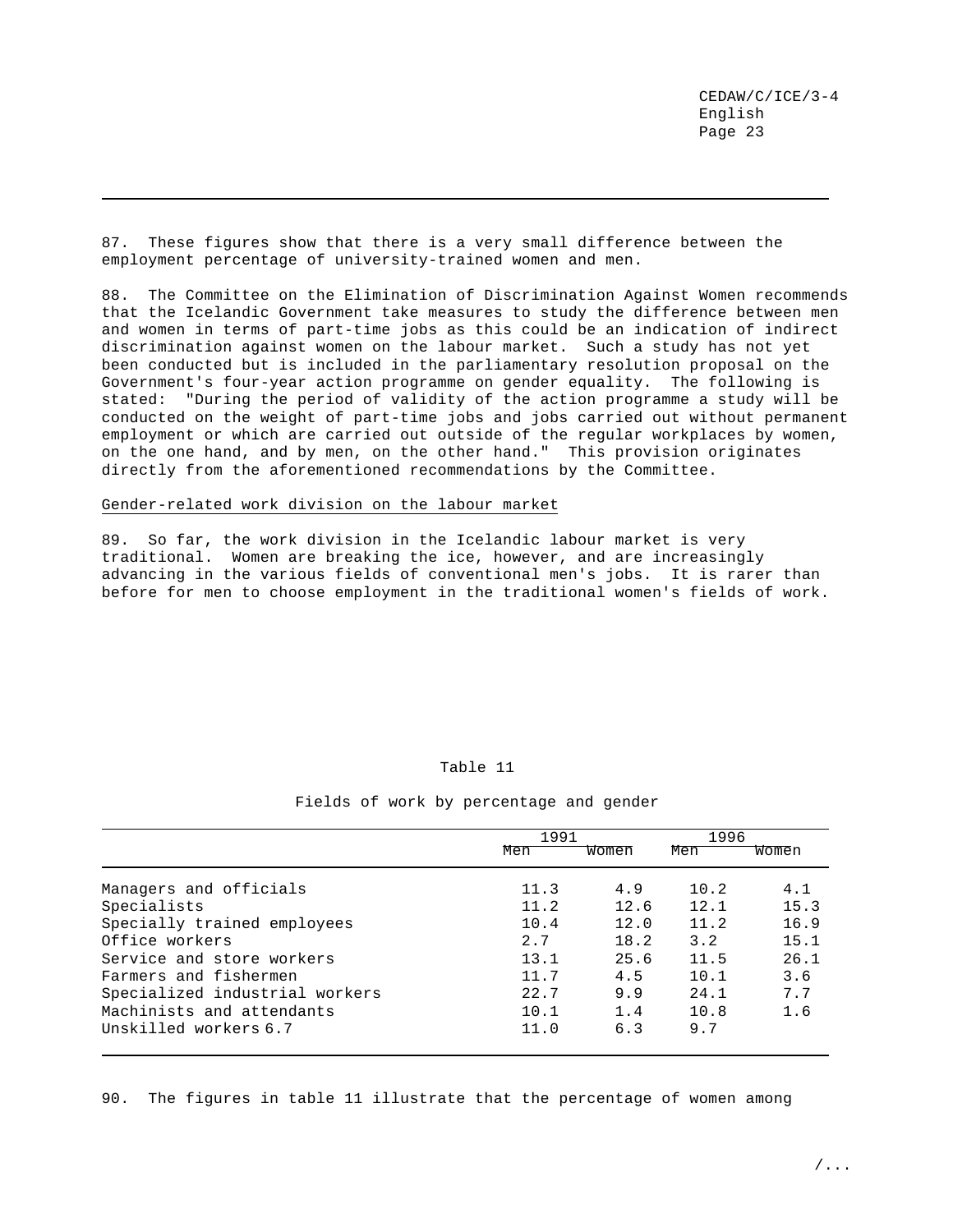specialists and specialized employees has increased more than that of men. Women are principally employed in the service, store and office sectors, whereas more men are employed in specialized fields of industry and machine and machine tending. Additionally, a higher percentage of men than women are managers and officials, farmers and fishermen. There is a fairly even percentage of men and women occupying the jobs of specialists, whereas there is a proportionally greater number of women among the specialized employees and among those who have no vocational training.

#### Unemployment and women's unemployment

91. Recent years have seen increasing unemployment in Iceland, which unfortunately has affected women more than men. In 1991 the unemployment rate in Iceland was 2.6 per cent (3.7 per cent in 1996). The number of unemployed women is greater than men, or 50.9 per cent in 1991 and 53.8 per cent in 1996.

92. In 1996, an unemployment study was conducted in Reykjavík. The objective was to obtain a clear image of unemployment in the capital city to facilitate, for example, decisions on measures against this situation. The main results of the study showed that women constituted 59 per cent of the unemployed and that in May 1996, 35 per cent of the unemployed were women in the 21 to 40 year age group. A comparable figure showing men's unemployment was just over 20 per cent. The results also showed that women were generally on the unemployment rolls longer than men. It also came to light that 42 per cent of all unemployed women had children under the age of 6 years.

93. Table 12 was prepared on the basis of data from a report by the Employment and Travel Office of Reykjavík City.

| Years<br>of age | Single | Children under 5 years<br>Cohabitation | Children 6-16 years |     | No children<br>Single Cohabitation Single Cohabitation Total |     |       |
|-----------------|--------|----------------------------------------|---------------------|-----|--------------------------------------------------------------|-----|-------|
| $16 - 20$ 23    | 11     | 0                                      | 0                   | 54  | 12                                                           | 100 |       |
| $21 - 30182$    | 213    | 14                                     | 19                  | 114 | 30                                                           | 572 |       |
| $31 - 4089$     | 154    | 87                                     | 67                  | 56  | 7                                                            | 460 |       |
| $41 - 5014$     | 18     | 37                                     | 65                  | 68  | 38                                                           | 240 |       |
| $51 - 60 -$     |        | 4                                      | 4                   | 58  | 87                                                           | 153 |       |
| $61 - 70 -$     |        |                                        |                     | 47  | 108                                                          | 156 |       |
| Total           | 308    | 396                                    | -42                 | 156 | 397                                                          | 282 | 1,681 |

#### Table 12

Number of unemployed women by age, marital status and number of children

94. According to the figures in table 12, 65 per cent of women in Reykjavík from 16 to 30 years of age had children under 5. Single mothers totalled 450, or 26 per cent of the unemployed women, and 552 (33 per cent) were mothers in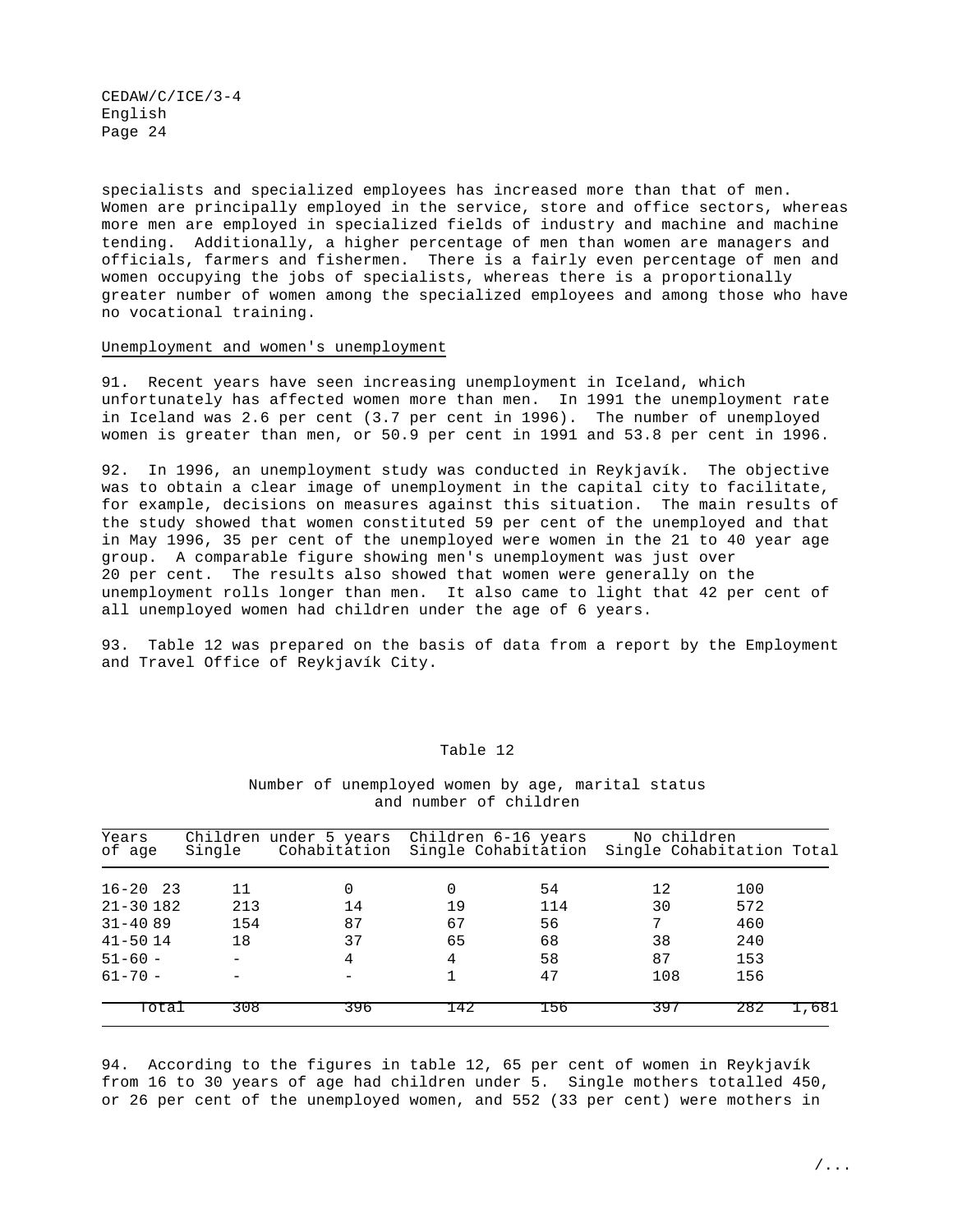cohabitation.

95. The high percentage of women among the unemployed is explained by many factors. For example increased employment opportunities in various construction work does not solve the problems of unemployed women. Additionally, it is clear that the arrangement of the wage system in Iceland is such that it does not necessarily encourage people to enter the labour market. Presumably, an important factor explaining the high percentage of unemployed women is that women are generally paid lower wages than men, hence they are likely to occupy the low-wage jobs. This theory is supported when considering the educational background of the unemployed. The aforementioned study indicated that the largest groups among the unemployed are unskilled general workers and office and store workers. It attracts attention to the fact that while the workforce with basic education comprises about 34 per cent of the total workforce in Reykjavík, a comparable group among the unemployed is about 65 per cent with women being a clear majority of the group (58 per cent versus 42 per cent).

## Special measures to improve the situation of women on the labour market

96. In view of the fact that unemployment has hit women harder than men, the Icelandic authorities, both the national Government and the municipalities, have taken special measures to improve the situation of women.

# Women's Education Centre in Akureyri - learning increased life competence for women without paid work

97. A development project of the Ministry of Social Affairs, the Ministry of Education and Akureyri, in northern Iceland, the Women's Education Centre was opened in the fall of 1994. Initially, the Centre was intended for unemployed women, whereas in the early stages the target group became all women with free time at their disposal between 9 a.m. and 3 p.m. The total number of students at the Centre has reached 130 people aged 18-67 years. Some of them have not completed primary school compulsory examinations, whereas others are university graduates. Generally, the Women's Education Centre's course takes 16 weeks during the year. The focus is on comprehensive studies that may then create the basis of competence for various jobs, further education and/or daily active life. Basically, the study is divided as follows: one third of the course focuses on strengthening the students' self-esteem (life web, dramatic approach and yoga/dancing), one third focuses on practical subjects (English, ethics, personal finance, expression, data processing on computers, looking for a job) and one third focuses on creative work (creative writing, art and crafts). The objective of this study is to increase students' life competence.

## Access Course - special task project on employment for women

98. This is a two-year course, offering support to women as company managers, and with a focus on increasing their knowledge, establishing relations and increasing competence. Women with realistic business concepts receive special support as managers. The emphasis is on increasing the women's knowledge and responsibilities in the business environment, thereby increasing the number of jobs in Reykjavík City and strengthening the existing ones. This special task project particularly focuses on the values that women have developed and possess. The experience of other nations cannot be ignored in terms of the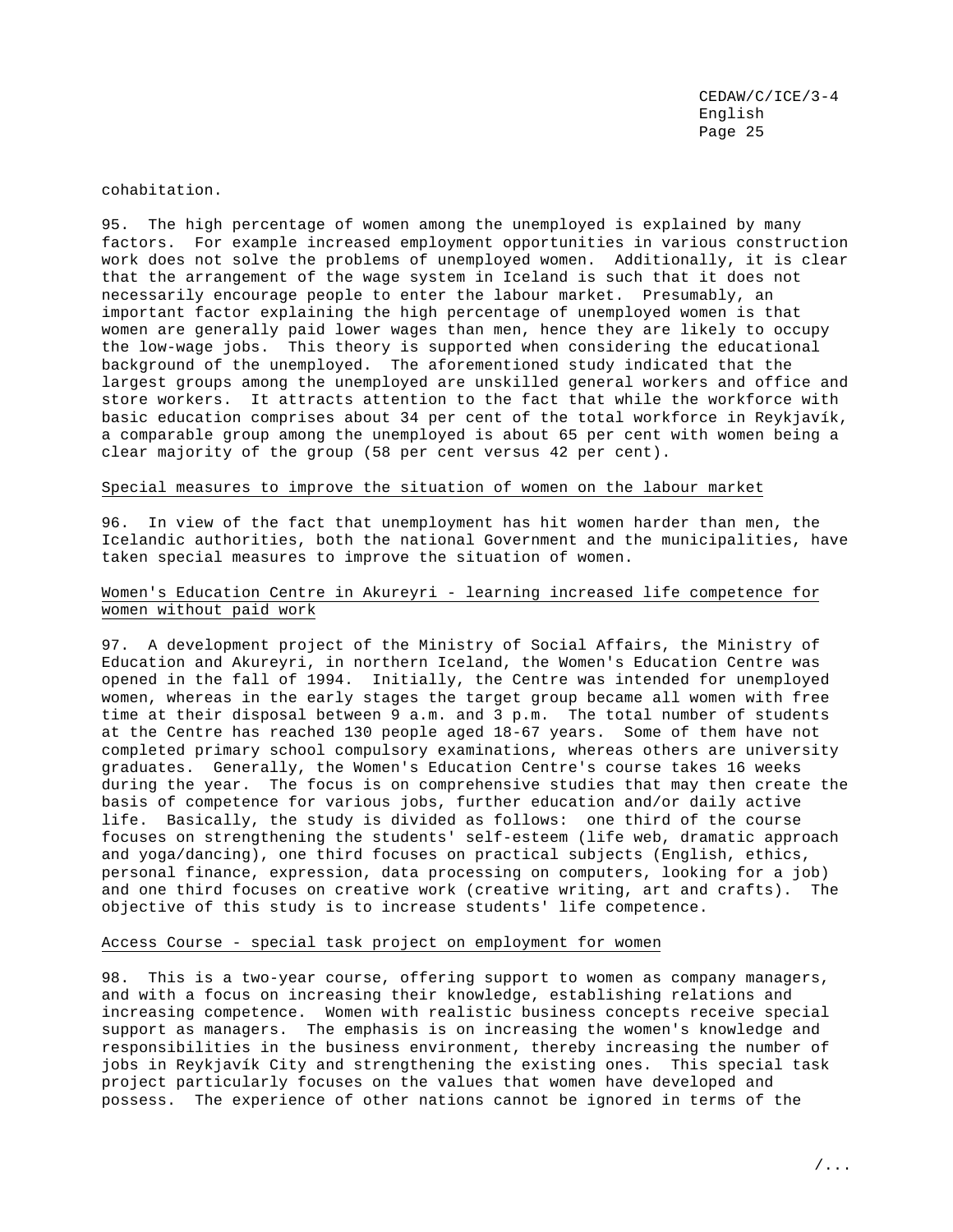greatest innovation in business being entailed in small- and medium-sized businesses, where more often than not the managers are women. It is a fact that the percentage of women among employers in Iceland is smaller than the figure in the other countries with which Iceland frequently compares itself. Nevertheless, in 1993 they amounted to about 25 per cent of employers, with about 50 per cent of the companies established in the past seven years. Women have obtained education and experience from the labour market that differs greatly from men's. It is not known if this has been fully utilized.

99. The Access Course is financed one third by the Ministry of Social Affairs and two thirds by Reykjavík City. The project is headed by the Innovation and Productivity Department of the Technological Institute of Iceland.

#### Subparagraph 1 (d)

100. Despite the formal equality of the genders and the Equal Status Act, which stipulates that women and men shall be paid equally for equal jobs, repeated surveys have clearly shown that there is a significant difference in the wages of men and women. So far, the genders' wage difference has been explained on grounds of traditional factors, including different working hours, less seniority by women, choice of jobs and the genders' opportunity to get better paid jobs. These traditional explanations of the gender-related wage difference do not suffice according to the results of a study conducted for the Equal Status Council published in February 1994. The objective of this study was not to illustrate the extent of the gender-related wage difference, but to show how such a difference develops and where it is to be found. A study was made of the wages and the employment terms of the employees of four private companies and four public institutions, for example, through interviews with employers and management. The objective of the study was to elucidate the situation of men and women on the labour market and to attempt to illustrate how the decisions on wages are made, which guidelines are used for determining job recruitment, and how the wage formulation at the relevant institution or company is explained. Here a study was not only made of the actual wages of men and women, but primarily of whether women are subject to gender-related discrimination on the labour market. The answer to this question and also where such discrimination originates should facilitate the authorities' elimination of gender-related wage discrimination.

101. It should be pointed out that generalizing about the gender-related wage difference on grounds of this study is not appropriate as it applies only to eight companies and institutions. There is no indication, however, that a study of other companies would provide any different results. The study revealed that there is a considerable difference in the wages of men and women, in terms of the regular day-work pay, the day-work pay and differentials and the average pay. Women receive 78 per cent of the real regular day-work pay of men. This percentage is even lower when the average pay is studied as the calculations show that women receive 68 per cent of the pay of men. Taking into consideration factors like certain groups of employees, education, seniority, age, the number of overtime hours and the work duties, women receive 11 per cent lower regular day wages and differentials per hour than men. This difference in the wages of men and women can only be explained as gender-related.

102. The study attracted much attention, bringing the wage affairs of women and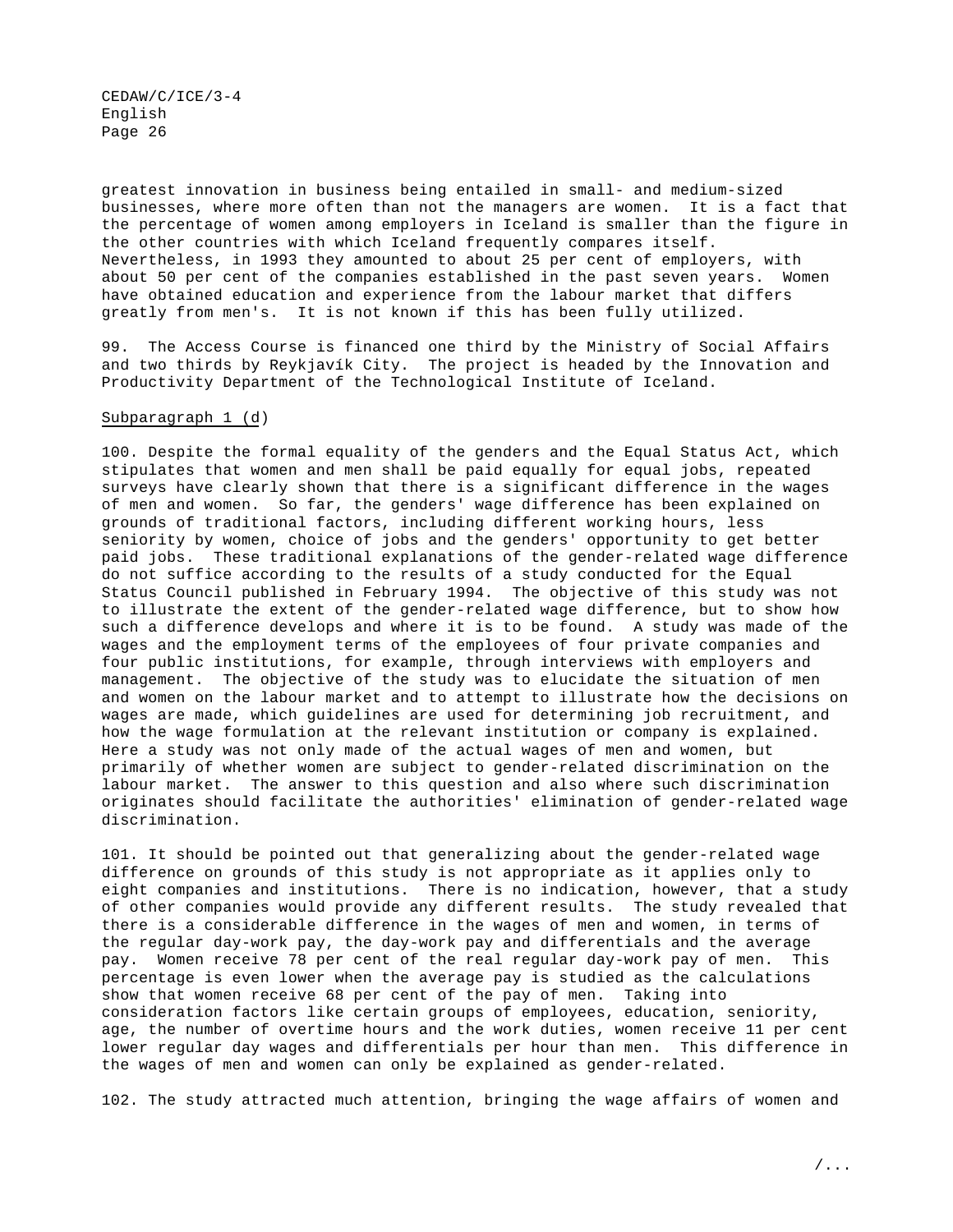the gender-related wage difference into the spotlight before the parliamentary elections in 1995. Following publication of the report, the Minister for Social Affairs appointed a working group to present proposals on reform in women's wage affairs. The working group has specially considered gender-neutral job evaluation as a method to work against the gender-related wage difference. detailed report published by the working group in February 1996, discussed job evaluation as a method in determining wages. A decision was made in its wake on the working group launching an experimental job evaluation project. A full-time employee was recruited and a decision was made to try out a Swedish evaluation system at a few State and Reykjavík City institutions. The institutions selected were the State Hospitals, the Reykjavík Municipal Department of Social Affairs and the Reykjavík Municipal District Heating Utility. These workplaces were selected because traditional women and men's jobs prevail there. It was anticipated that this experimental project will be completed in the first half of 1998, and that its results would provide valuable information and experience on whether and which system of job evaluation might be successfully used to work against the gender-related wage difference in Iceland.

103. The wage difference between men and women is a problem that is deeply rooted in Icelandic society and will only be solved by a number of different measures. Among the measures discussed are a total revision of the wage system and increased equality in family responsibility, which in turn require changed attitudes regarding the roles of women and men in society.

## Subparagraph 1 (f)

#### Sexual harassment

104. The debate on sexual harassment is not new in Iceland. Such a debate took place in Iceland in 1987, for example, when the magazine of the Icelandic Federation of Labour, Vinnan, published the results of a study conducted by the Union of Factory Workers, Idja, in Akureyri. In a study on the status of women conducted in Reykjavík in 1989 and which focused on municipal employees, a question was asked about sexual harassment. The results attracted considerable attention. Students at the University of Iceland have addressed this issue in their publication, focusing primarily on the situation in this respect at the university. The debate has found its way into the Althingi with the members and the government ministers discussing this outside of Althingi's regular agenda. In April 1997, a bill was presented prohibiting any sexual harassment.

105. In the Government's action programme on gender equality, adopted by the Althingi in May 1993, the Minister for Social Affairs was requested to initiate a study on sexual harassment at Icelandic workplaces. Based on the results of this study and the knowledge of other nations, firm measures should then be taken against sexual harassment at the workplace, and provisions thereon should be set by law. The Office for Gender Equality and the Occupational Safety and Health Administration were requested to organize the study, focusing on the labour market only. The objectives are to obtain information on what forms such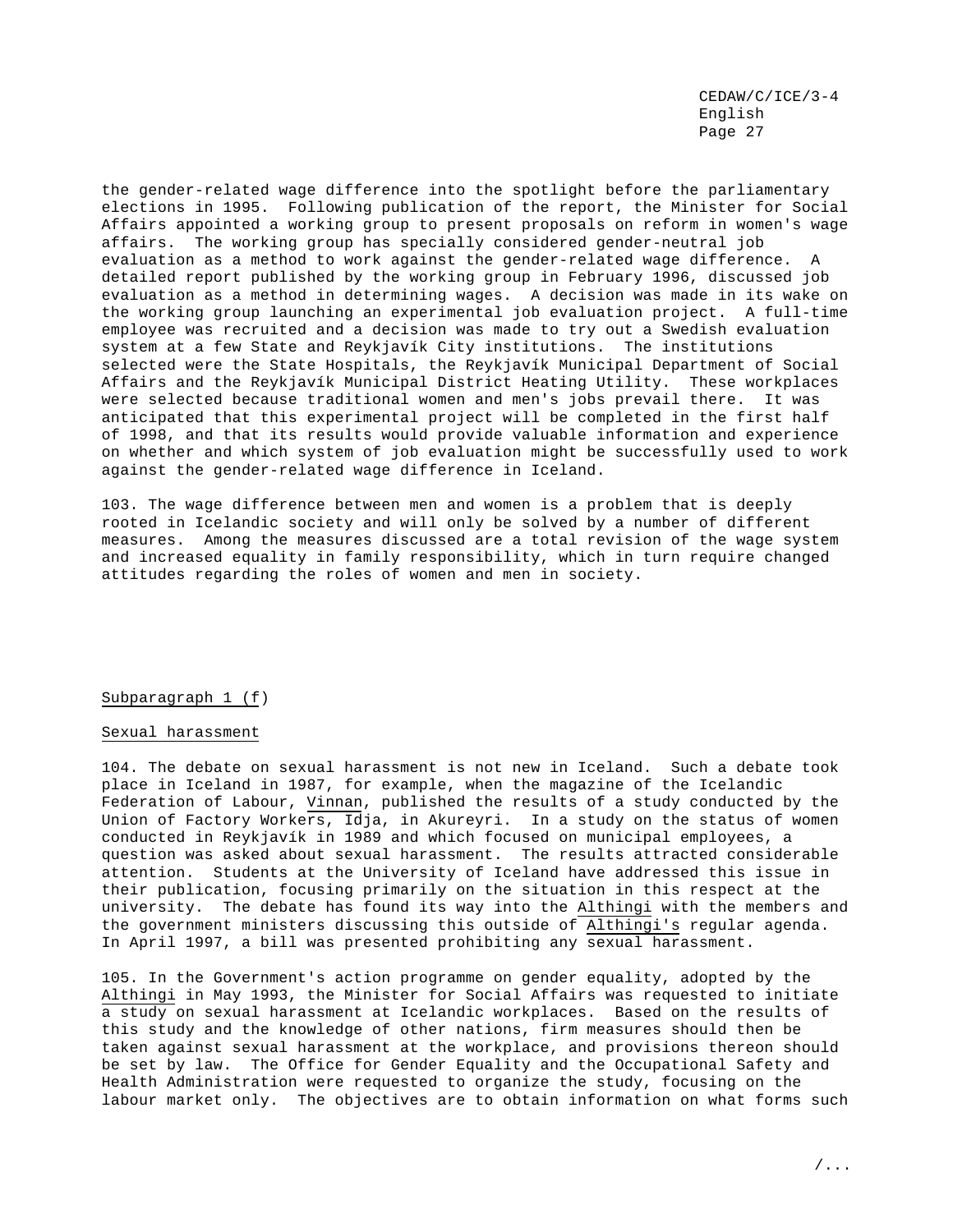harassment takes, on the one hand, and to find out under which circumstances behaviour, which may be categorized as sexual harassment, takes place, on the other hand. The results will be published in the early months of 1998.

106. The Office for Gender Equality contributed to drawing attention to this matter and turning it into an "equal rights issue". Discussions have taken place at the Office's initiative on what formal ways exist or should exist for women and men who have been subjected to behaviour that they regard as being sexual harassment. Questions asked included:

- What is the right of the woman/man?
- What is the responsibility of the employer?
- What is the responsibility of the labour union?

Last but not least, where do the Equal Status Council and the Office for Gender Equality fit in?

Does this fall under the Equal Status Act? The Equal Status Council is of the opinion that the answer to the last question is yes and has recently issued a booklet on the matter. The guideline is the definition by the European Union on sexual harassment, i.e., the same definition that a number of the member States regard as a model. The Office for Gender Equality chose to base its work on this definition as no Icelandic definition of sexual harassment exists.

107. Sexual harassment is defined as behaviour that is unfair and/or insulting, and against the will of the victim. An employee can reject any kind of sexual relationship affecting promotion opportunity, employment, wages or other working conditions. Such behaviour creates an unpleasant, unfriendly or humiliating atmosphere at the workplace for the relevant employee. This definition emphasizes that it is up to the victim of harassment to determine what she/he regards as sexual harassment. The factor separating such behaviour from flirting, friendly gestures and teasing is that it is against the will of the person subjected to it. This behaviour is not mutual - it is not on equal grounds.

108. As stated earlier, there is no legal definition in Iceland of sexual harassment. The laws most frequently referred to are Penal Code No. 19/1940 and the Equal Status Act of 1991. The provisions of article 198 of the Penal Code stipulate that any person aggressively misusing his position against a person who relies on him for work shall be subject to up to three years imprisonment. Other kinds of sexual harassment are subject to up to two years imprisonment. The Penal Code also contains a provision (art. 209) stating that any behaviour of a sexual nature abusing a person's integrity shall be punishable by law. Recently, a court ruling was made on grounds of this article. Article 198 of the Penal Code has not been exercised much in the Icelandic judicial system. Two court rulings on sexual harassment have been made, however, and in both instances these were cases of men harassing men. This is interesting considering that all existing studies have indicated that women are more frequently the victims of sexual harassment than men.

109. Article 6 of the Equal Status Act stipulates that employers shall not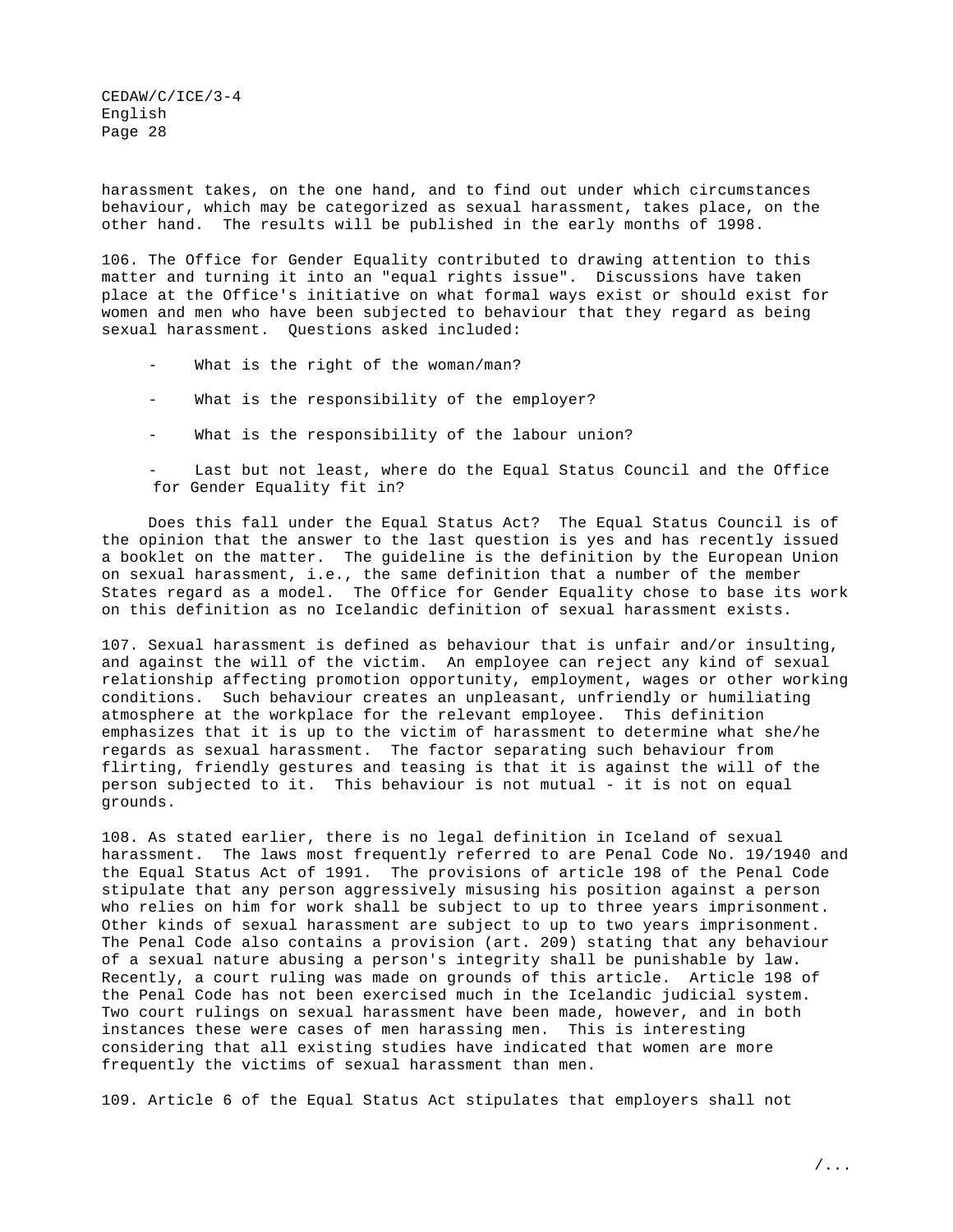discriminate against their employees on the basis of gender applying, among other things, to working conditions and terms of employment. The Equal Status Complaints Committee/the Office for Gender Equality have interpreted this provision to mean that it is the duty of employers to see to it that sexual harassment does not occur at the workplace.

110. Article 1 of the Act on Working Conditions and Human Health at Workplaces of 1980 stipulates that through this law an effort is made to "ensure a safe and healthy working environment, which shall always be in accordance with the social and technological development in the society". Article 65 of the Act states that the phrase "healthcare for employees" refers to a service established to "promote the employees' mental and physical well-being". As it is clear that sexual harassment results in indisposition and is out of tune with social development in society, the Occupational Safety and Health Administration has felt that such harassment is in breach of the objectives of the law on occupational safety and health. Hence it has issued certain guidelines, focusing on education regarding sexual harassment at the workplace.

111. The aforementioned parliamentary bill addresses the limitations of Icelandic law in this respect, defining sexual harassment as follows: "Sexual harassment is unwelcome behaviour of a sexual nature creating humiliating or unfriendly circumstances at work, in school or in social cooperation, regardless of whether it is physical, verbal or demonstrated. Sexual harassment entails relations characterized by the misuse of power, strength or status, and is continued despite it clearly having been indicated that such behaviour is unwelcome."

#### Subparagraphs 2 (a) and (b)

112. The regulations on maternity leave in Iceland are primarily under the umbrella of the Act on Maternity Leave No. 57/1987, the Act on Social Security No. 67/1971, articles 16 and 26 of the Regulation on Maternity Leave No. 546/1987, and Regulation on Maternity Leave by Civil Servants No. 410/1989. Article 7 of the Act on Maternity Leave stipulates that terminating the employment of a pregnant woman is prohibited unless valid reasons exist. Unfortunately, there are still instances of pregnant women or fathers wanting to utilize a part of such leave who have been subjected to employment termination. Women decide themselves when they begin taking maternity leave, which may begin one month before the estimated date of childbirth. The employer must be notified of this with at least a three-week notice. Women who are incapable of working owing to illness in the last weeks of pregnancy have a right to take sick-leave with pay until their maternity leave begins.

113. The Act on Maternity Leave applies to all parents who are employed and whose legal residence is in Iceland. This law guarantees the parents a sixmonth maternity leave. The parents may divide this period between themselves, but such leave can never be longer than six months.

114. There are two different kinds of payments made during maternity leave, i.e., a fixed childbirth payment and the payment of a special birth per diem. The birth payment is paid to mothers only, irrespective of whether they are employed or not. The special birth per diem, however, is paid to fathers and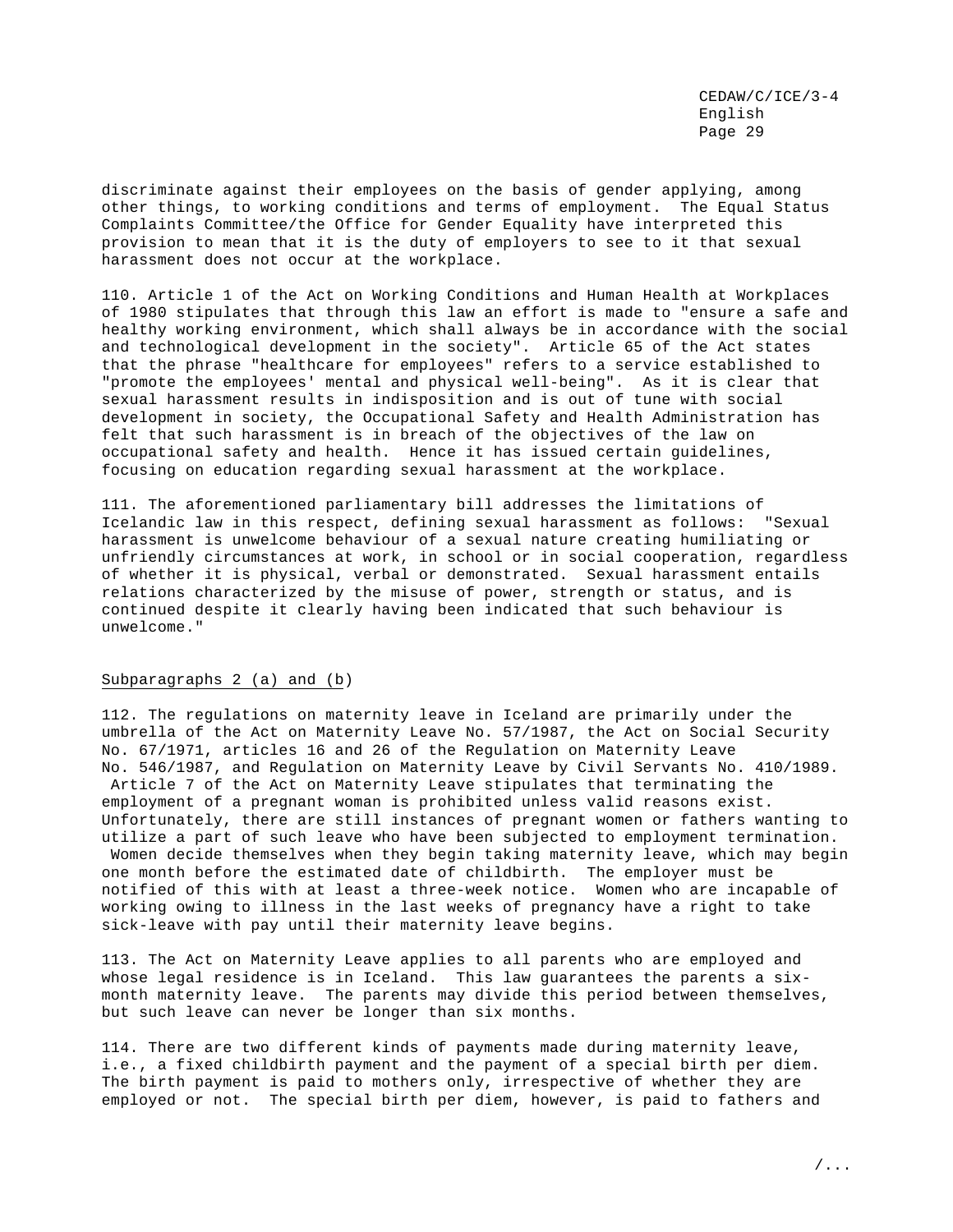mothers who quit their paid work during maternity leave. The payments are not linked to income. Civil servants enjoy better rights to the extent that they have the right to receive their wages during maternity leave; hence they do not receive payments from the Social Security Institute.

115. Recent years have seen some debate on the independent right of fathers to take paternity leave. Some changes in this regard have been made. The State and Reykjavík City and a few other municipalities have agreed that fathers in their employ shall have an independent right to a two-week leave, which they are obligated to exercise during the first eight weeks after childbirth or the right is considered waived. Shortly before parliament closed for Christmas in 1997, a bill by the Minister for Health was passed in which fathers on the general labour market were also provided with this right.

116. The Reykjavík City Council has launched a special experimental project regarding fathers and paternity leave. A few fathers have been given a threemonth paternity leave on full pay and a special researcher monitors the developments and whether such leave affects the father, the relations within the family and his relations with working life. It is anticipated that the results of the study will generate increased rights for fathers.

117. It should also be mentioned that special education and discussion sessions for prospective fathers are being tried at a number of health and healthcare institutions. The theory is that the fathers' needs in terms of information and education are in many ways different than the needs of the mothers, and also that prospective and new fathers have a certain need to discuss their experiences, joys and sorrows, with other men who are or have been in a similar situation.

## Subparagraph 2 (c)

118. It is the role of the municipal councils to operate kindergartens. Additionally, a few privately owned kindergartens are operated in Iceland. A majority of Icelandic children from 3 to 5 years of age attend kindergarten during part of the day. In 1993 this percentage was 75 per cent whereas in 1995 it rose to 83 per cent. Comparable figures for children under 2 years of age were 15.7 per cent in 1993 and 22.7 per cent in 1995. It is generally acknowledged that a special effort is needed in this field, and currently the largest municipalities are trying to facilitate the access of all children to kindergarten if requested.

119. A special position, the Ombudsman of Children, was established 1 January 1995. The Ombudsman is the spokesperson for all children up to the age of 18 years, which constitutes one third of the entire Icelandic population. The role of the Ombudsman is to work towards full consideration being shown for the rights, needs and interests of children, both by the public authorities and private parties upon legislation, decision-making and planning in society. With this in mind, the Ombudsman shall present recommendations and proposals on reform measures benefiting children in all parts of society. The general situation of children in Iceland is an important factor in connection with the real opportunity of women to participate fully in the labour market and in society on the whole.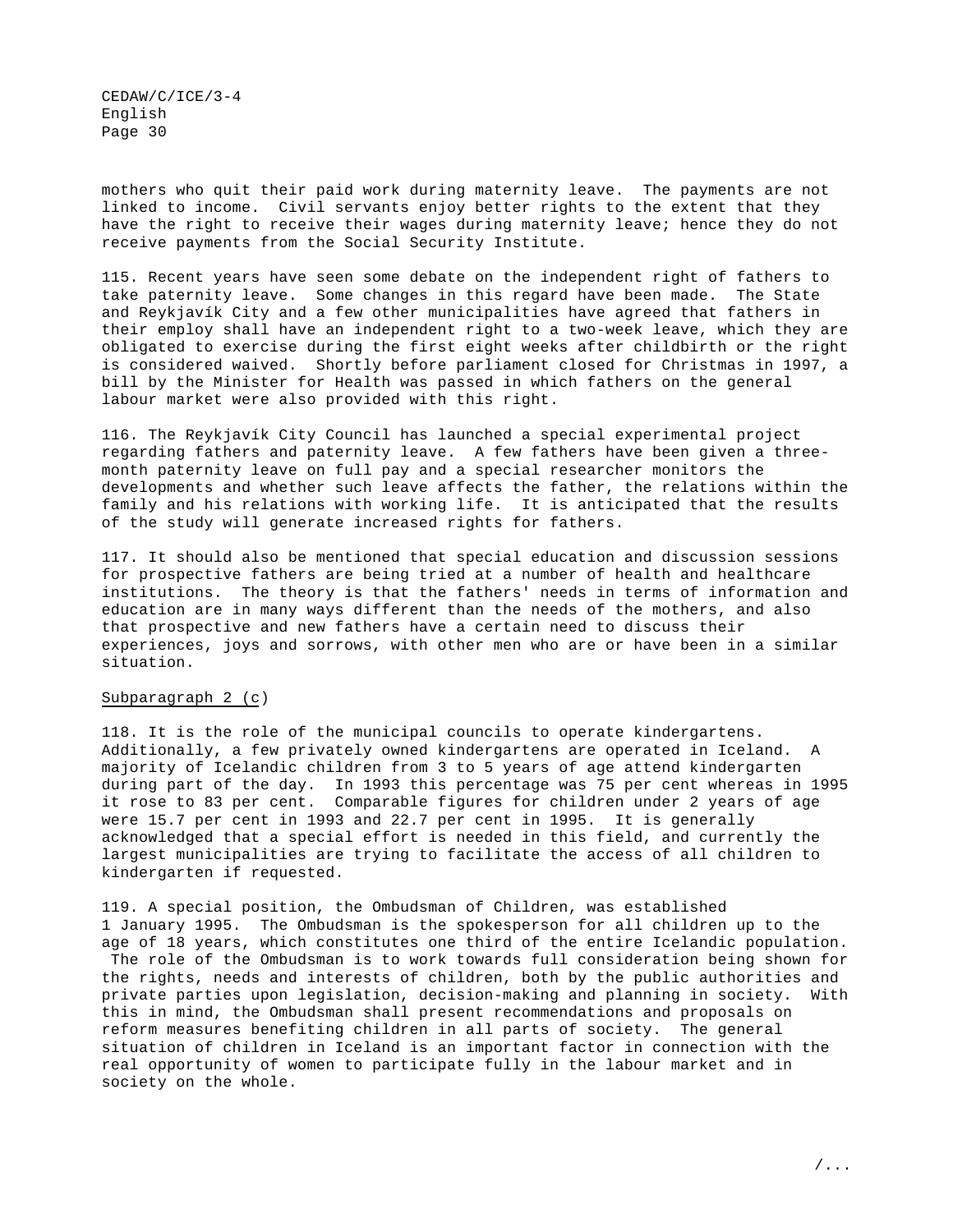Article 12

120. According to Icelandic law, there is no formal difference in the rights of men and women to healthcare services. A few factors should be pointed out, however, that illustrate a clear difference in this regard between the genders.

121. The Icelandic Act on Abortion was amended in 1975. According to this Act, induced abortion is allowed on social and/or medical grounds, and if rape or another punishable act has taken place. Induced abortion shall preferably be carried out before the end of the twelfth week of pregnancy. There exist no limitations as to how often a woman may have an abortion. Most induced abortions in Iceland, about 90 per cent are allowed on grounds of social circumstances.

122. The development regarding induced abortions is shown in table 13.

## Table 13

| Year      | Annual number | Per thousand<br>Women 15 to 44 years | Live births |
|-----------|---------------|--------------------------------------|-------------|
| 1961-1965 | 77            | 2.1                                  | 16.4        |
| 1966-1970 | 87            | 2.2                                  | 20.1        |
| 1971-1975 | 203           | 4.6                                  | 45.7        |
| 1976-1980 | 472           | 9.8                                  | 109.8       |
| 1981-1985 | 670           | 12.6                                 | 159.3       |
| 1986-1990 | 687           | 12.0                                 | 155.7       |
| 1991-1995 | 762           | 12.7                                 | 169.4       |

#### Induced abortions

123. The number of induced abortions in Iceland is relatively lower than the percentage in the other Nordic countries, including Finland.

124. According to the Act on Abortion, education and consultation on sexual intercourse and pregnancy shall be available. Such education takes place at the healthcare centres in connection with infant control and at primary schools.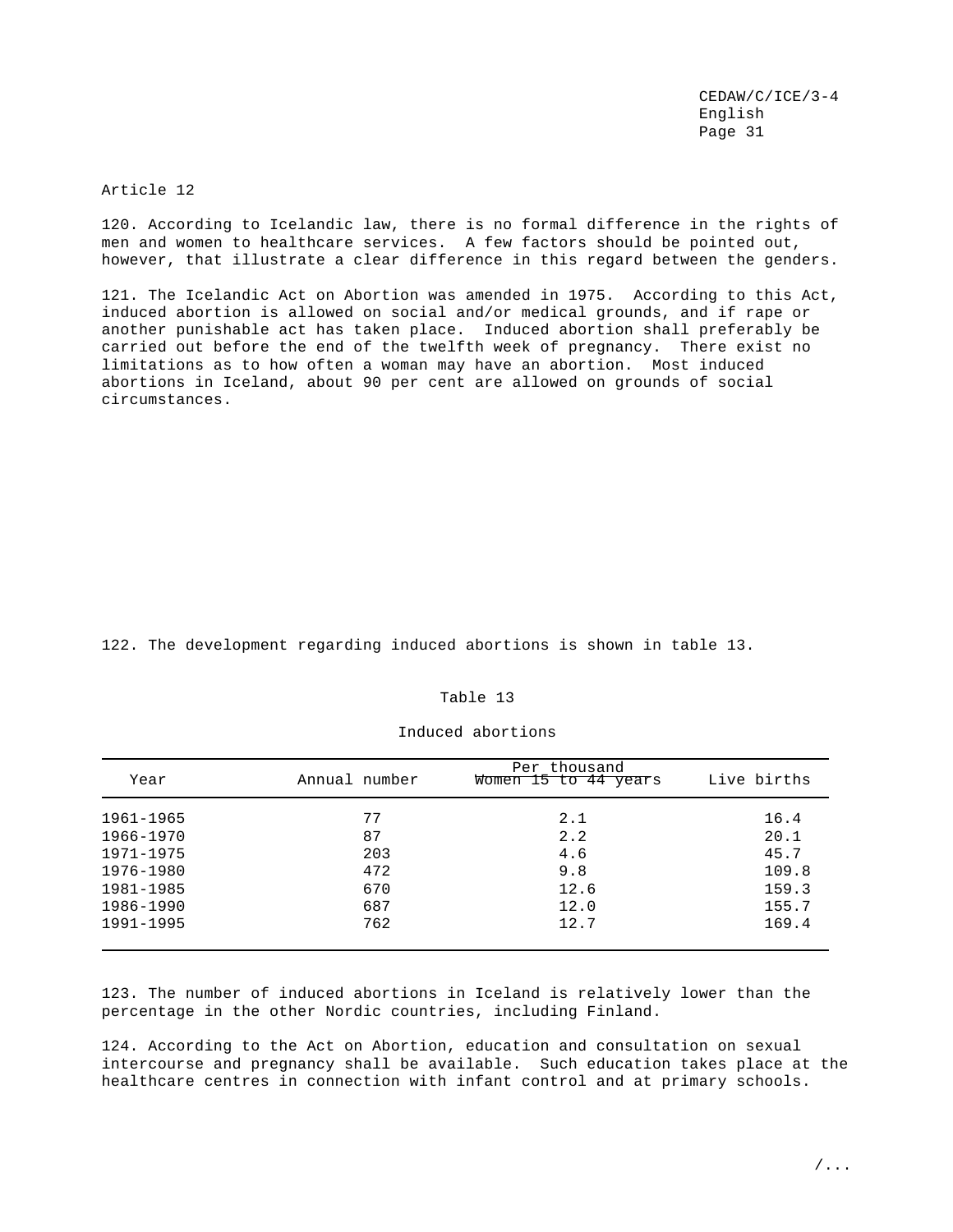125. Table 14 shows the development of newly registered individuals with (HIV).

#### Table 14

|      |       | Per million persons |      |
|------|-------|---------------------|------|
| Year | Total | Women               | Men  |
| 1985 | 7.5   | 1.7                 | 13.2 |
| 1990 | 2.0   | -                   | 3.9  |
| 1991 | 3.9   | 1.6                 | 6.2  |
| 1992 | 4.2   | 0.8                 | 7.6  |
| 1993 | 1.1   | 0.8                 | 1.5  |
| 1994 | 3.0   | 1.5                 | 4.5  |
| 1995 | 1.9   | 1.5                 | 2.2  |
| 1996 | 1.9   | 1.5                 | 2.2  |

#### Newly registered HIV individuals

126. Since 1985, a total of 65 individuals (12 women and 53 men) have been diagnosed as HIV-infected.

127. The main causes of death by gender are shown in table 15.

# Table 15

## The main causes of death

|                                                      | Women<br>(Percentage) | Men            |
|------------------------------------------------------|-----------------------|----------------|
| Tumours<br>Cardiovascular diseases<br>Other diseases | 26<br>43<br>28        | 25<br>46<br>20 |
| Accidents, other external causes                     |                       |                |

# Sterilization operations

128. Between 11 and 14 of every 1,000 persons between the age of 15 and 54 years undergo sterilization operations every year. The total number of operations and the division over the last few years is shown in table 16.

# Table 16

#### Sterilization operations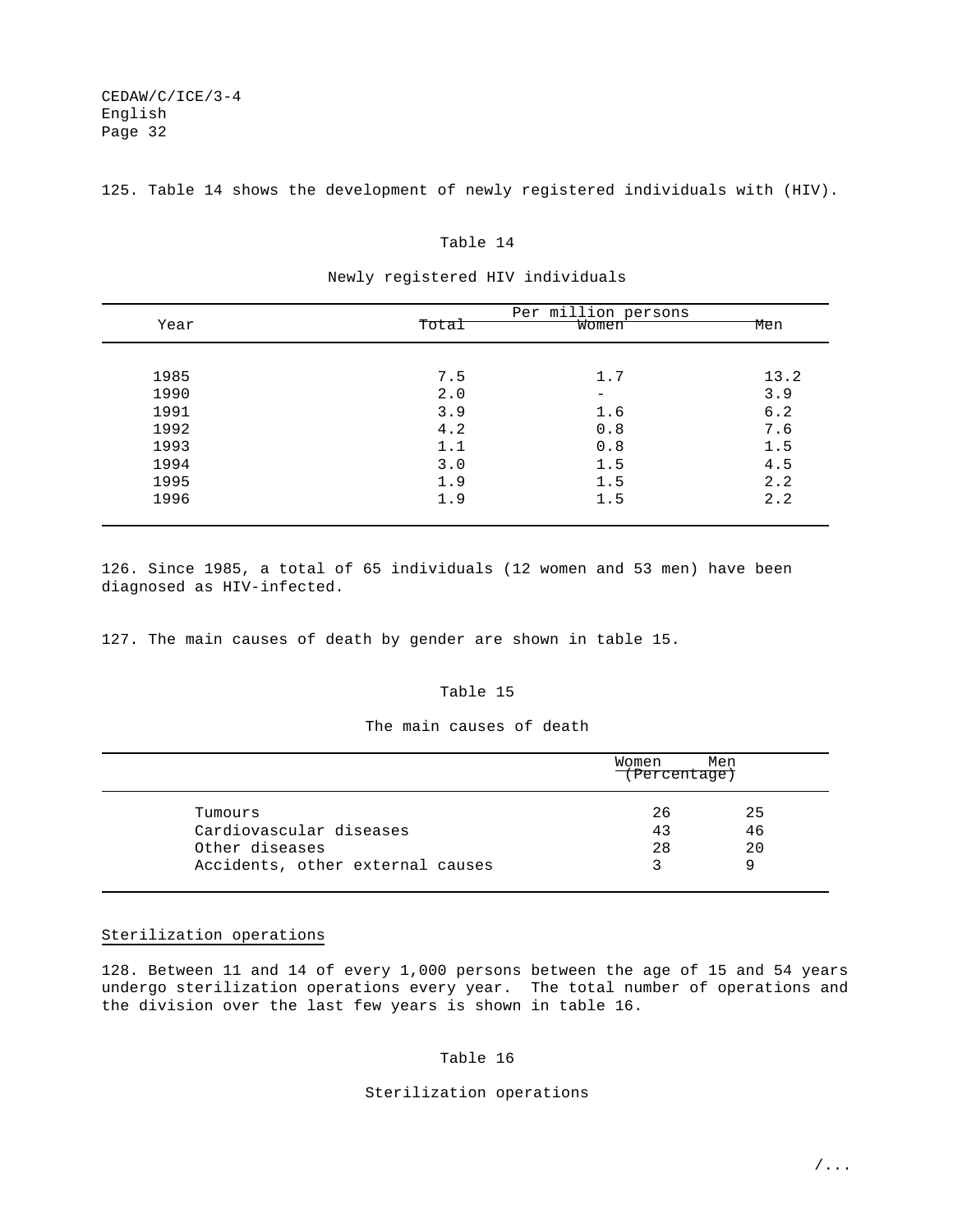|      | Total | Men<br>Women<br>(Percentage) |
|------|-------|------------------------------|
| 1992 | 634   | 94<br>6                      |
| 1993 | 684   | 91<br>9                      |
| 1994 | 592   | 87<br>13                     |
| 1995 | 640   | 86<br>14                     |
|      |       |                              |

## Violence against women

129. The first real public debate on violence in the home in Iceland took place at a special conference in May 1979, initiated by the Social Work Department of the National Hospital's Psychiatric Department at Kleppur. This was a conference of specialists, attended by about 30 social workers and psychiatrists.

130. At the founding meeting of the Women's Shelter in Reykjavík held on 2 June 1982, the results of a study on violence in Icelandic homes were introduced. The study was prepared on the basis of information from the patient records of the Emergency Ward of Reykjavík City Hospital, which clearly illustrated gender-related violence within Icelandic families. It is felt that the study significantly contributed to convincing the general public and the authorities, without any special additional measures being needed, that violence in the home is certainly a serious problem in Iceland. The founding meeting of the Women's Shelter was very well attended, with about 200 individuals and organizations becoming founding members.

131. The Women's Shelter formally opened a crisis centre in Reykjavík on 6 December 1982 that has been operated since. Initially, the plan was for other crisis centres to be opened in various parts of Iceland, and one was, in fact, established in Akureyri, in northern Iceland, in 1984. Experience showed, however, that the victims of violence in the rural districts opted to leave their home districts for Reykjavík. The crisis centre in Akureyri was operated only for about one year, and since then there has only been the Women's Shelter in Reykjavík. The development of its operation is shown in table 17.

| Year | Visits | Stays | Percentage of<br>first visits |  |
|------|--------|-------|-------------------------------|--|
| 1983 | 151    | 151   | 78                            |  |
| 1984 | 178    | 178   |                               |  |
| 1985 | 147    | 147   | 55                            |  |
| 1986 | 135    | 135   | 58                            |  |
| 1987 | 114    | 114   | 59                            |  |
| 1988 | 154    | 111   | 49                            |  |
|      |        |       |                               |  |

## Table 17

Number of visits at the Women's Shelter in Reykjavík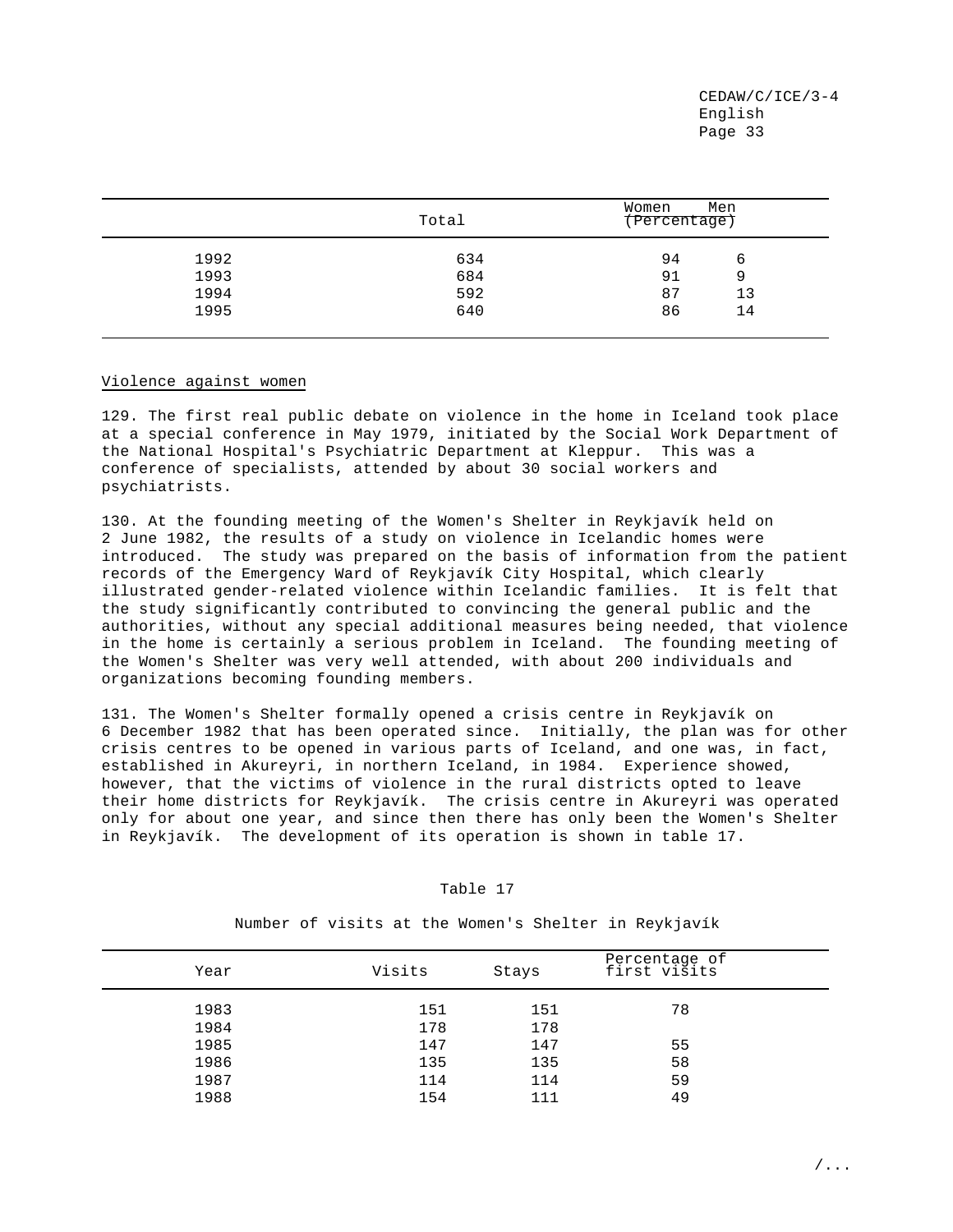| 1989 | 152 | 90  | 60 |
|------|-----|-----|----|
| 1990 | 179 | 92  | 55 |
| 1991 | 217 | 92  | 62 |
| 1992 | 372 | 148 | 34 |
| 1993 | 375 | 152 | 47 |
| 1994 | 395 | 168 | 50 |
| 1995 | 283 | 136 | 39 |
| 1996 | 368 | 111 | 28 |
|      |     |     |    |

132. It was not until 1988 that definitions were being made between the visits and stays. A visit entails an interview and consultation. Developments since 1988 are shown in table 18.

## Table 18

# Percentage of stays based on visits at the Women's Shelter

| Year       | .988 | -989 | 1990 |    | 1991 1992 | 1993 1994 |    | 1995 | 1996 |
|------------|------|------|------|----|-----------|-----------|----|------|------|
| Percentage | △    | 59   | 51   | 42 | 40        | 41        | 43 | 48   | 30   |

133. The change in the percentage between visits and stays is interesting. The reason for this is that a significantly greater number of women go to the Women's Shelter in the early stages of a developing violent relationship, i.e., they do not need to stay there but through support and consultation are able to break out of such a relationship.

134. The average length of stay at the Women's Shelter has been increasing. Initially, the average stay was 10 days, whereas in 1996 it had risen to 20 days. The average stay of children was 27.7 days, which indicates that women with more than one child stay longer than other women.

135. The Women's Shelter is run by an independent organization, the Organization of the Women's Shelter. The current number of full employees at the Shelter is between 10 and 12 women. From the beginning, the State and the municipalities were requested to support the operation of the Women's Shelter on grounds of violence against women and children being a social problem. In January 1995 an agreement was entered into between the Women's Shelter and the State whereby the Ministry of Finance covered 60 per cent of the Shelter's operating costs over the following two years. Agreements have also been made with a few municipalities on their contributions. Private individuals, organizations and enterprises finance the purchase of furniture, children's toys, etc., with contributions.

136. In 1996, the percentage of financial support for the Women's Shelter amounted to 106 per cent of the operation expenses and has never been higher. It is, therefore, fair to say that the Shelter is operated by public funds.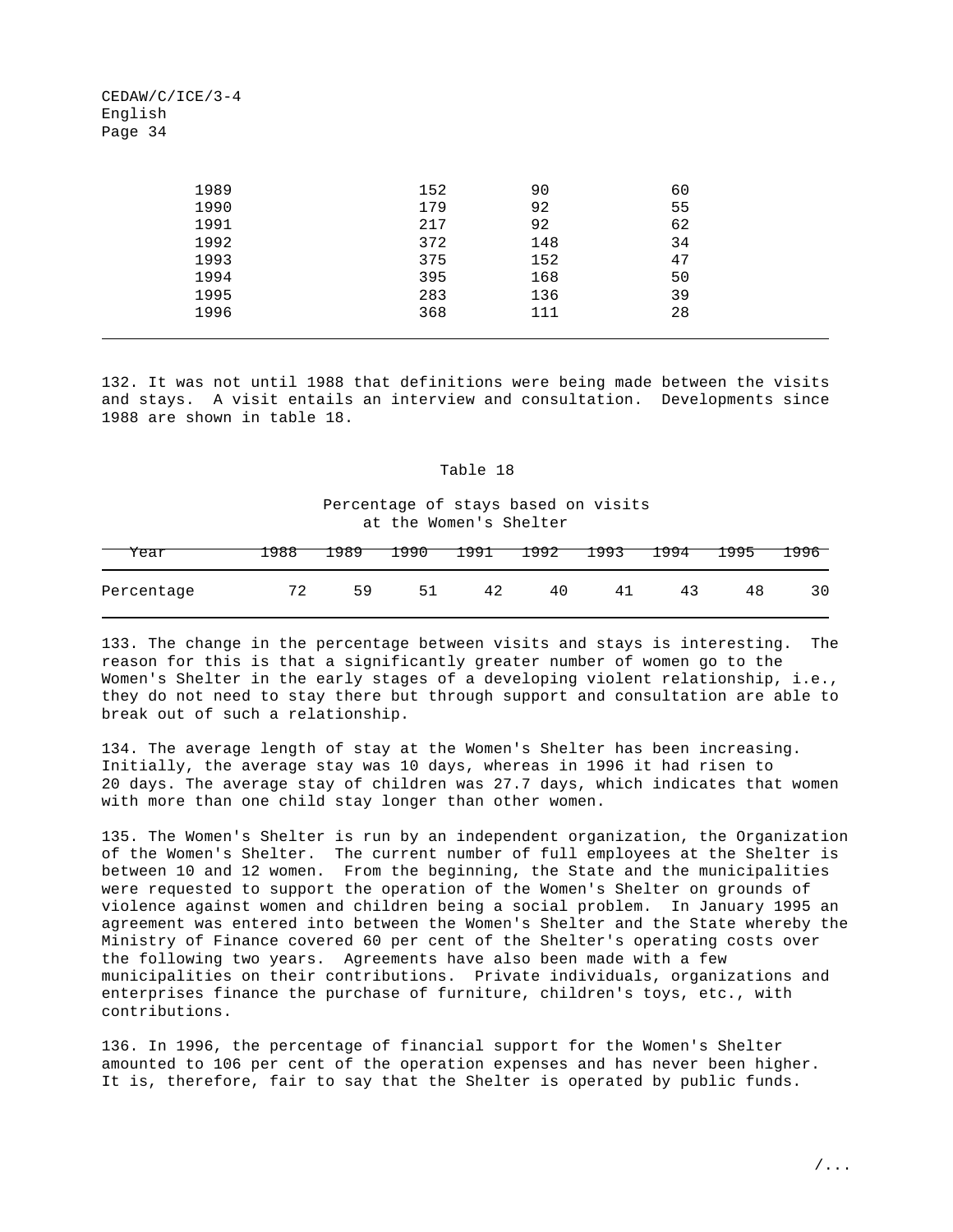137. When the Women's Shelter was opened, the intention was for it to provide assistance both to women who were escaping violence in their home and to women who were victims of sexual abuse. Soon it became clear, however, that it was not desirable to mix these problems. On 8 March 1989, a meeting on combating sexual abuse was held in Iceland and a decision was made to establish the Association against Sexual Abuse. On 8 March the following year, the Stígamót Centre was opened with the financial support of the Icelandic State among others. The Centre has been operated ever since. During the following six years a total of 2,205 individuals turned to the Stígamót Centre, as shown in table 19.

#### Table 19

Number of individuals turning to Stígamót

| Year   | T990 |     |            |     | 1991 1992 1993 1994 1995 1996 |     |
|--------|------|-----|------------|-----|-------------------------------|-----|
| Number | 250  | 305 | 309<br>456 | 346 | 283                           | 256 |

138. Most of the victims were subjected to abuse before the age of 16, and two thirds were the victims of incest. About one third were rape victims, and approximately 80 per cent of the victims were girls and women. Additionally, help has been sought because of sexual abuse of boys, and a few men have contacted the Centre because they were sexually abused as children. In 99 per cent of the instances, the perpetrators were men.

139. Two attempts have been made to establish men's groups, i.e., special groups of victims and of persons who are married to victims. Both projects have been dropped.

140. During the period 1989-1994, the average number of formal rape charges per year was 20 or less. Since 1994, the number of charges has decreased totalling 12 in 1995, 1 in 1996 and 5 in 1997. At this point it is not clear whether these figures reflect a real decrease in rape.

141. The penal framework regarding rape is very flexible in Iceland. The most common penalty for rape is 18 to 24 months' imprisonment.

142. A Crisis Centre for Rape Victims was opened on 8 March 1993 at Reykjavík City Hospital's Emergency Ward. One of the objectives is to ensure the victims the opportunity to receive as many kinds of help at one and the same location as possible. This entails the provision of good medical, psychological and legal assistance, to both the relevant individual and the police investigating and filing a complaint if the party in question decides to do so. The service is free of charge for victims and is unique in that it makes no difference how old a case is; the relevant person always has the right to this help. In 1994, a similar centre was established at the District Hospital at Akureyri, in northern Iceland. The opening of the Emergency Centre was meant not only to meet the mental, physical and legal needs of the victims but also to convey the message of the health and justice authorities that rape was a serious crime. This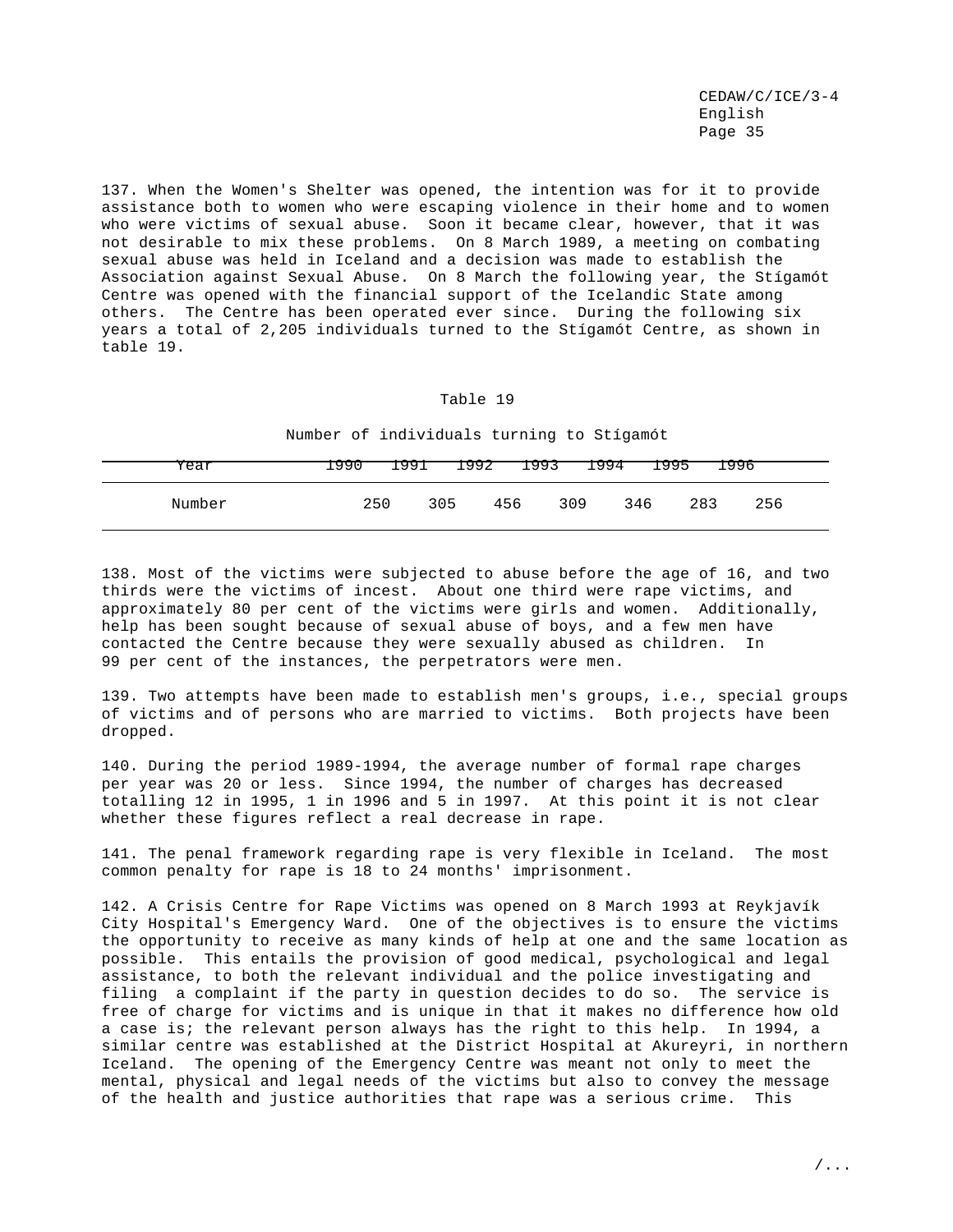contributes to influencing public opinion and thereby also the views of the medical profession. The experience of the personnel of the Crisis Centre is that medical doctors and nurses seeking advice at the Centre have expressed very favourable views about the availability of guidance, support and education at one and the same location and about being able to send their clients to the Centre for an extensive and specialized service. During the four years since the establishment of the Crisis Centre about 300 individuals have sought help there, of whom about 93 per cent have been women. Nearly half of the victims have been less than 20 years of age, and 63 per cent are younger than 25. The number of visits has increased, and the spokespersons for the Centre are of the opinion that this is more a result of the fact that a larger number of people now know about this facility rather than that the number of rapes has increased.

143. The Ministry of Justice appropriates funds for the Crisis Centre, covering the wages of the legal counsel. The attorney provides assistance in all fields relating to the legal factors of a case, including preparing claims for damage. The operation of the Crisis Centre is intended as a three-year experimental project. This period will be used to accumulate data and assess the need for this kind of assistance.

144. During the first 18 months of operation, most of the people coming to the Centre (29) were from 14 to 20 years of age and 19 were from 14 to 16 years of age.

145. Although the Centre has only been operating for a short period of time, it is fair to say that it has certainly proved its importance, for example, partly because the preparation for its opening was very sophisticated. Seminars were held for all the parties who could possibly be involved one way or the other in its operation. The operation of the Centre has been monitored regularly, and improvements have been made in areas where needed. Spokesmen for the Centre recommended the accumulation of data on the organization of research regarding rape and other sexual abuse against children and adults. This information is now available in a booklet for the investigating officers of the Criminal Investigation Police.

146. A special committee, the Men's Committee of the Equal Status Council, is working under the umbrella of the Equal Status Council. The role of the committee is to strengthen the participation and ensure the views of men in the efforts towards gender equality. Over the past two years, the Men's Committee has focused on generating public debate on violence in Iceland, seeing this as a priority project. In 1994, the Men's Committee organized a seminar at Nordic House in Reykjavík with local and foreign experts, to discuss the subject "Men against violence". In September 1995, the Committee launched a special one-week effort under the slogan "Men against violence", issuing among other things a special textbook on violence, its various forms, how to identify it, etc. The book was distributed at the secondary-school level. This effort attracted much attention and generated public debate. One of the objectives of the Men's Committee in this effort was the adoption of a special method, i.e., group therapy for violent men. The current status of this matter is that the ministries of health and social affairs and the Icelandic Red Cross have promised appropriations; with the result that such group therapy was expected to begin in early 1998.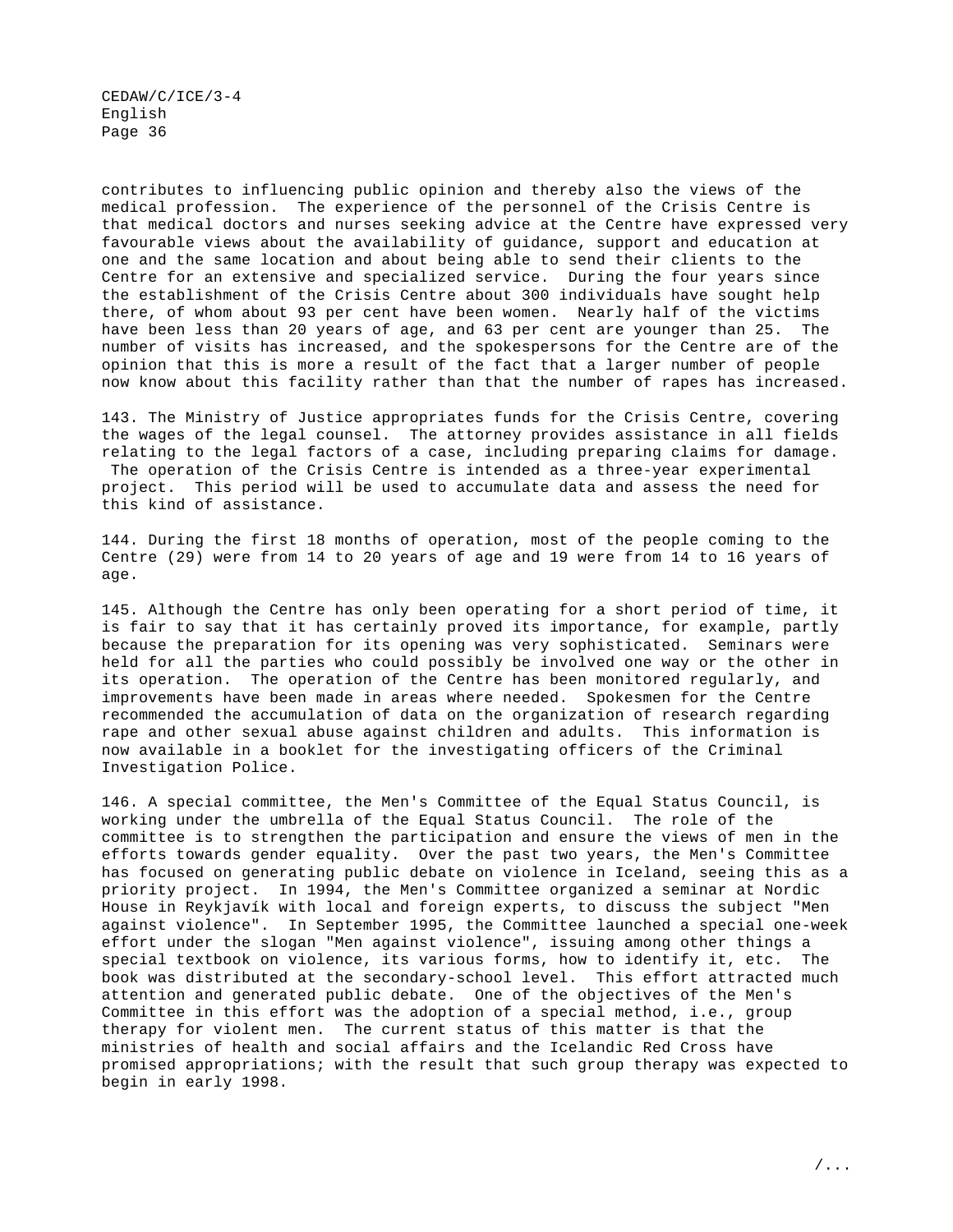147. On 11 May 1994, the Althingi passed a resolution proposal requesting the Minister for Justice to appoint a committee to prepare and supervise a study of the causes, extent and nature of violence against women in Iceland. The declared objective was to obtain an overview of the situation with the goal of seeking methods of reform. In continuation of the passing of the proposal, the Minister for Justice appointed the committee, which began its work in February 1995, and among its efforts was the study introduced below.

#### Main results of the study

148. In April 1996 a total of 3,000 Icelanders between 18 and 65 years of age comprising an equal number of women and men, were telephoned and requested to answer 26 questions, most of which dealt with physical violence. The response ratio was 74 per cent, of whom 47.8 per cent were men and 52.2 per cent women. The division according to districts and age was in accordance with the population division in Iceland.

149. The principal objective of the study was to obtain answers to the following questions:

(a) What is the extent of violence against women and men in the Icelandic society?

(b) What are the relations between the parties exercising violence and the victims of violence?

(c) What is the extent of violence in the home in Iceland?

(d) Are women subjected to violence more by their current than their former spouse?

- (e) What are the main causes of violence?
- (f) What are the consequences?

150. Some of the questions were identical to the questions of a similar study conducted in Denmark a few years ago. This was done intentionally to facilitate a comparison of the situation in these two countries, which are so alike in many respects.

151. Physical violence refers to four types of violence, i.e., ranging from "lesser" violence where the question focused on whether the victim had been hit or whether he/she had been pushed, to more "extensive" violence. A question was asked whether the relevant party had been hit with a clenched fist or with an object, or whether he/she had been pushed against furniture, a wall, or down staircases. In conclusion, a question was asked about out-and-out attacks and whether an attempt had been made to suffocate or strangle the victim (see tables 20 and 21).

> Table 20 Percentage of women and men subjected to physical violence over the past 12 months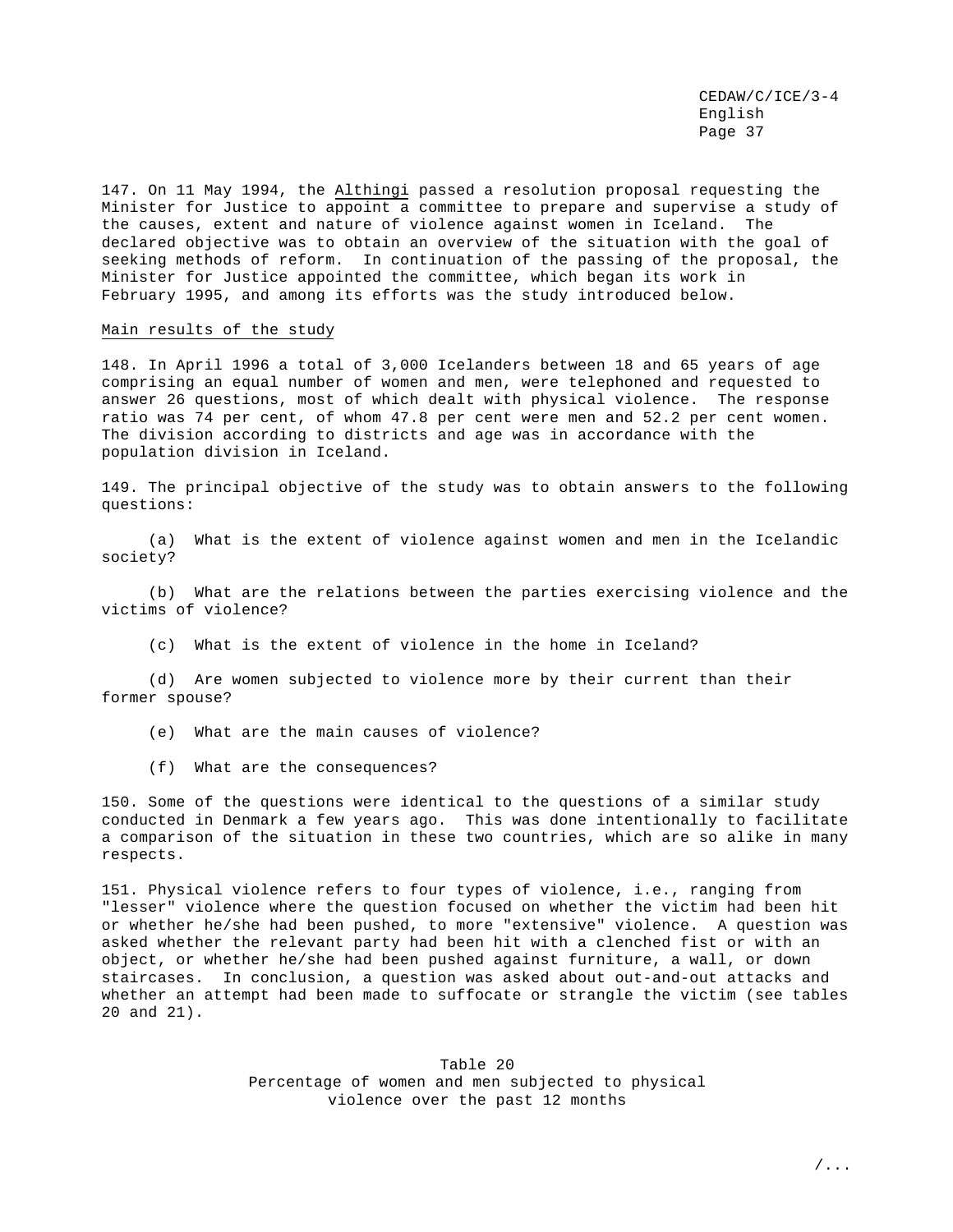|                    | Violence<br>Women | Men        | Thereof extensive violence<br>Women | Men        |  |
|--------------------|-------------------|------------|-------------------------------------|------------|--|
| Once<br>More often | 1.8<br>1.0        | 2.7<br>6.7 | 0.9<br>0.8                          | 2.4<br>3.2 |  |
| Total              | 2.8               | 9.4        |                                     | 5.6        |  |

## Table 21

Percentage of women and men subjected to physical violence by their current or former spouse over the past 12 months

|                    | Violence<br>Women | Men        | Thereof extensive violence<br>Women | Men        |  |
|--------------------|-------------------|------------|-------------------------------------|------------|--|
| Once<br>More often | 0.4<br>0.9        | 0.1<br>0.7 | 0.3<br>0.4                          | 0.0<br>0.3 |  |
| Total              | 1.3               | 0.8        | 0.7                                 | 0.3        |  |

152. The figures in tables 20 and 21 illustrate, for example, that 1.3 per cent of women and 0.8 per cent of men had been subjected to violence by their spouse over the past 12 months. About 54 per cent of women and 38 per cent of men who have fallen prey to violence were subjected to extensive violence. Women are more frequently subjected to violence by their spouse and also more often subjected to extensive violence.

153. Some 4.5 per cent of Icelandic women say that they have been raped. More than 80 per cent knew the perpetrator. Only 13.3 per cent filed a charge because of the rape. In the instances where the women knew the rapist, only 9 per cent filed charges, whereas 30 per cent of the women who did not know the perpetrator filed charges.

154. The results show that men are subjected to more violence than women, and also that the number of men among the parties exercising violence is significantly higher. Women, however, are more subjected to violence by their current or former spouse than men (see table 22).

## Table 22

 Percentage of women and men subjected to violence by their current or former spouse or by someone else sometime during their lifetime

|                | Violence |     | Extensive violence |     |  |
|----------------|----------|-----|--------------------|-----|--|
|                | Women    | Men | Women              | Men |  |
| Current spouse | 4 R      | ה י |                    |     |  |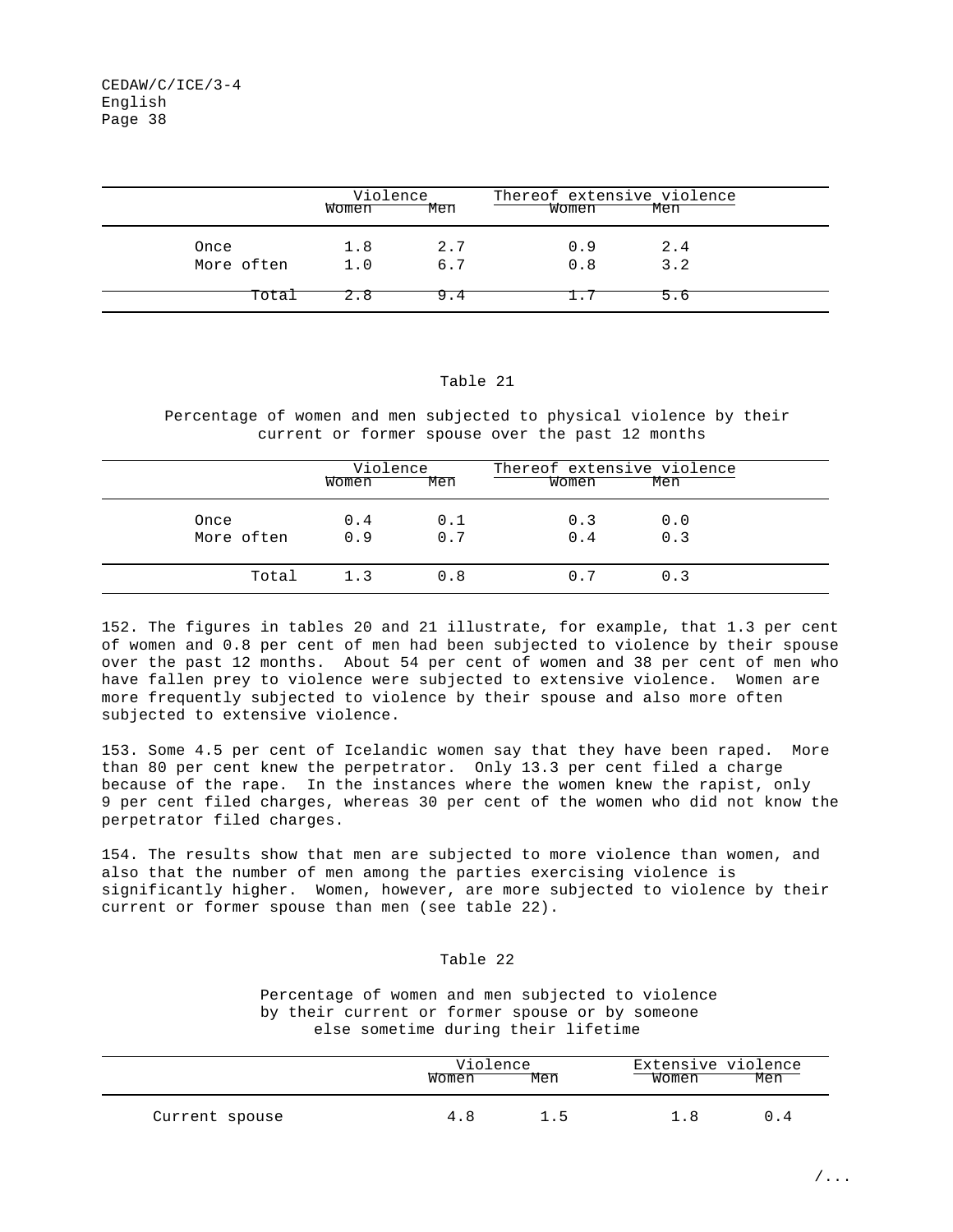|                                           |             |            |            | $CEDAW/C/ICE/3-4$<br>English<br>Page 39 |
|-------------------------------------------|-------------|------------|------------|-----------------------------------------|
| Former spouse<br>Current or former spouse | 9.0<br>13.8 | 2.4<br>3.9 | 5.3<br>7.1 | 0.8<br>1.2                              |
| Others                                    | 15.3        | 43.4       | 8.0        | 31.2                                    |

155. Only 0.7 per cent of women have been subjected to violence by both their current and former spouse. This illustrates that few women who have lived with men who subjected them to violence start living with another man who subjected them to violence.

156. The difference between the genders becomes clearer when looking at the figures regarding the perpetrators in table 23.

## Table 23

Percentage of women and men who have exercised physical violence against their current or former spouse or against others

|                          | Violence |      | Extensive violence |      |
|--------------------------|----------|------|--------------------|------|
|                          | Women    | Men  | Women              | Men  |
| Current spouse           | 4.0      | 1.9  | 1.0                | 0.1  |
| Former spouse            | 3.9      | 2.2  | 0.4                | 0.6  |
| Current or former spouse | 7.9      | 4.1  | 4.1                | 0.7  |
| Others                   | 5.8      | 24.2 | 1.8                | 14.7 |
| Self-defence             | 34.5     | 19.5 | 41.2               | 28.6 |
|                          |          |      |                    |      |

157. One of the factors illustrating the difference in violence by men and women is that proportionally more women who exercise violence have been subjected to violence more often than men who exercise violence. A total of 70 per cent of women who exercise violence have also been subjected to violence. A total of 37 per cent of men who are subjected to violence also exercise it.

158. Violence is frequently exercised in self-defence, and self-defensive violence is more common among women than men. In 35 per cent of instances, women said that an act of violence by them against their husband or former spouse was in self-defence. About 20 per cent of men replied in similar terms. The percentage of women exercising extensive violence in self-defence was 41 per cent versus nearly 29 per cent of men.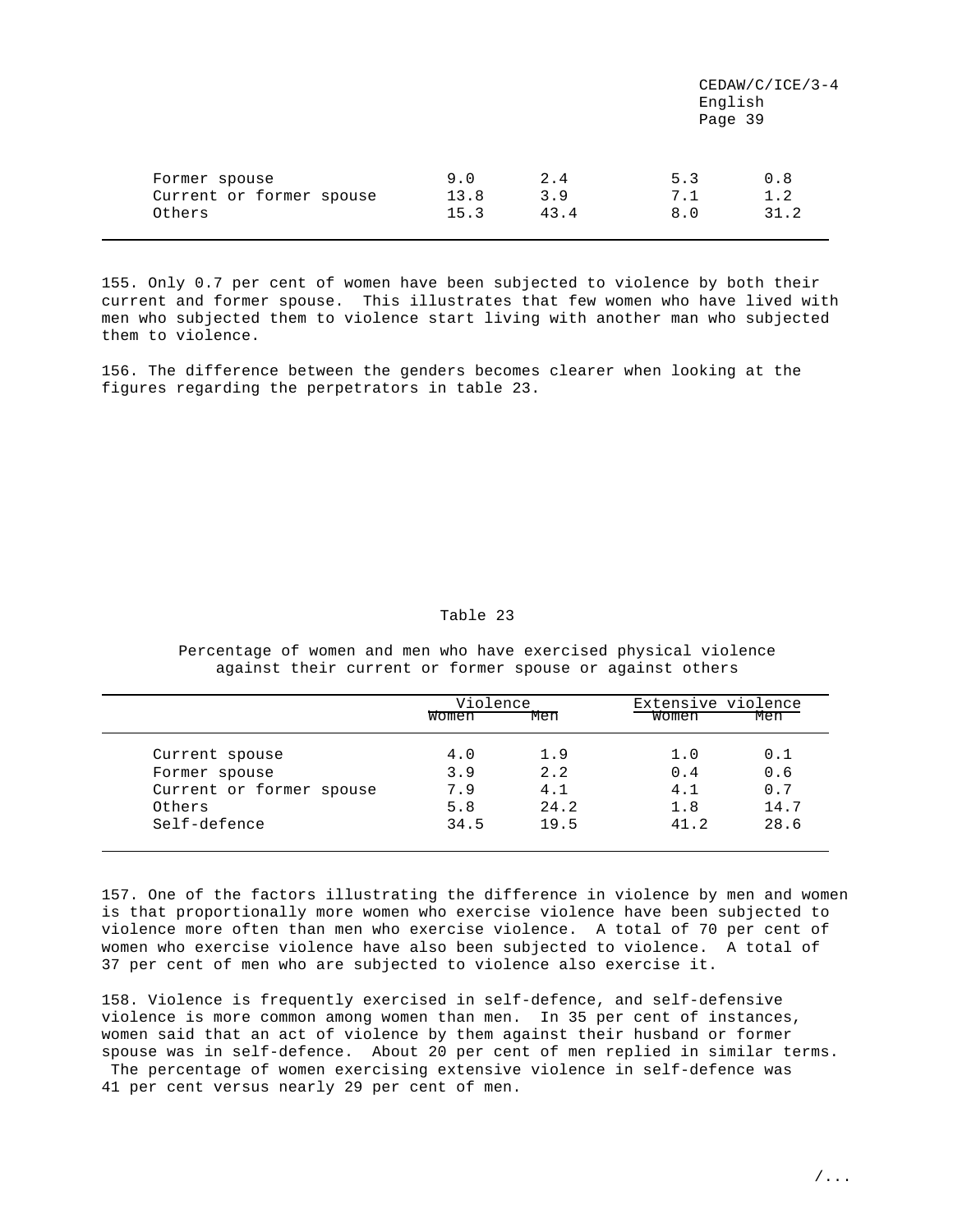#### Table 24

|                          | Violence |      | Extensive violence |      |
|--------------------------|----------|------|--------------------|------|
|                          | Women    | Men  | Women              | Men  |
| Current spouse           | 4.8      | 1.5  | 1.8                | 0.4  |
| Former spouse            | 9.0      | 2.4  | 5.3                | 0.8  |
| Current or former spouse | 13.8     | 3.9  | 7.1                | 1.2  |
| Others                   | 15.3     | 43.4 | 8.0                | 31.2 |

 Percentage of women and men subjected to physical violence by their current or former spouse or by someone else during their lifetime

159. It seems that most Icelandic women who are subjected to violence take action, i.e., they seek some kind of help. The few who do not do so say either that they are not prepared to end their marriage, or that they do not regard the abuse as being serious. This means either that the women do not regard violence as degrading, which has sometimes been thought, or that violence is underestimated in the study, and that the women who feel ashamed of discussing violence are not included in the study.

160. Most women in such circumstances seek informal help. A total of 70.5 per cent turn to their families, and a majority of the women (68.4 per cent) are satisfied with the help they received. A total of 64.3 per cent sought the assistance of friends, and 80.6 per cent were satisfied with the help they received. A total of 28.6 per cent went to the police, and over 50 per cent were satisfied with their reaction. Relatively few have turned to the women's movement, i.e., 14.3 per cent sought the assistance of the Women's Shelter, and 3.6 per cent turned to the Women's Counselling Centre. Most of the women, however, were satisfied with the assistance by these parties. All of the women who turned to the Women's Counselling Centre expressed their satisfaction, compared with 81.3 per cent of those who turned to the Women's Shelter.

161. When asked about their own explanations for the violence, 71.4 per cent of women mentioned alcohol, 62.5 per cent jealousy, 30.4 per cent divorce or a request for divorce, 25.9 per cent mentioned disagreements over financial matters, 8 per cent disagreements over children, 7.1 per cent serious illness, 6.3 per cent loss of job, and 4.5 per cent pregnancy.

162. When asked about the consequences of violence, 85 per cent of the women said they are more cautious/aware; 40 per cent have anxiety attacks; 40 per cent have experienced difficulties in communicating with others; 38 per cent are angry; 33 per cent say their self-esteem has suffered; 31 per cent have sleeping problems; 29 per cent fear for their children; 28 per cent suffer depression; 28 per cent feel ashamed; 26 per cent are afraid; and 25 per cent experience feelings of guilt.

#### What should be done next?

163. After the Minister of Justice presented his report on the study, some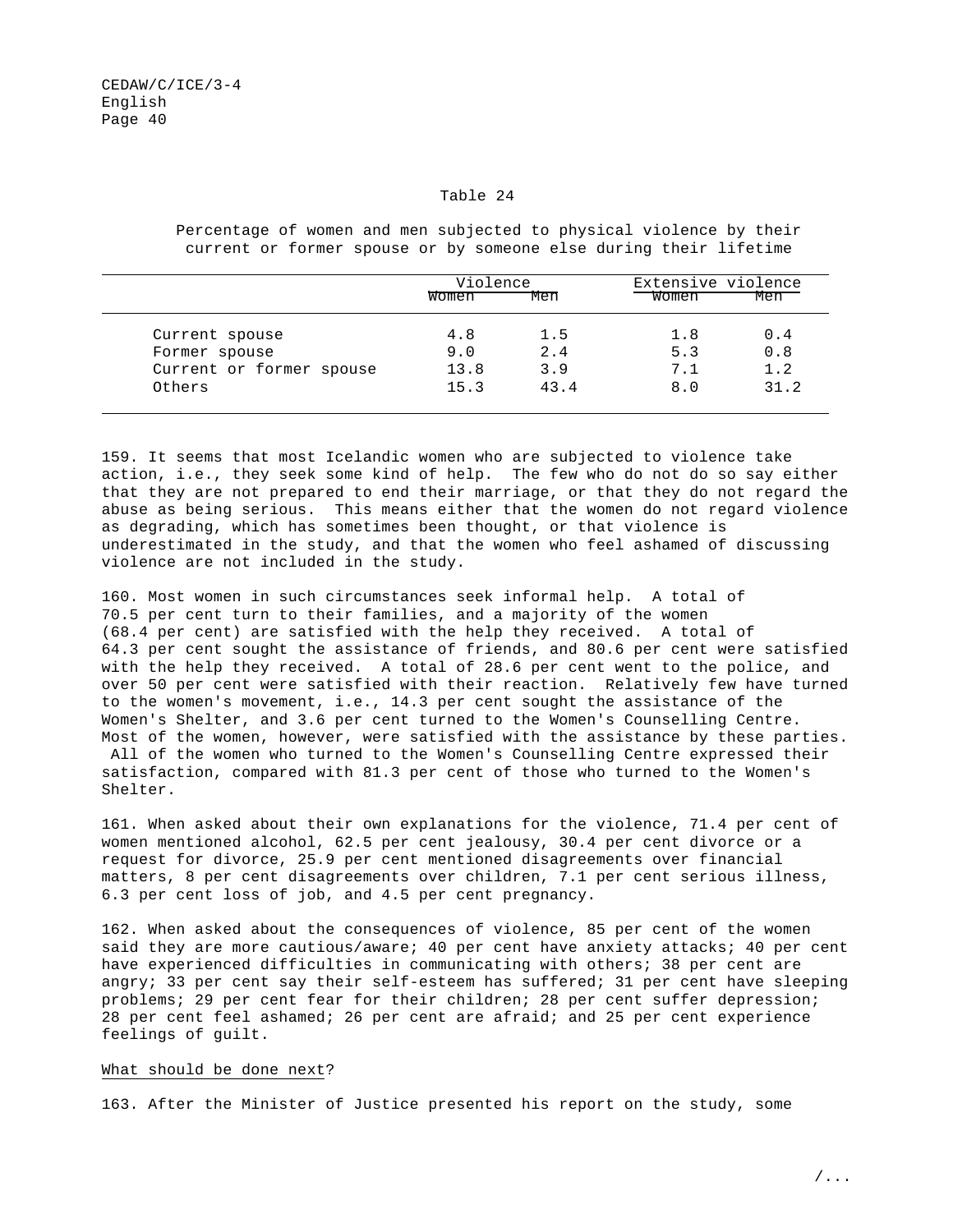discussion took place in the Althingi and in the news media. People agreed on the need for further steps being taken in order to reduce violence.

164. Following this debate, the Minister of Justice appointed three committees. One consisted of members appointed by the ministries of health, education and social affairs, as well as of a representative of the Ministry of Justice. This committee is to study whether it is necessary to amend Icelandic law in order to fight this kind of violence, to study how to strengthen the activities of non-governmental organizations engaged in preventive measures and measures against violence in the home, to present proposals on preventive measures and measures to help the victims and perpetrators in home violence, and to study who should provide such measures of help. In other respects, the committee's sphere of activity was not defined.

165. The second committee was requested to study the handling of such matters in the judicial system and to present proposals to the Minister for Justice on necessary reform in this regard, including proposals on amendments of the Penal Code and the law of criminal procedure, if needed. The committee consists of a judge appointed by the Board of the Icelandic Judges' Association, who chairs the committee, a representative appointed by the Ministry of Justice, as well as a member appointed by the State Prosecutor.

166. The third committee focuses on the procedures in such cases, i.e., the investigation and procedures by the police. The committee will present the minister with proposal on necessary reform, including proposals on amendments of the Penal Code and the law of criminal procedure, if needed. The State Chief of Police chairs the committee, which also consists of a representative of the Ministry of Justice and a member appointed by the Reykjavík Chief of Police.

167. Among the factors being studied is whether a police decree is sufficient in respect of ordering an injunction against approach, and also on providing the victims with legal counsel. If these proposals are agreed, amendments to the law will be needed. According to the existing law, a decree by a judge is required for placing an individual under an injunction against approach. Experience has shown that this arrangement is far from being sufficient. It should be mentioned for information purposes that at the time the present report was being concluded, the Minister of Justice presented a comprehensive report on the recommendations of the aforementioned three committees to parliament.

168. In 1995, a bill was passed on the State Treasury guaranteeing the payment of damages to the victims of violence as ruled by court. This provision will be implemented around the middle of this year and is considered to be a significant judiciary reform. The objective of the law is to strengthen the position of the victims by having the State Treasury pay the compensation for physical damage and suffering resulting from a violation of the general Penal Code, with the emphasis being on sexual abuse, as well as on damage to property resulting from such violation, provided that the perpetrator is in state confinement because of his violation or against his will.

169. Compensation for damage resulting from a violation of the general Penal Code that the perpetrator is sentenced to pay the victim, rarely amounts to the realistic value as the perpetrator is seldom in a position to pay the damage, and in many instances it is unlikely that he will be in such a position in the near future. The guarantee by the State Treasury for the payment of such damage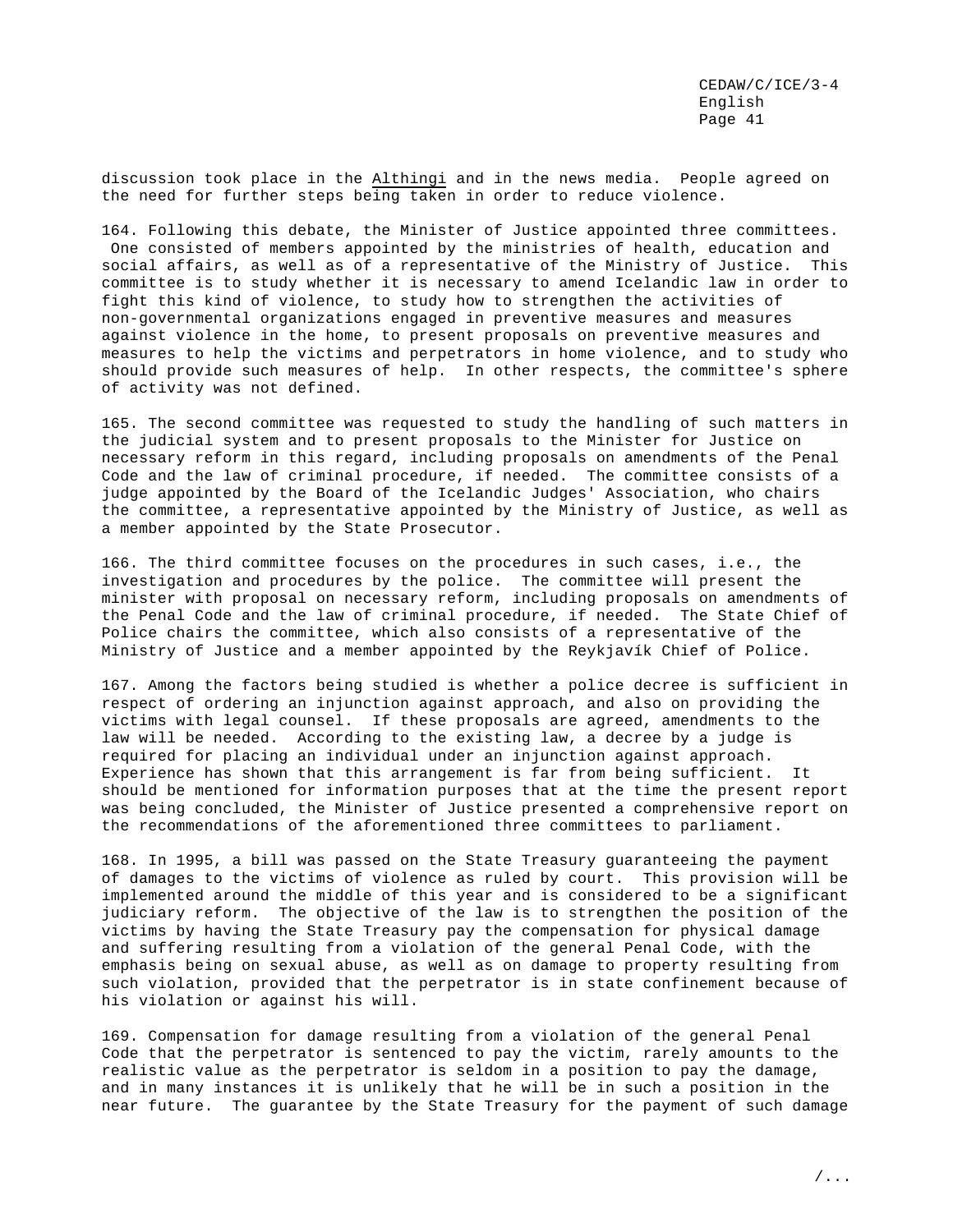is therefore important to the victim.

170. The objective of the law is for the State to pay compensation for physical damage and suffering resulting from a violation of the Penal Code. Generally, the prerequisite is that the violation takes place within Icelandic jurisdiction. If the victim dies as a result of the violation, the damage is based on the suitable funeral costs and compensation for the loss of a provider. According to the law, physical damage shall also be compensated when it results from aiding the police in the course of arrest, civil arrest, or when someone prevents a law's being broken.

171. Additionally, the law stipulates the payment of damage to property resulting from a violation of the general Penal Code, provided that the perpetrator is in prison, apprehended with the objective of being placed in confinement, is in police custody or is placed in a hospital against his will. In such instances, compensation shall be made for damage to the premises of an institution or damage incurred during a perpetrator's authorized absence or in connection with a perpetrator's escape.

172. The principal prerequisites for damages being paid according to the provisions of the law are that the violation is reported to the police, and that the victim presents a claim for the payment of damage by the perpetrator. The provisions of the law also apply even though the identity of the perpetrator is not known, is incompetent to stand trial or cannot be found.

173. The main rule of the law is that the victim has a legally protected claim for the payment of damages by the State Treasury.

174. It is also a fundamental rule of the law that all payments received by the victim as compensation for damage are deductible from the payments he has a right to by the State Treasury. This is based on the argument that the main purpose of the law is to compensate the damage that the victims of law violations cannot get otherwise.

175. Finally, it should be mentioned that in 1996, the Minister for Social Affairs appointed a committee to study sexual abuse against the mentally disabled. The committee has completed its work and has suggested to the minister that a comprehensive study be made on the extent of such abuse in Iceland. Additionally, the committee proposed that education on these matters be greatly increased among the mentally disabled, their parents and the personnel of institutions. The committee is also of the opinion that general sexual education should be increased as well as the self-esteem of mentally disabled individuals.

## Article 13

176. There exists no formal discrimination between men and women in Iceland regarding other areas of economic and social life.

#### Subparagraph (c)

177. The rights of men and women to participate in recreational activities, sports and cultural life are, of course, the same. A reference has previously been made to the situation in sports in particular, but the following is a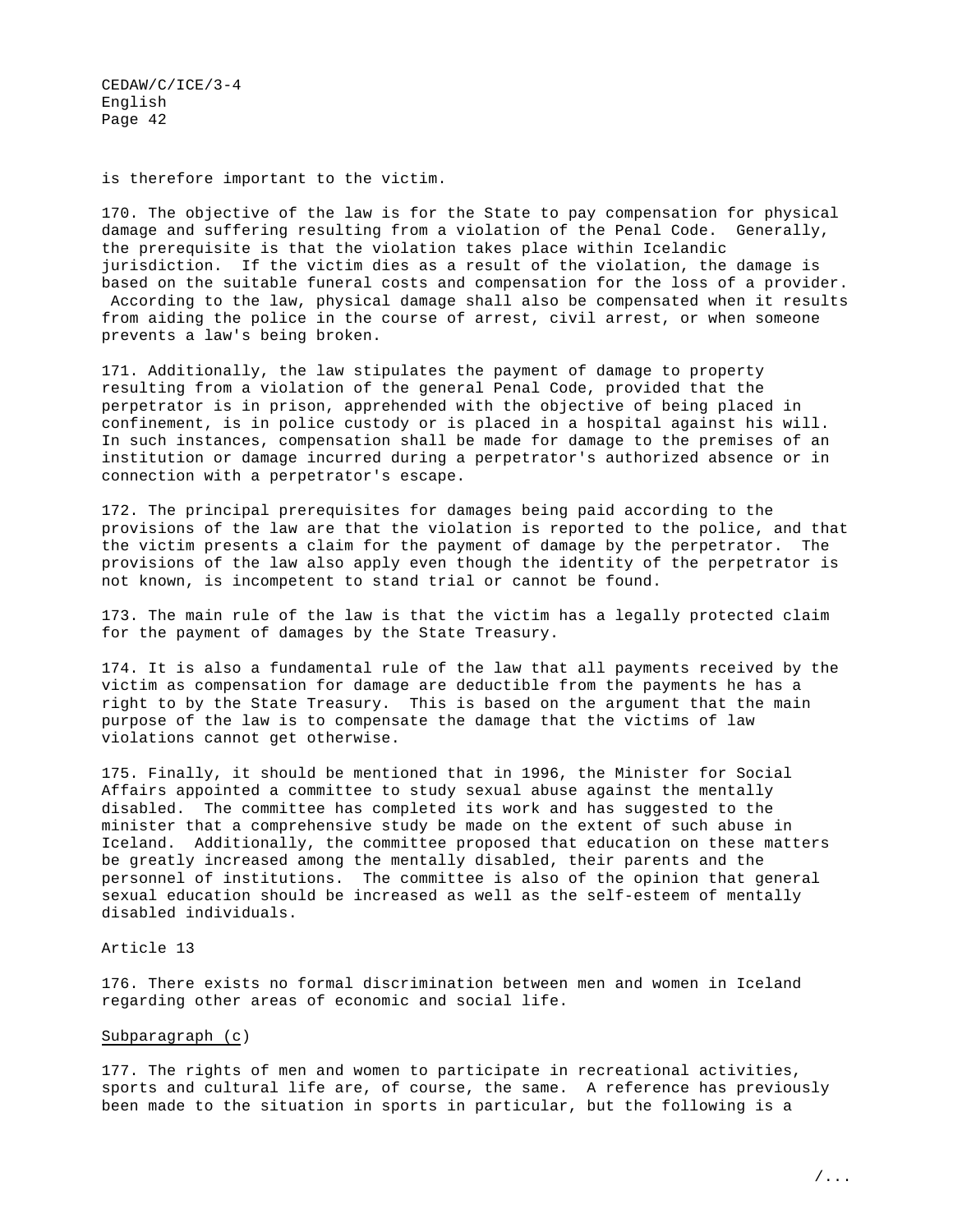reference to the support provided artists by the State.

178. According to Act No. 35/1991, with amendments thereto, there are annual appropriations of work and travel grants to artists. The division by gender of the applications and appropriations during 1996 and 1997 is shown in tables 25-28.

# Table 25

|                 | Total | Women | Men | Women<br>(Percentage) | Men |
|-----------------|-------|-------|-----|-----------------------|-----|
| Art Fund        | 146   | 70    | 76  | 48                    | 52  |
| Painters' Fund  | 219   | 124   | 95  | 57                    | 43  |
| Writers' Fund   | 190   | 52    | 138 | 27                    | 73  |
| Composers' Fund | 20    | 1     | 19  | 5                     | 95  |
| Total           | 575   | 247   | 328 | 43                    | 57  |

# Applications for work grants for artists in 1996

#### Table 26

# Appropriations of work grants for artists and travel grants in 1996

|                 | Total        | Women | Men | Women<br>(Percentage)        | Men |
|-----------------|--------------|-------|-----|------------------------------|-----|
| Art Fund        | 32           | 12    | 20  | 38                           | 63  |
| Travel grants   | 23           | 9     | 14  | 39                           | 61  |
| Painters' Fund  | 25           | 8     | 17  | 32                           | 68  |
| Travel grants   | $\mathbf{1}$ | -     | 1   | $\qquad \qquad \blacksquare$ | 100 |
| Writers' Fund   | 53           | 18    | 35  | 34                           | 66  |
| Travel grants   | 6            | 3     | 3   | 50                           | 50  |
| Composers' Fund | 4            | -     | 4   |                              | 100 |
| Total           | 144          | 50    | 94  | 35                           | 65  |

# Table 27

## Applications for artists' work grants in 1997

|          | Total | Women | Men | Women<br>(Percentage) | Men |  |
|----------|-------|-------|-----|-----------------------|-----|--|
| Art Fund | 141   | 72    | 69  | 51                    | 49  |  |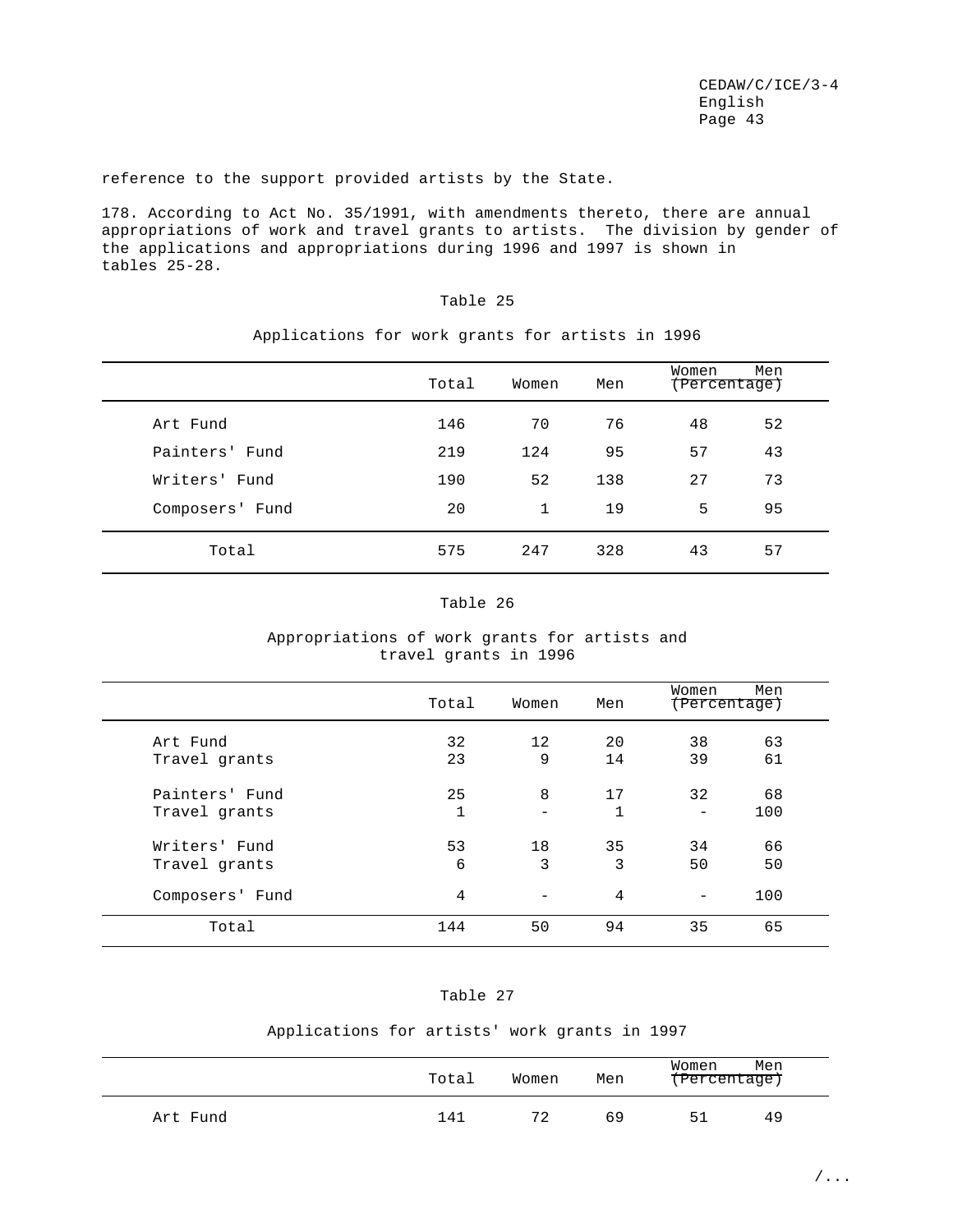| Painters' Fund  | 224 | 127 | 97  | 57 | 43 |  |
|-----------------|-----|-----|-----|----|----|--|
| Writers' Fund   | 184 | 52  | 134 | 28 | 73 |  |
| Composers' Fund | 24  | 4   | 20  | 17 | 83 |  |
| Total           | 573 | 255 | 320 | 45 | 56 |  |

Table 28

| Appropriated work grants for artists and |                       |  |  |
|------------------------------------------|-----------------------|--|--|
|                                          | travel grants in 1997 |  |  |

|                                  | Total                          | Women              | Men     | Women<br>(Percentage) | Men        |
|----------------------------------|--------------------------------|--------------------|---------|-----------------------|------------|
| Art Fund<br>Travel grants        | 29<br>18                       | 15<br>11           | 14<br>7 | 52<br>61              | 48<br>39   |
| Painters' Fund<br>Travel grants  | 33<br>2                        | 17<br>$\mathbf{1}$ | 16<br>1 | 52<br>50              | 48<br>50   |
| Writers' Fund                    | 65                             | 20                 | 45      | 31                    | 69         |
| Composers' Fund<br>Travel grants | $\overline{4}$<br>$\mathbf{1}$ |                    | 4<br>1  |                       | 100<br>100 |
| Total                            | 152                            | 64                 | 87      | 42                    | 57         |

179. Additionally, the Althingi makes annual appropriations of honourary grants to artist. Currently there are 14 artists in this category, i.e., 3 women and 11 men.

# Article 14

180. During the winter of 1988, the Althingi requested the Minister for Social Affairs to prepare a report on rural women's employment opportunities. A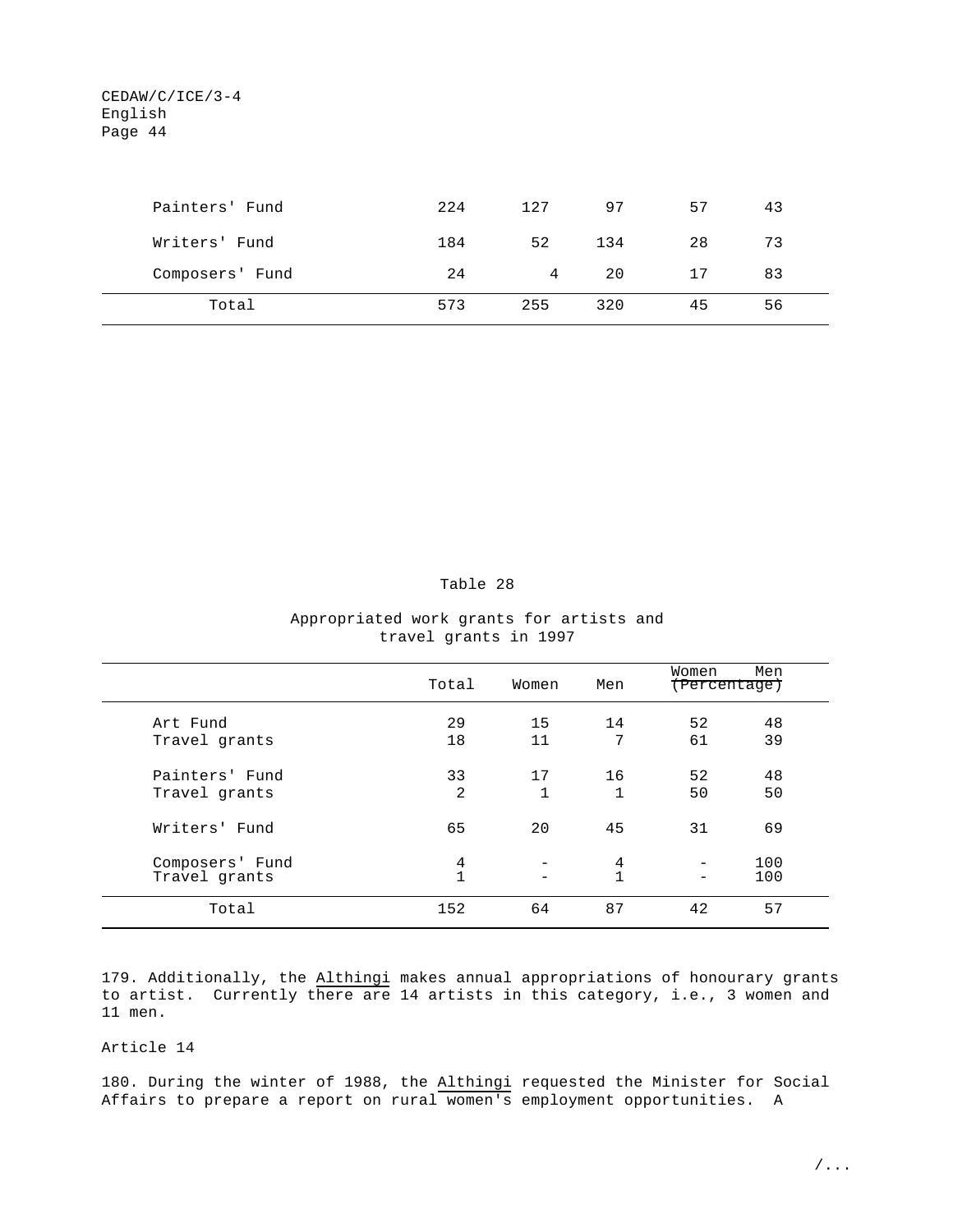special study was made with the results being published in a report in 1989. Reform measures are recommended in the report with three objectives in mind: to assist unemployed women through courses and practical training; to establish women's groups and assist the existing groups; and to assist women to establish small enterprises and services that suit the economy of the relevant municipality.

181. The report emphasizes the need for measures being taken in these fields. Rural women in Iceland have limited employment opportunities, and there is considerable unemployment in various parts of the country. There seems to be much interest among women to establish small enterprises, and there is every reason to further utilize this interest in creating new opportunities and improving the living conditions in the rural areas.

182. In 1988 the Minister of Agriculture appointed a committee to accumulate information about and to assess the status of women in agriculture. The study's results revealed that 35 per cent of the wives of farmers have paid jobs outside of the farm, and also that a great majority of these women want to do this, emphasizing the importance of irregular working hours. The committee published its report in 1989. Some of its proposals follow:

(a) Courses should be held on subjects focusing on the establishment of private enterprises. The report emphasizes the need to ensure funds for such a campaign based on improving the employment opportunities of rural women, both in terms of financing the courses and the establishment of enterprises;

(b) The Farmers' Association of Iceland should take an active part in this effort to create jobs, focusing on the opportunities of women, among other things, by increasing the number of women on the committees and councils of the Association.

183. It was the joint opinion of the members of the committee that the unemployment rate of rural women was higher than public indicators show. They also focused on the need to seek advice in respect of increasing employment opportunities in the rural areas and to encourage and assist women's participation in this effort.

184. Various factors in this article, for example, the right to health service, reading classes, and access to the social security system, are the same, irrespective of whether the focus is on rural women or men, or men and women in the densely populated areas. The employment opportunities of rural women, however, are significantly more limited than those of men or of those living in towns or cities. The Icelandic authorities have taken action, for example, through the working groups appointed by the governmental ministries previously mentioned in this report. The working groups and the proposals they have made focus primarily on this issue, namely on measures to improve the employment opportunities of rural women. A short summary of the measures taken to strengthen their position follows.

185. In 1991 a fund was established on women's employment issues. Until 1994, this fund made appropriations to rural women only, whereas since then all women have had the opportunity to send in applications to the fund. The reason for this change is that there is not much difference in the employment rate of women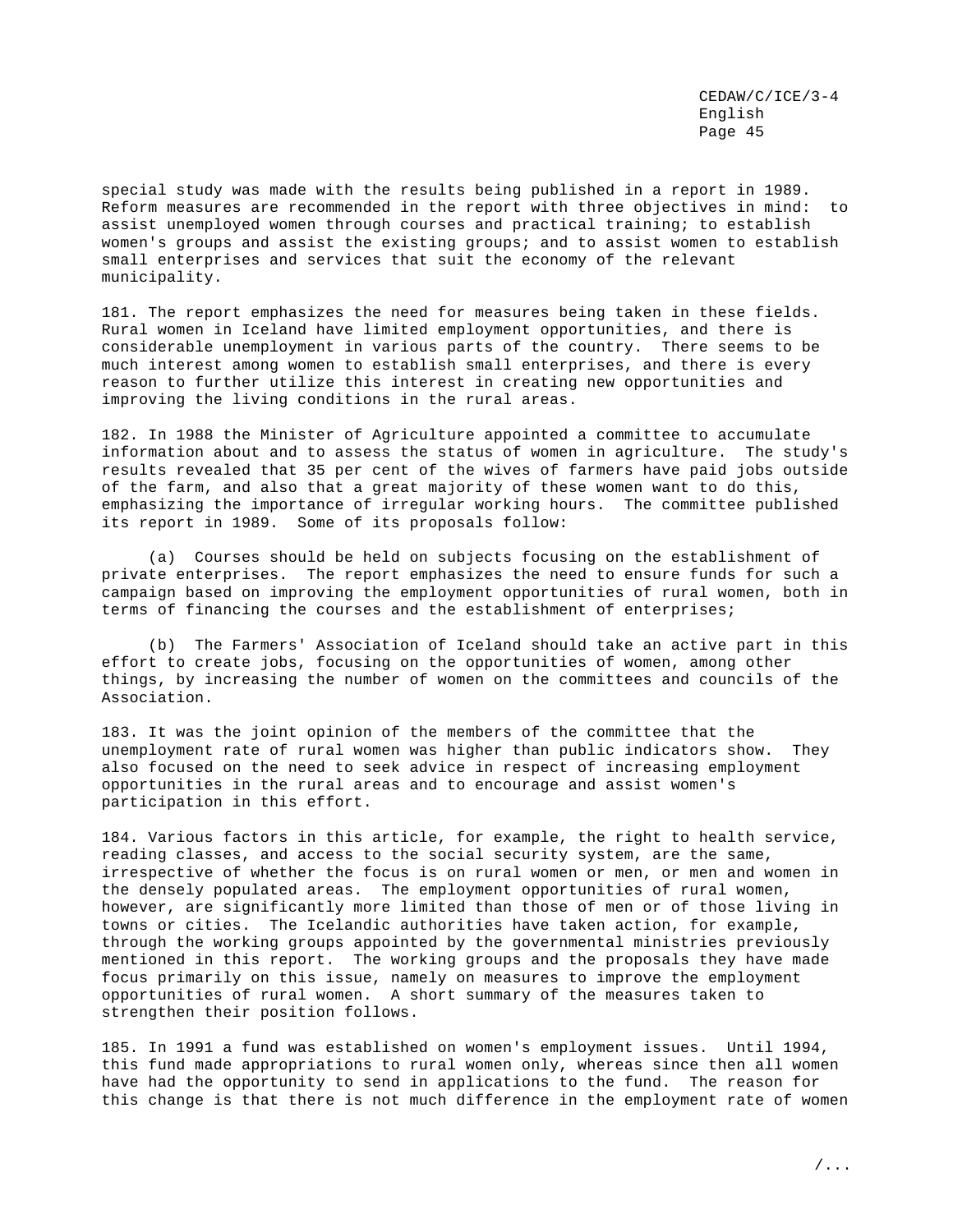in the rural or densely populated areas. When the appropriations are made, consideration is shown for the employment situation in the relevant districts and in the districts where the unemployment rate among women is relatively highest. More consideration is shown for these areas, and an effort is made to channel appropriations there. When the applications are evaluated, consideration is also given to the number of women the projects in questions will benefit. The development projects felt most likely to increase the employment opportunities of women are given priority. The percentage of appropriations to the capital area since the change was made has been such that in 1994 27 per cent was channelled there, compared with 14 per cent in 1995 and 37 per cent in 1997 (the figures for 1996 are not available).

186. An example of projects receiving financial support is the publication of a newsletter by a women's communication network. The newsletter is published on a regular basis, providing women all over Iceland with information on employment issues, education and other factors which may be of use to women in connection with their opportunities and rights on the labour market.

187. Additionally, the fund has financially supported the hiring of special employment consultants who focus on women in particular. Special women's workshops in the rural districts have received special support. Various activities by women take place at these workshops, including in the woollen industry and weaving. Various courses for women have received support, as well as individual projects, particularly in the rural districts.

188. During the period 1986-1989, the Technological Institute of Iceland organized courses for women wanting to establish their own enterprises. A few such courses were held in the rural districts. In 1989, a decision was made to study the results of these courses, and a questionnaire was sent to all the women who had attended such a course. The results of the study showed, among other things, that a greater number of women were operating companies than before the courses were held, i.e., the percentage was 38 per cent before the courses were held, whereas the figure rose to 48 per cent and many women used the courses to decide on such operations. About 40 per cent of the women asked said the courses had fuelled their interest in this regard.

189. A decision was made after this study to review the courses. In the fall of 1992 a new type of course was launched under the slogan "Active women", intended for rural women in particular. Over 100 women attended the course, which was held at various locations during 1992 and 1993.

190. The Technological Institute has issued a special handbook for women on finance, various rights and insurance matters pertaining to the situation of women in the labour market, marital status and family issues. In continuation of the book's publication, women in various parts of Iceland were invited to receive training about their situation and rights.

191. It should also be mentioned that through an agreement with Invest in Saudárkrókur in northern Iceland, the Ministry of Social Affairs has established the position of an equal status consultant. The consultant's office will be at the headquarters of Invest, and he/she will cooperate closely with the Office for Gender Equality and the Ministry on employment build-up in the district. This project is primarily intended to improve the situation of rural women and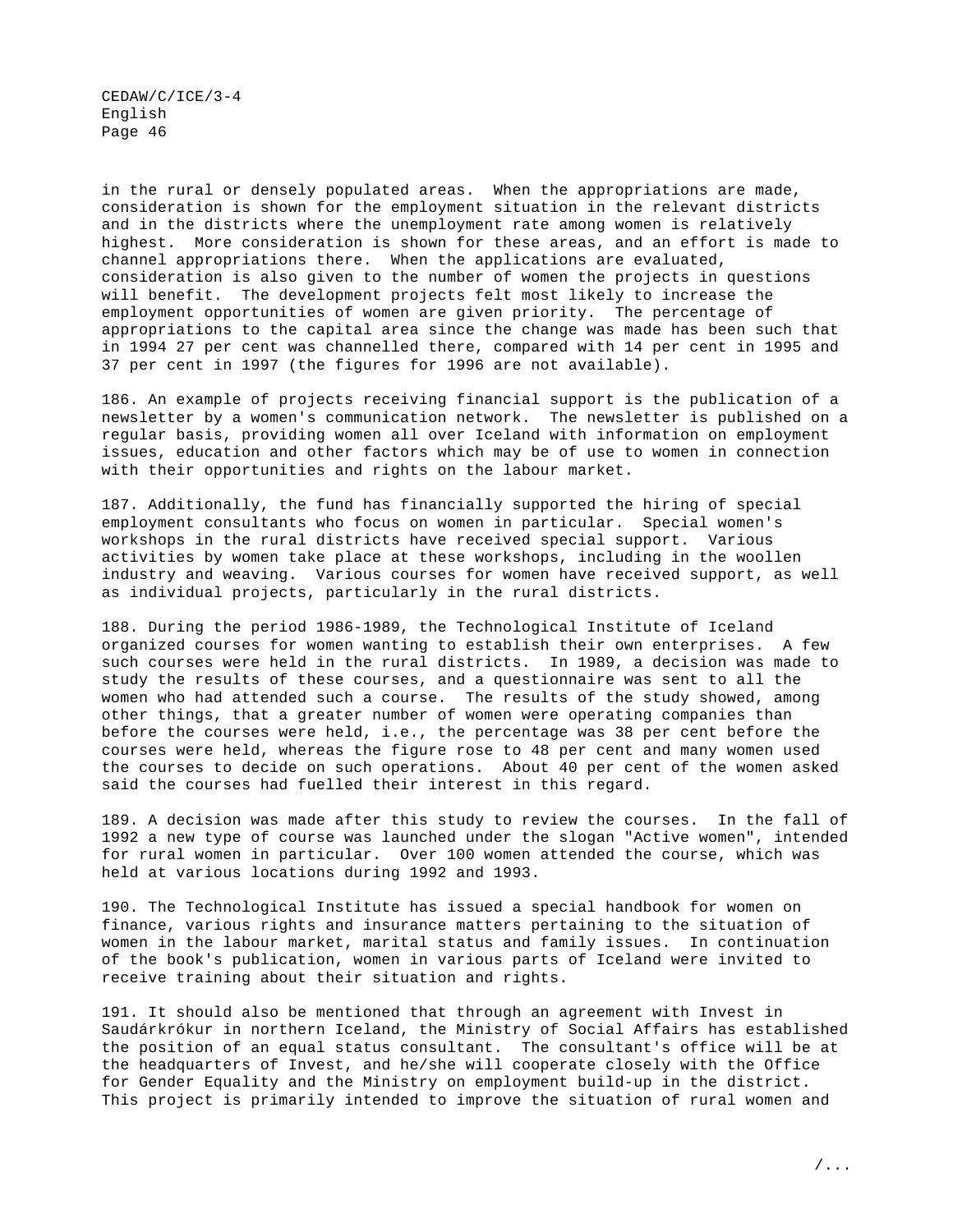to increase their opportunity to work outside of the home.

192. The parliamentary resolution proposal on the government's action programme on gender equality also contains a number of other projects (for example, under the umbrella of the Ministry of Agriculture) that will undoubtedly improve the situation of rural women.

## Article 15

193. Iceland meets all the provisions of article 15. As stated earlier, article 65, paragraph 1, of the Constitution of Iceland stipulates that all shall be equal before the law without regard, for example, to sex. Paragraph 2 of the same article states that men and women shall have equal rights in every respect. Equality between women and men is therefore a constitutionally protected right according to Icelandic law. In addition to the constitutional provision, article 3 of the Equal Status Act No. 28/1991, stipulates that any kind of discrimination on grounds of gender is prohibited. These provisions, among others, result in women having the same rights as men to enter into agreements and to administer property and being subject to equal treatment at all levels of judicial procedure. Article 4 of the Marital Act No. 31/1993 states that either party to a marriage shall be in control of his or her property and be responsible for debt, as further defined by the law.

194. According to article 66, paragraph 4, of the Constitution of Iceland, every person whose domicile is in Iceland shall determine their own residence and enjoy the freedom of travel within the limitations of law. This provision applies irrespective of gender (see art. 65 of the same law). There exists a special law from 1990 on domicile. According to this law, every person staying longer than six months in Iceland is obligated to inform the Statistical Bureau of Iceland of his or her legal residence. Certain rules apply to married couples, who are obligated to have one and the same legal residence. In instances of a married couple having separate residences and their disagreement on which should be considered their legal residence, their legal residence shall be deemed as being that of the party where their children stay. In such instances, and if there are no children in such a marriage, the office of the National Register of the Statistical Bureau will determine the legal residence.

195. It should be mentioned that a decision has been made to start education in women's rights at the University of Iceland's Law School.

#### Article 16

196. In addition to a general prohibition on discrimination due to gender, spelled out both in the Constitution of Iceland and the Equal Status Act, the Marital Act No. 31/1993, specially stipulates equality between spouses. According to article 2 of this law, spouses hold equal rights in every respect in their marriage and have equal responsibilities towards each other and their children. They are obligated to be faithful towards each other, support each other and to jointly protect the interests of the home and family. They are jointly to care for their children, provide for them and work together in providing for the family by means of financial contributions, working in the home and in other ways. According to article 3 of this law, a married couple shall divide between them the duties in the home to the extent possible, as well